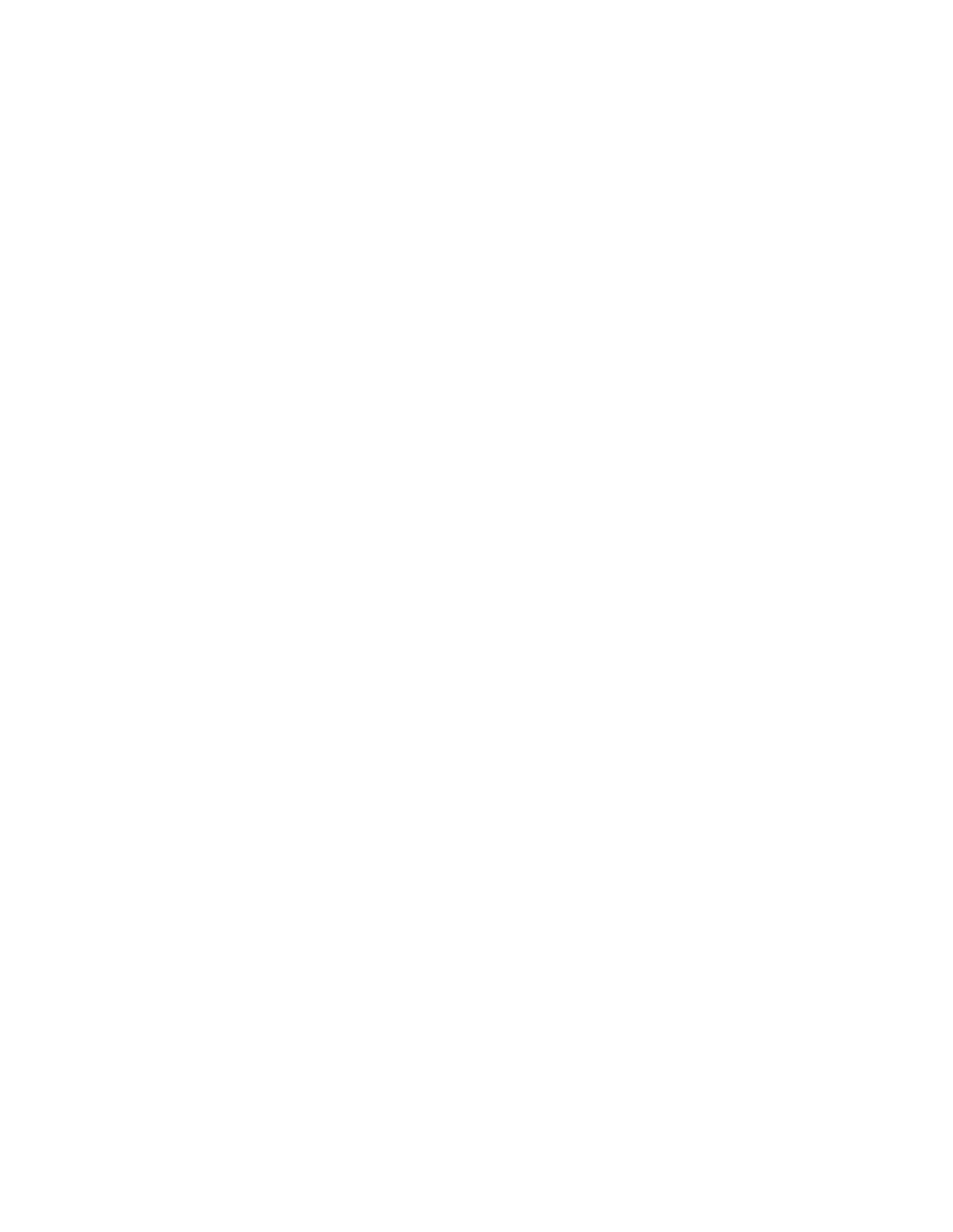# **CERTIFICATE OF COVERAGE**

If you were required to complete a Long Term Care Insurance Application in connection with your request to obtain coverage, the issuance of this Certificate is based upon your responses to the questions on your application and any medical exam, tests or other questionnaires, including a faceto-face assessment. A copy of your Long Term Care Insurance Application was retained by you when you applied. If your answers fail to include all material medical information requested, we have the right to deny benefits or rescind your coverage. The best time to clear up any questions is now, before a claim arises. If, for any reason, any of your answers are incorrect, contact us at the address listed below.

### **NOTICE TO BUYER**

The policy is intended to be a qualified long term care insurance policy under Section 7702B(b) of the Internal Revenue Code of 1986, as amended.

This Certificate may not cover all the costs associated with long term care incurred by you during the period of coverage. You are advised to review carefully all coverage limitations.

This Certificate is not a Medicare Supplement Certificate. If you are eligible for Medicare, review the Guide to Health Insurance For People with Medicare available from us

We are not representing Medicare, the federal government or any state government.

# **GUARANTEED RENEWABLE**

and of the entire policy. This Certificated pages, all of which terms and conditive<br>couples and in wising and is available for upon request at no cost. This Certificates<br>cribes the benefits, coverage, exclusing the bosonic continue a state on the alternation policy of the mean of contributes are farst of the policy of the entire of the entire of the entire policy of the entire policy of the entire policy of the entire policy of the entire of coloristics are specifications and the methods in the attached pages in the Policy density in the policy details of which terms and the policy details of which terms are part of which terms and the policy of the policy of olo of determines governing contractual provisions and is available for viewing at the Policyholder's policyholder's and interest of viewing the policyholder's provisions and interest in the CHI and the Policyholder's the coverage under the policy. This Gertifice and will be considered for each between the considerations of the consideration of the consideration of the constrained and intrinsics of the cost. The cost is evidence of the cost policy that princ pally affect you. This Cortificate is of value to you. Please keep it in a safe p as<br>
MF you were required ATOMATOM ABOUT YOUR APPLICATION<br>
INFrom TAIN THOTHAME TOWER AND TOWER APPLICATION<br>
or the coverag IMPORTANT INFORMATION ABOUT YOUR APPLICATION<br>
If you were required to complete a Long Term Care insurance Application in connection with your<br>
requires to you. The principal certification and any model to you. The complete IMPORTANT INFORMATION ABOUT YOUR APPLICATION<br>If you were required to complete a Long Term Care Insurance<br>requestions obtain coverage, the issuance of this Certificate is be developed<br>questions on your application and any m NOTICE TO BUYER<br>The policy is intendec<br>Internal Revenue Coc<br>This Certificate may r<br>period of coverage. Y<br>This Certificate is not<br>Guide to Health Insur<br>We are not represent<br>GUARANTEED REN<br>Your coverage is Guaterm care insur **GUARANTEED RENEWABLE**<br>
Your coverage is Guaranteed R<br>
term care insurance coverage ir<br>
However, we reserve the right to<br>
all similar policies issued, on thic<br>
cannot be increased because of<br>
policy. Any change in premium<br> Your coverage is Guaranteed Renewable. This means that you have the right to continue your long term care insurance coverage in force as long as premium for your coverage is paid when it is due. However, we reserve the right to change any or all premiums. Any change in premium must apply to all similar policies issued, on this policy form, in the state in which the policy is sitused. Premiums cannot be increased because of any change in the age or health of the persons covered under the policy. Any change in premium rates is subject to the approval of the New York State Insurance Department. We cannot discontinue the policy except where required by law or as a result of nonpayment of premium or other causes as described in the Policy Termination section of the policy.

# **30 DAY RIGHT TO EXAMINE YOUR CERTIFICATE**

30 DAY RIGHT TO EXAMINE YOUR CERTIFICATE<br>
You may cancel this Certificate for any reason within 3<br>
representative. Simply return this Certificate, within 3<br>
administrator or First Unum. If this is done, this Certifi<br>
all o You may cancel this Certificate for any reason within 30 days after it is delivered to you or your representative. Simply return this Certificate, within 30 days of its receipt, to the Policyholder's plan administrator or First Unum. If this is done, this Certificate will be canceled from the beginning, and all of the premium paid will be refunded.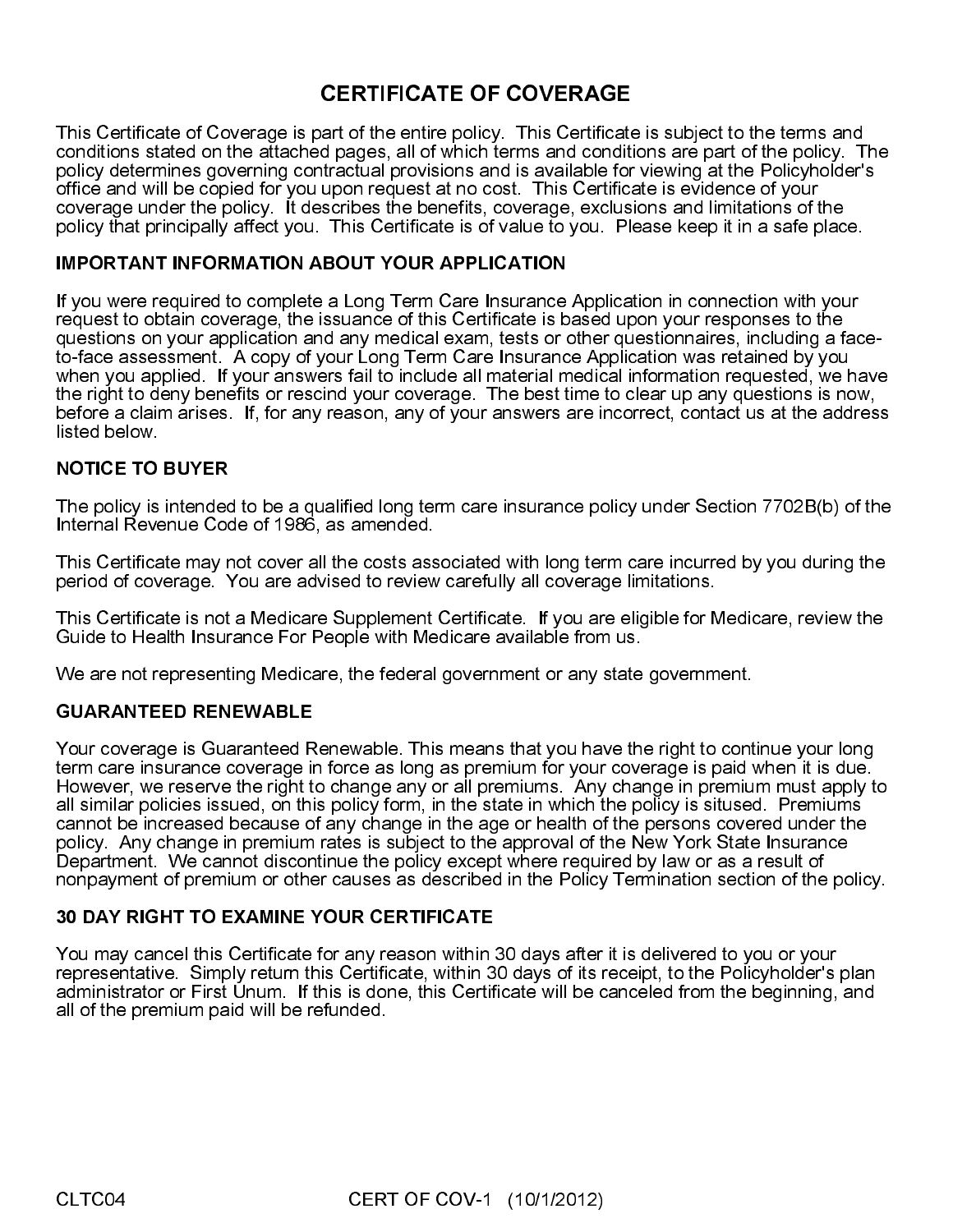EFFECTIVE DATE<br>For purposes of effection<br>and end at 12:00 microscopy<br>Secret For purposes of effective dates and ending dates under the group policy, all days begin at 12:01 a.m. and end at 12:00 midnight at the Policyholder's address.

Underwritten by First Unum Life Insurance Company

Mailing Address 2211 Congress Street, Portland, Maine 04122

 $\overline{C}$ 

Secretary **President** 

Elen MWatys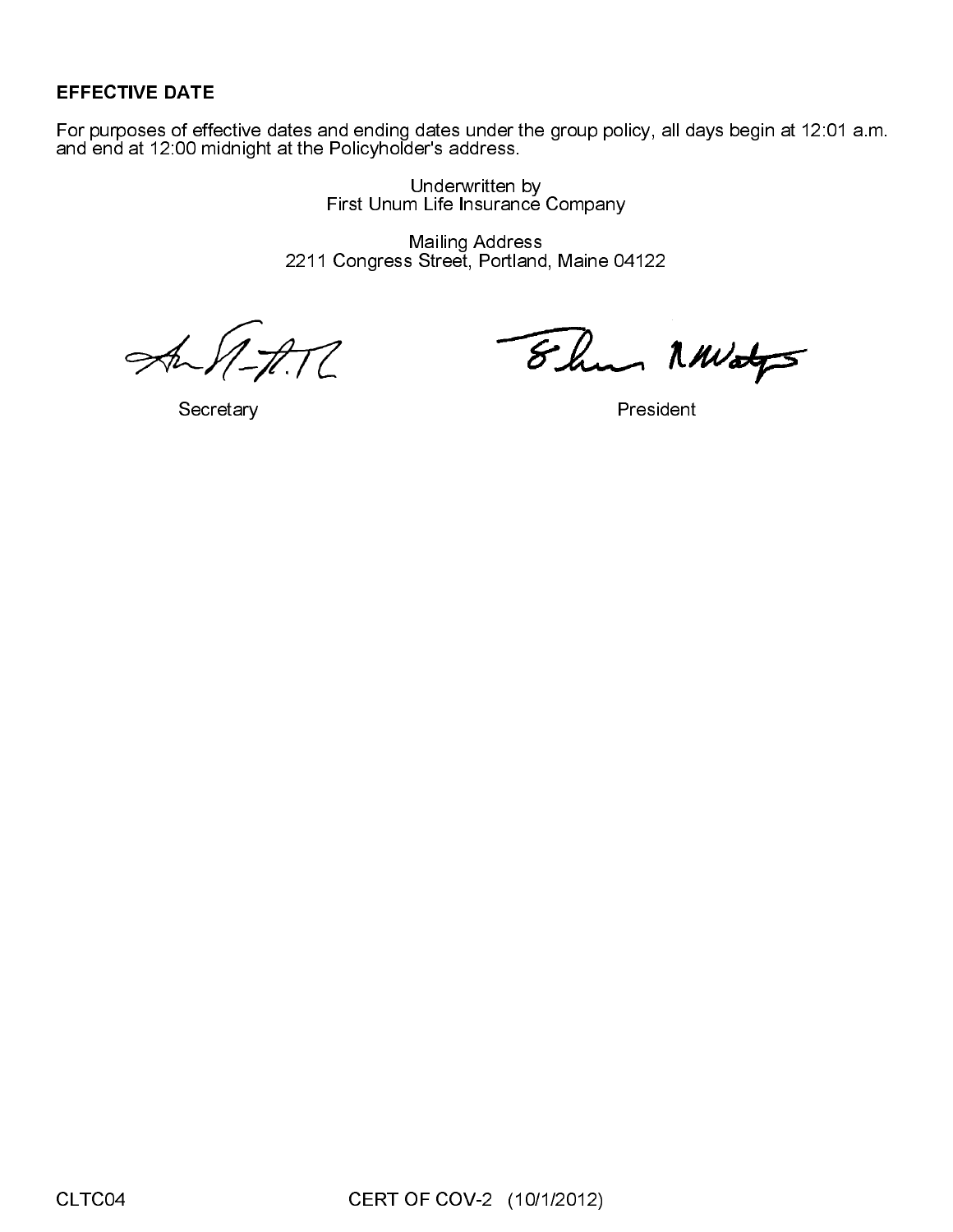# **TABLE OF CONTENTS**

| TEMPORARY ABSENCE FROM WORK ONCE COVERAGE HAS BEGUN FOR EMPLOYEES CERTIFICATE-2 |  |
|---------------------------------------------------------------------------------|--|
|                                                                                 |  |
|                                                                                 |  |
|                                                                                 |  |
|                                                                                 |  |
|                                                                                 |  |
|                                                                                 |  |
|                                                                                 |  |
|                                                                                 |  |
|                                                                                 |  |
|                                                                                 |  |
|                                                                                 |  |
|                                                                                 |  |
|                                                                                 |  |
|                                                                                 |  |
|                                                                                 |  |
|                                                                                 |  |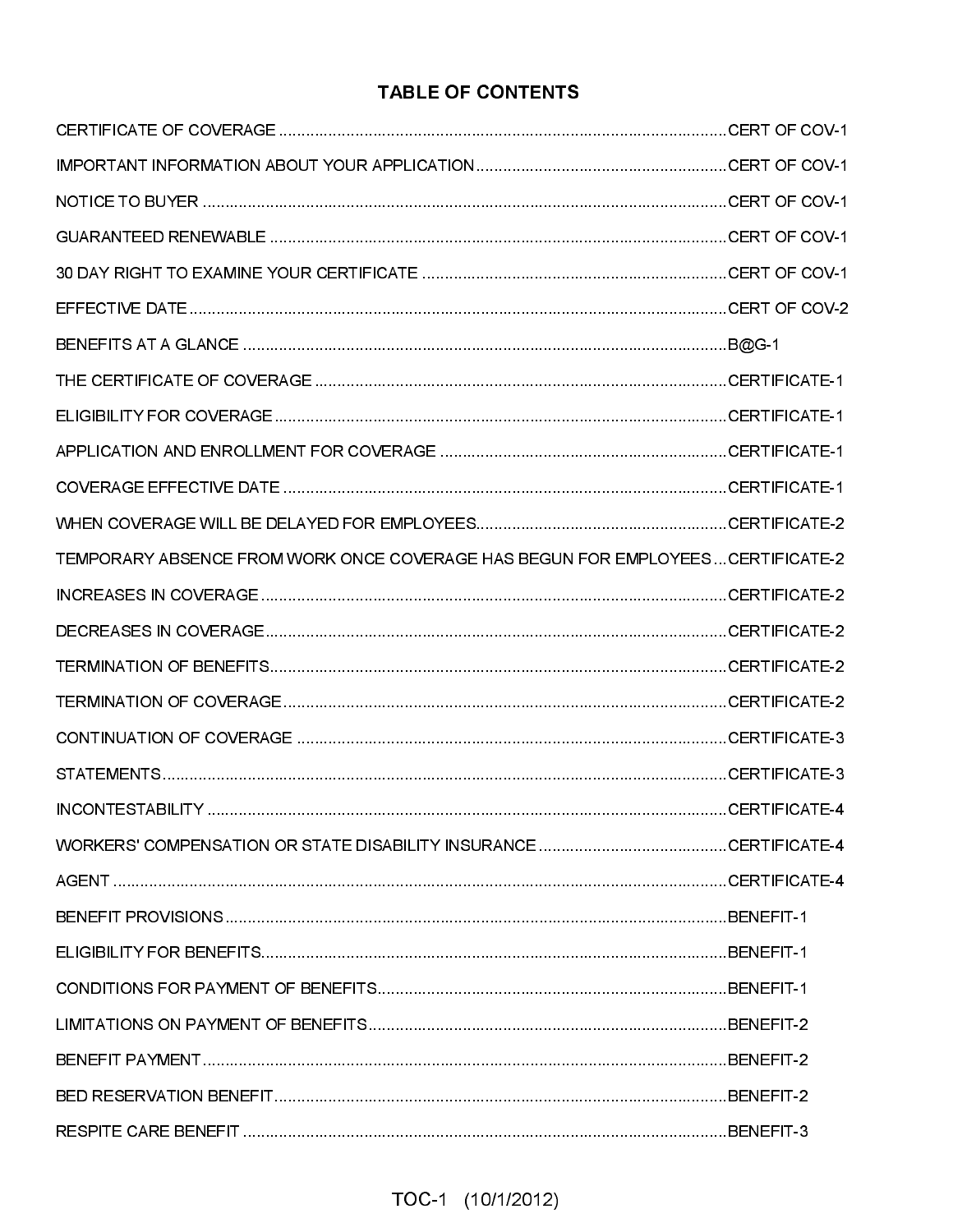| REINSTATEMENT OF TERMINATED COVERAGE DUE TO CHRONIC ILLNESSINFORMATION-1 |  |
|--------------------------------------------------------------------------|--|
|                                                                          |  |
|                                                                          |  |
|                                                                          |  |
|                                                                          |  |
|                                                                          |  |
|                                                                          |  |
|                                                                          |  |
|                                                                          |  |
|                                                                          |  |
|                                                                          |  |
|                                                                          |  |
|                                                                          |  |
|                                                                          |  |
|                                                                          |  |
|                                                                          |  |
|                                                                          |  |
|                                                                          |  |
|                                                                          |  |
|                                                                          |  |
|                                                                          |  |
|                                                                          |  |
|                                                                          |  |
|                                                                          |  |
|                                                                          |  |
|                                                                          |  |
|                                                                          |  |
|                                                                          |  |
|                                                                          |  |
|                                                                          |  |
|                                                                          |  |

# TOC-2 (10/1/2012)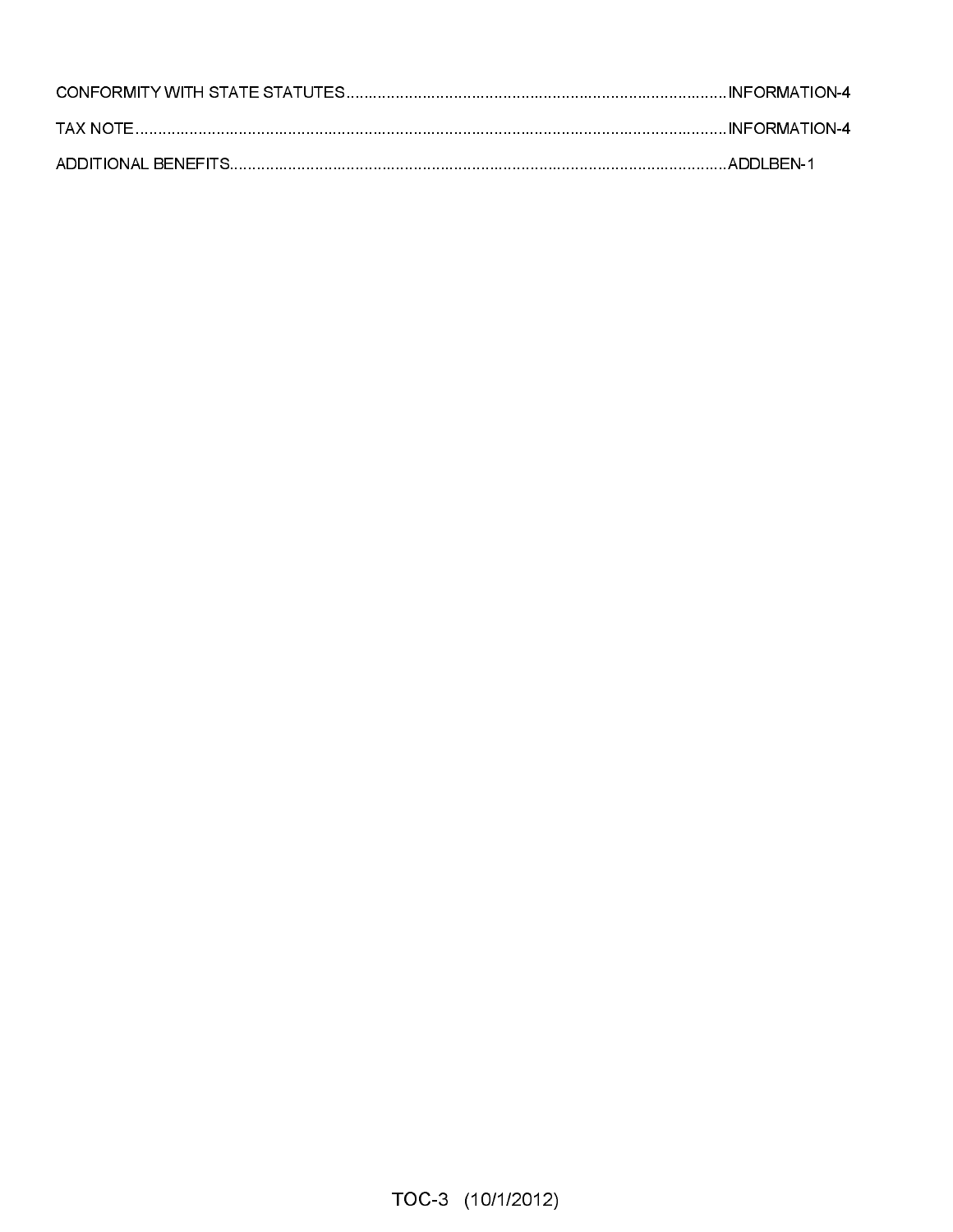# BENEFITS AT A GLANCE<br>Long Term Care Insurance<br>efits if you suffer a Chronic Illness.<br>New Paltz United Teachers Benefi<br>March 1, 2012<br>299907 012<br>Confidential Members hired prior to<br>mployment with the Policyholder.<br>IT:<br>least

This long term care plan pays benefits if you suffer a Chronic Illness.

**POLICYHOLDER:** 

| POLICYHOLDER'S ORIGINAL<br><b>PLAN EFFECTIVE DATE:</b>                                           | March 1, 2012 |  |  |
|--------------------------------------------------------------------------------------------------|---------------|--|--|
| <b>POLICY NUMBER:</b>                                                                            | 299907 012    |  |  |
| <b>ELIGIBLE GROUP(S):</b>                                                                        |               |  |  |
| All Administrative, Managerial/Confidential Me<br><b>Members and Retirees</b>                    |               |  |  |
| Employees must be in Active Employment with                                                      |               |  |  |
| <b>MINIMUM HOURS REQUIREMENT:</b>                                                                |               |  |  |
| Employees must be working at least 17.5 hour                                                     |               |  |  |
| <b>WAITING PERIOD:</b>                                                                           |               |  |  |
| For Employees in an Eligible Group on or bef                                                     |               |  |  |
| For Employees entering an Eligible Group aft<br>or next following the date you enter an Eligible |               |  |  |
| <b>REHIRE:</b>                                                                                   |               |  |  |
| If your employment ends and you are rehired<br>an Eligible Group will apply toward the Waitin    |               |  |  |
| LTC FACILITY MONTHLY BENEFIT:                                                                    |               |  |  |
| <b>For eligible Employees:</b>                                                                   |               |  |  |
| \$3,500 - \$9,000 per month in \$1,000 increme                                                   |               |  |  |
| <b>For eligible Retirees:</b>                                                                    |               |  |  |
| \$3,500 - \$9,000 per month in \$1,000 increme                                                   |               |  |  |
| Ear all athar aligible personal                                                                  |               |  |  |

POLICYHOLDER: New Paltz United Teachers Benefit Trust Fund<br>
PLAN EFFECTIVE DATE: March 1, 2012<br>
PLAN EFFECTIVE DATE: 299907 012<br>
ELIGIBLE GROUP(S):<br>
All Administrative, Managerial/Confidential Members hired prior to Januar PLAN EFFECTIVE DATE: March 1, 2012<br>
POLICY NUMBER: 299907 012<br>
ELIGIBLE GROUP(S):<br>
All Administrative, Managerial/Confidential Me<br>
Members and Retirees<br>
Employees must be in Active Employment wit<br>
MINIMUM HOURS REQUIREMENT POLICY NUMBER: 299907 012<br>
ELIGIBLE GROUP(S):<br>
All Administrative, Managerial/Confidential Members and Retirees<br>
Employees must be in Active Employment v<br>
MINIMUM HOURS REQUIREMENT:<br>
Employees must be working at least 17.5 All Administrative, M<br>
Members and Retire<br>
Employees must be<br>
MINIMUM HOURS REC<br>
Employees must be<br>
WAITING PERIOD:<br>
For Employees in ar<br>
For Employees ente<br>
or next following the<br>
REHIRE:<br>
If your employment  $\epsilon$ <br>
an Elig All Administrative, Managerial/Confidential Members hired prior to January 1, 2011, their Family Members and Retirees

Employees must be in Active Employment with the Policyholder.

Employees must be working at least 17.5 hours per week.

### **WAITING PERIOD:**

For Employees in an Eligible Group on or before March 1, 2012: None

Employees must be working at lea<br>
WAITING PERIOD:<br>
For Employees in an Eligible Grou<br>
For Employees entering an Eligible<br>
or next following the date you ente<br>
REHIRE:<br>
If your employment ends and you<br>
an Eligible Group wi For Employees in<br>
For Employees e<br>
or next following<br>
REHIRE:<br>
If your employme<br>
an Eligible Group<br>
LTC FACILITY MON<br>
For eligible Employ<br>
\$3,500 - \$9,000 p<br>
For eligible Retiree<br>
\$3,500 - \$9,000 p<br>
For all other eligibl<br> For Employees entering an Eligible Group after March 1, 2012: First of the month coincident with or next following the date you enter an Eligible Group

If your employment ends and you are rehired within 12 months, your prior period of work while in an Eligible Group will apply toward the Waiting Period. All other policy provisions apply.

# LTC FACILITY MONTHLY BENEFIT:

### For eligible Employees:

\$3,500 - \$9,000 per month in \$1,000 increments

### For eligible Retirees:

For eligible Employees:<br>
\$3,500 - \$9,000 per month in \$1,00<br>
For eligible Retirees:<br>
\$3,500 - \$9,000 per month in \$1,00<br>
For all other eligible persons:<br>
\$3,500 - \$9,000 per month in \$1,00<br>
BENEFIT DURATION:<br>
Choice A<br>
2 y \$3,500 - \$9,000 per month in \$1,000 increments

### For all other eligible persons:

\$3,500 - \$9,000 per month in \$1,000 increments

# BENEFIT DURATION:

Choice A

2 years

If your<br>an Elig<br>LTC FAC<br>For eligib<br>\$3,500<br>For all ot<br>\$3,500<br>For all ot<br>\$3,500<br>RENEFIT<br>Choice A<br>2 year<br>Choice B<br>6 year Choice B 6 years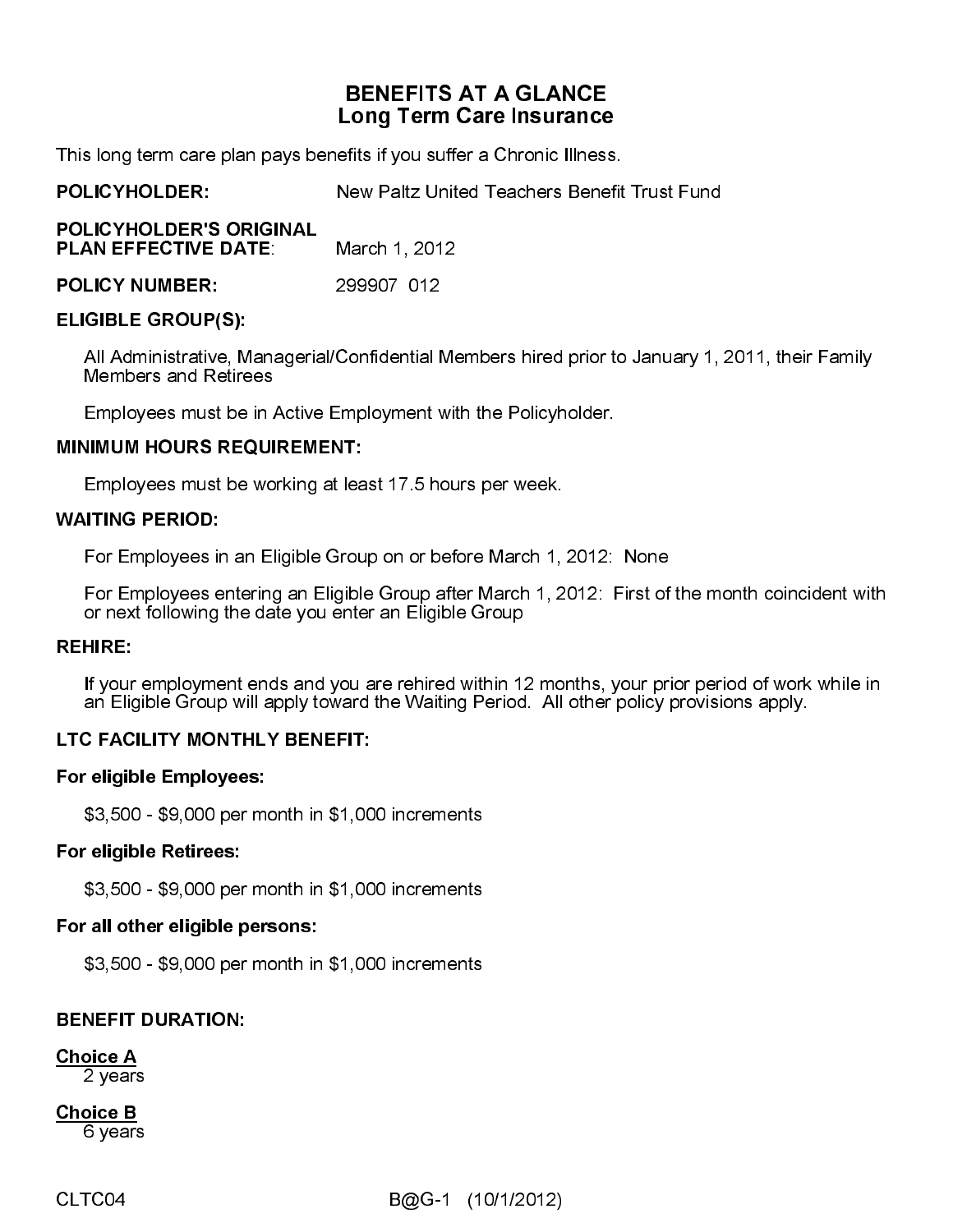Choice C<br>Lifetime

### HOME CARE BENEFIT:

### Professional Home and Community Care

100% of the LTC Facility Monthly Benefit

### ADDITIONAL BENEFITS:

### Each of the following benefit(s) is optional:

Non-Forfeiture Benefit - Shortened Benefit Period Benefit Increase - 5% Simple

### $\overline{a}$ ELIMINATION PERIOD:

 90 accumulated days. The Elimination Period must be satisfied within a period of 730 consecutive days. Benefits begin the day after the Elimination Period is completed.

### WHO PAYS FOR THE COVERAGE:

### For eligible Employees:

You pay the cost of your coverage.

### For eligible Retirees:

You pay the cost of your coverage.

### For all other eligible persons:

You pay the cost of your coverage.

### EVIDENCE OF INSURABILITY LIMITS:

### For eligible Employees:

Evidence of Insurability will be required if you apply:

- for a monthly benefit greater than \$6,000; or
- for a Lifetime Benefit Duration; or
- more than 31 days after you were eligible for coverage.

After the initial enrollment period, you can apply for coverage with evidence of insurability by filling out the benefit election form and the Long Term Care Insurance Application. These forms can be obtained from the Policyholder.

For all other eligible persons: You must always submit a Long Term Care Application and provide, at your own expense, Evidence of Insurability satisfactory to us.

### WAIVER OF PREMIUM:

No premium payments are required for your coverage while you are receiving monthly benefit payments under this policy.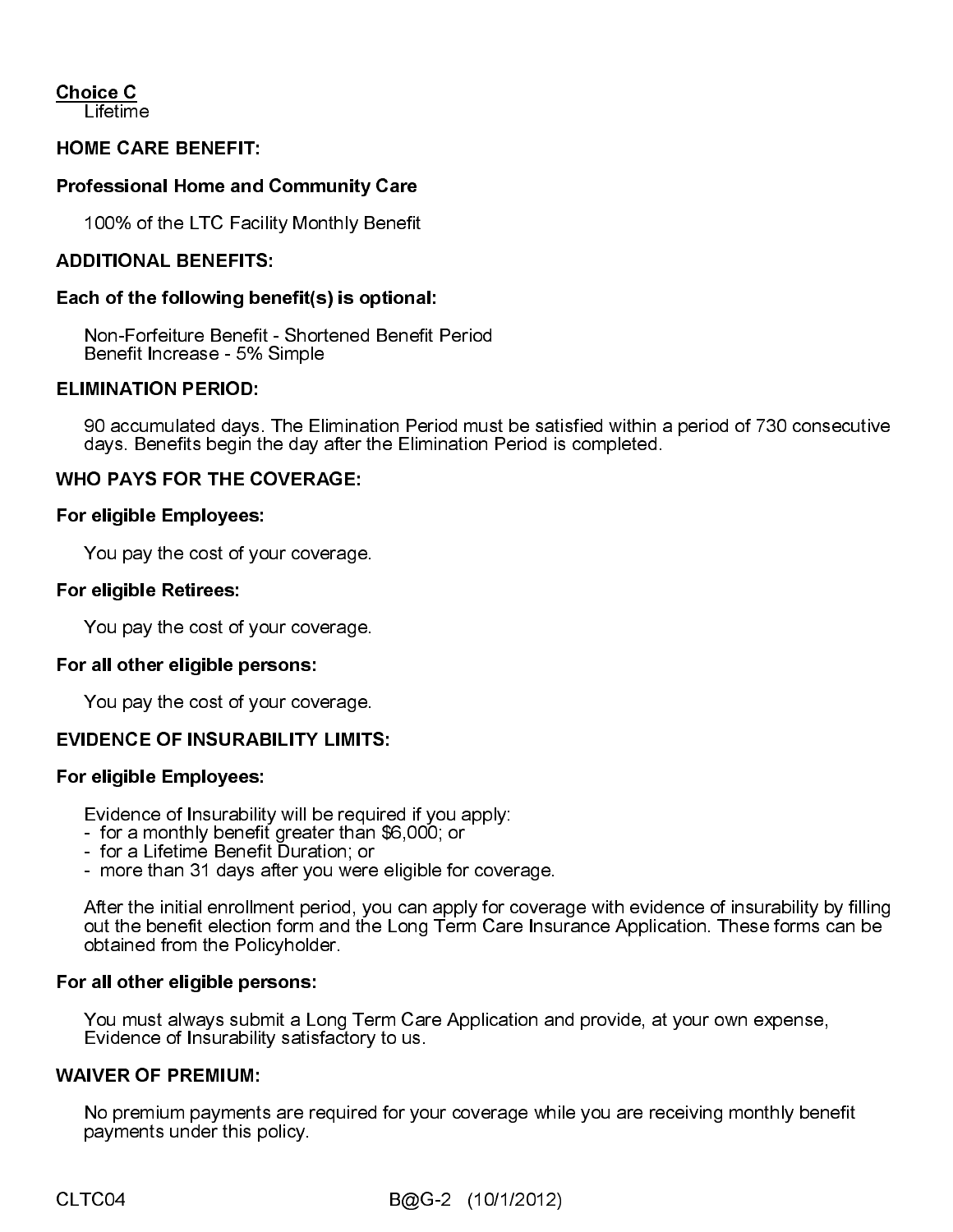ADDITIONAL CARE BENEFIT: Once you are eligible for a benefit payment, you will have access to Additional Care Benefits designed to assist you in living at home or in other residential housing, other than a LTC Facility. You do not need to complete the Elimination Period for an Additional Care Benefit payment to begin.

THE ADDITIONAL CARE LIFETIME MAXIMUM BENEFIT AMOUNT: \$5,000. This is in addition to your Lifetime Maximum Benefit.

### OTHER FEATURES:

Bed Reservation Respite Care Contingent Non-Forfeiture Continuation of Coverage

This is not intended to be a complete description of the Long Term Care policy. This policy has exclusions and limitations that may affect any benefits payable. For complete details of coverage, refer to your Certificate of Coverage.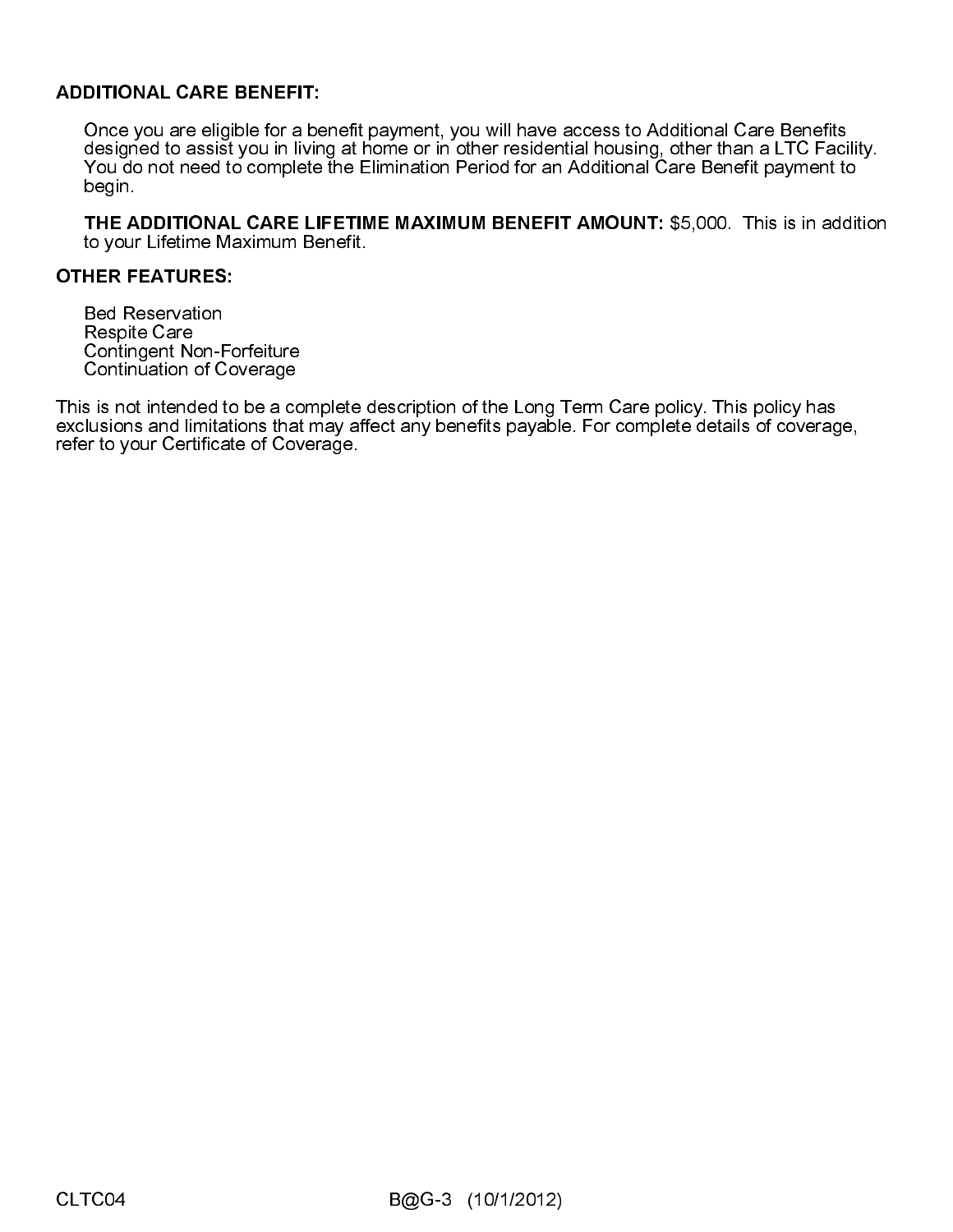This Certificate is a written statement prepared by First Unum and may include attachments. It tells you:

- the coverage to which you may be entitled;
- to whom First Unum will make a payment;
- the limitations, exclusions and requirements that apply within a plan.

# ELIGIBILITY FOR COVERAGE

### Employee

If you are working for the Policyholder in an Eligible Group, the date you are eligible for coverage is the later of:

- the Policy Effective Date; or

- the day after you complete your Waiting Period.

# Eligible Family Members

If you are an Eligible Family Member, you will be eligible to apply for coverage on the later of:

- the Policy Effective Date; or
- the date the Employee is eligible to apply for coverage.

### Retiree

If you are a Retiree of the Policyholder, you will be eligible to apply for coverage any time on or after the Policy Effective Date.

Although you may be eligible for coverage, your coverage will not begin until the date shown on your Schedule of Benefits, subject to the timely payment of premium for your coverage.

# APPLICATION AND ENROLLMENT FOR COVERAGE

### Employee

THE CERTIFICATE OF COVERAGE<br>atement prepared by First Unum and may in<br>may be entitled;<br>ake a payment;<br>and requirements that apply within a plan.<br>GE<br>icyholder in an Eligible Group, the date you a<br>from the property of the st During your initial enrollment period, you can enroll for coverage without completing a Long Term Care Insurance Application for amounts that do not exceed the Evidence of Insurability limits as shown in the Benefits at a Glance. Simply complete a benefit election form. You can obtain a benefit election form from the Policyholder's plan administrator.

If the Policyholder pays the full amount of premium for your coverage, you do not need to enroll for coverage. However, you may need to enroll for coverage, by completing a benefit election form, when you pay all or a portion of the premium.

If you enroll for coverage after your initial enrollment period, you may be required to complete a Long Term Care Insurance Application in addition to the benefit election form.

### Retiree, Eligible Family Members

You can apply for coverage with Evidence of Insurability at any time after the date you become eligible for coverage by completing the benefit election form and the Long Term Care Insurance Application. These forms can be obtained from the Policyholder or First Unum.

# COVERAGE EFFECTIVE DATE

Your coverage will begin at 12:01 a.m. on the latest of:

- the date you are eligible for coverage if we have received your benefit election form, and you applied for coverage on or before that date;

CLTC04 CERTIFICATE-1 (10/1/2012)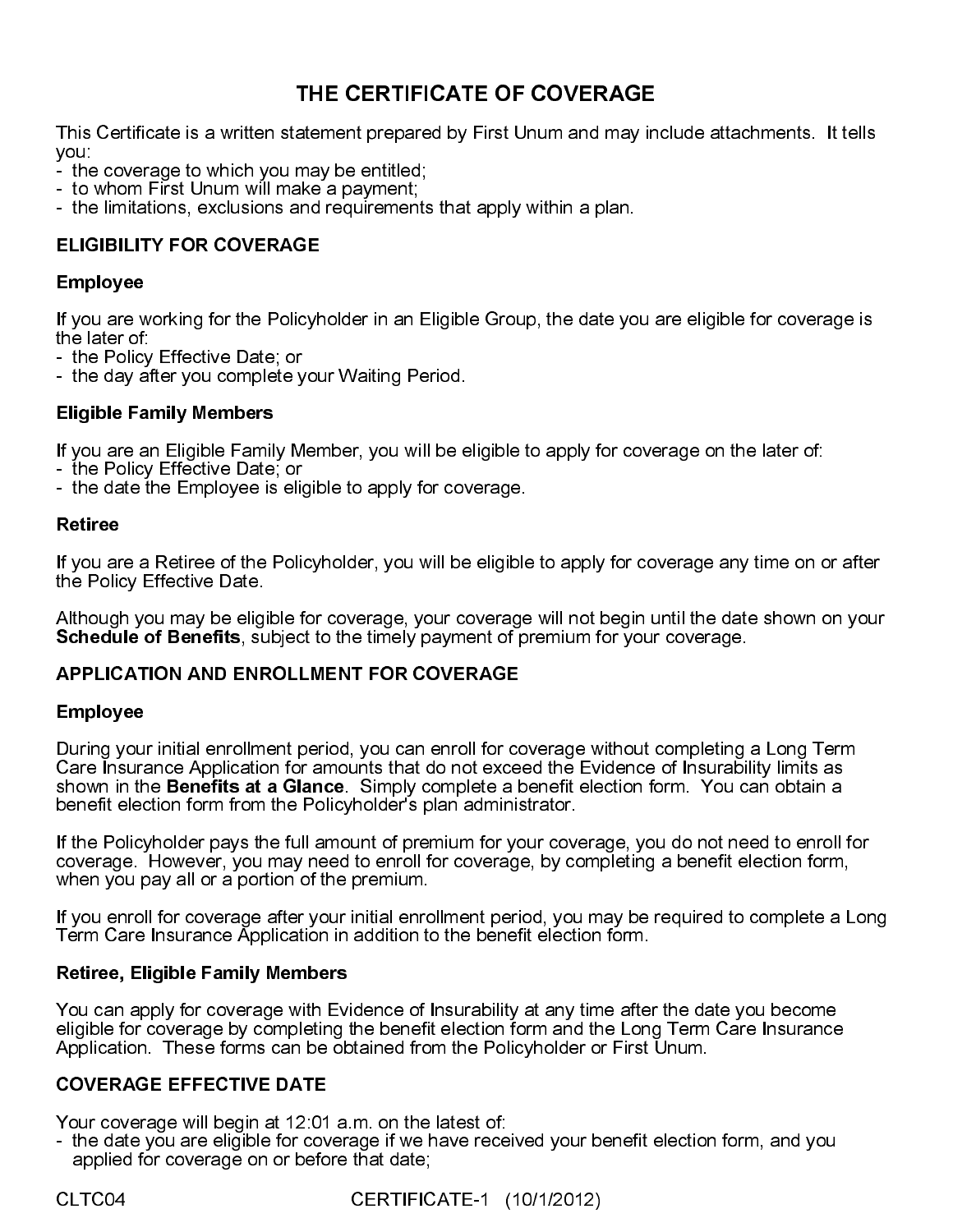- the date you are eligible for coverage if we have received your benefit election form, and you applied for coverage within 31 days after your eligibility;
- the date First Unum approves your Long Term Care Insurance application if Evidence of Insurability is required.

Your Coverage Effective Date will be the date shown in your **Schedule of Benefits** subject to the timely payment of premium for your coverage.

### WHEN COVERAGE WILL BE DELAYED FOR EMPLOYEES

If you are absent from work due to injury, sickness, Temporary Layoff or Leave of Absence on your Coverage Effective Date, coverage will not begin until you return to work in Active Employment and we receive premium for your coverage.

### TEMPORARY ABSENCE FROM WORK ONCE COVERAGE HAS BEGUN FOR EMPLOYEES

If you are on a Temporary Layoff, and if premium is paid, you will be covered through the end of the month that immediately follows the month in which your Temporary Layoff begins.

If you are on a Leave of Absence, and if premium is paid, you will be covered through the end of the month that immediately follows the month in which your Leave of Absence begins.

### INCREASES IN COVERAGE

After your coverage is in force, you can apply to increase coverage, based on the benefits available as shown in the **Benefits at a Glance**, by sending us a new benefit election form and a Long Term Care Insurance Application.

No increased or additional coverage will become effective unless we approve your Long Term Care Insurance Application for such change. If we approve your changes in coverage, you must pay the new premium due. You will be notified of the new premium due amount and the date it is due.

You may apply for increases in coverage at any time. Premiums currently charged may be adjusted due to changes or increases in coverage. Upon approval, the change(s) you requested will replace existing benefit option(s) or your benefit duration.

### DECREASES IN COVERAGE

You have the right to lower premium by reducing coverage based on the benefits available as shown in the Benefits at a Glance. You can decrease coverage at any time by sending us a new benefit election form. Premiums currently charged may be adjusted due to changes or decreases in coverage. Your Schedule of Benefits will reflect new premium due amount and the date it is due.

### TERMINATION OF BENEFITS

Your benefit payments under the policy will end on the earliest of:

- the day after you are no longer Chronically Ill;
- the day after the expiration of your Licensed Health Care Practitioner's Certification;
- the day after you are no longer receiving Qualified Long Term Care Services;
- the day after your Lifetime Maximum Benefit has been reached;
- the day after you die.

### TERMINATION OF COVERAGE

Your coverage will terminate on the earliest of:

- the day after your Lifetime Maximum Benefit has been reached;
- the day after the end of your Grace Period, if premiums for your coverage are not paid within the Grace Period;

CLTC04 CERTIFICATE-2 (10/1/2012)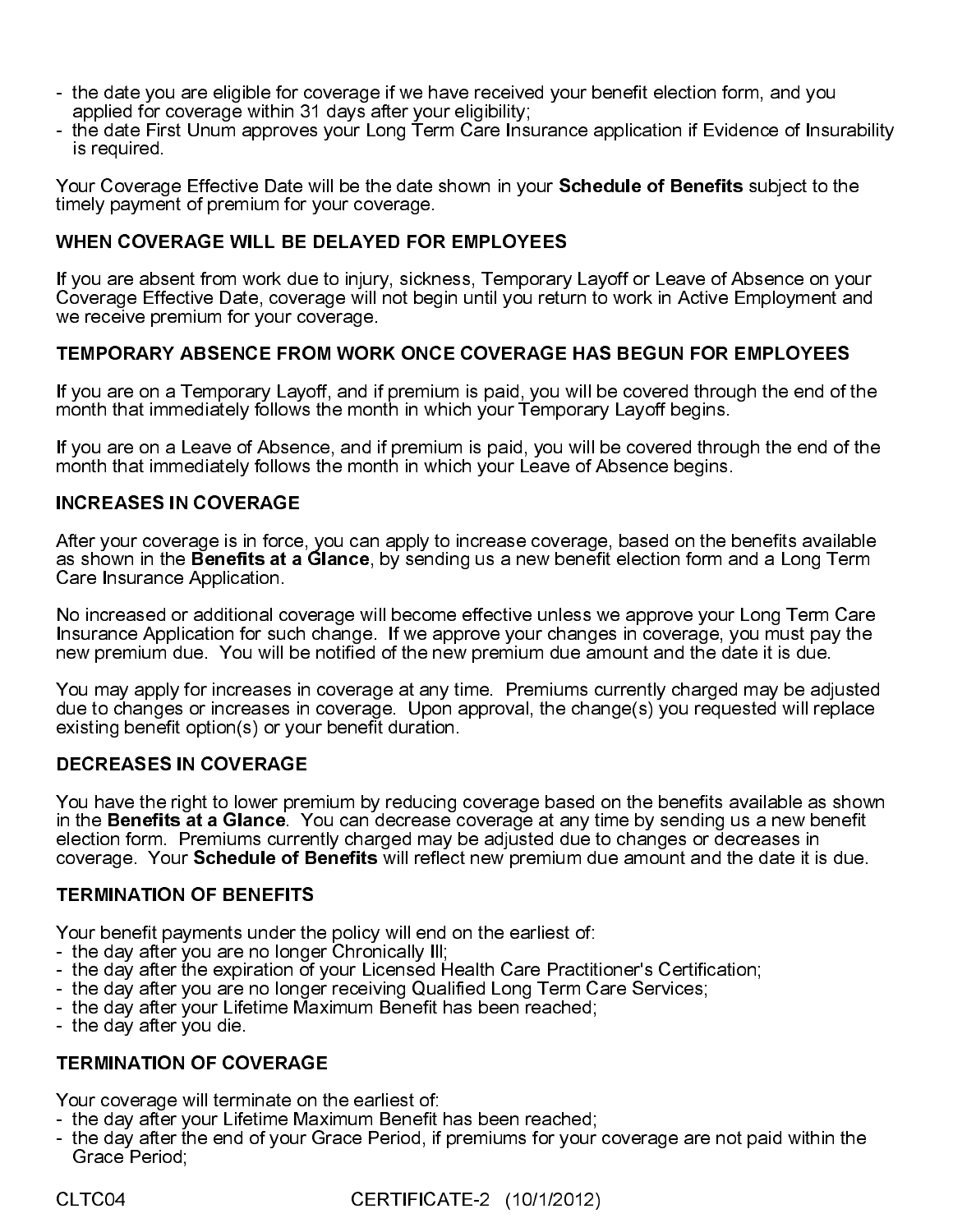- the day after we receive your written notification that you wish to cancel your coverage; or

- the day after you die.

Your coverage will also terminate on the earliest of the following events:

- the date the group policy terminates; or
- the date you are no longer in an Eligible Group with the Policyholder; or
- the day after the pay period ends for which premiums were last paid to us by the Policyholder for your coverage;

unless you elect to continue your coverage under the Continuation of Coverage provision.

### CONTINUATION OF COVERAGE

You are eligible to continue coverage, subject to the submission of your completed Continuation of Coverage form and completion of the Third Party Designation form, if any portion of your premium:

- is paid for by the Policyholder; or
- is payroll deducted by the Policyholder.

If you meet the eligibility criteria listed below, you may elect to continue coverage on a direct bill basis. You must contact the Policyholder or First Unum to obtain the Continuation of Coverage form and the Third Party Designation form. You must fully complete both forms and return them to First Unum, at the address listed on the form within 60 days of:

- the date the group policy terminates; or
- the date you are no longer in an Eligible Group with the Policyholder; or
- the day after the pay period ends for which premiums were last paid to us by the Policyholder for your coverage.

If your coverage terminates because you are no longer eligible for coverage, your continued coverage will remain in force under the existing group policy. If the existing group policy terminates, your coverage will be continued under a group continuation policy. Your continued coverage will remain in force as long as you continue timely payment of premium when due. You must pay premium directly to First Unum for your continued coverage.

If you did not apply for coverage during the time you were otherwise eligible to apply for coverage, or if you were not approved for coverage during the time you were otherwise eligible for coverage, you are not eligible to apply for Continuation of Coverage.

You may not elect to continue coverage if you are not insured under the group policy on the date the group policy terminates.

The premium rate schedule for continued coverage may change in the future, depending on:

- the overall use of the benefits by all insured persons; or
- changes in the benefit levels or other risk factors.

Any such change will be made for all insureds in the same class.

You may make changes at any time to your continued coverage. Changes must be based on the current Benefit Options available under the group policy. To change your coverage, you must contact First Unum's home office for assistance. You will need to complete the necessary forms which may include a Long Term Care Insurance Application.

### STATEMENTS

We consider any statements you make for insurance in any signed application for coverage to be complete and true to the best of your knowledge and belief. All statements made in any application are considered representations and not warranties (absolute guarantees).

If any of these statements are not complete and/or not true at the time they were made, we can, in accordance with the INCONTESTABILITY provision:

CLTC04 CERTIFICATE-3 (10/1/2012)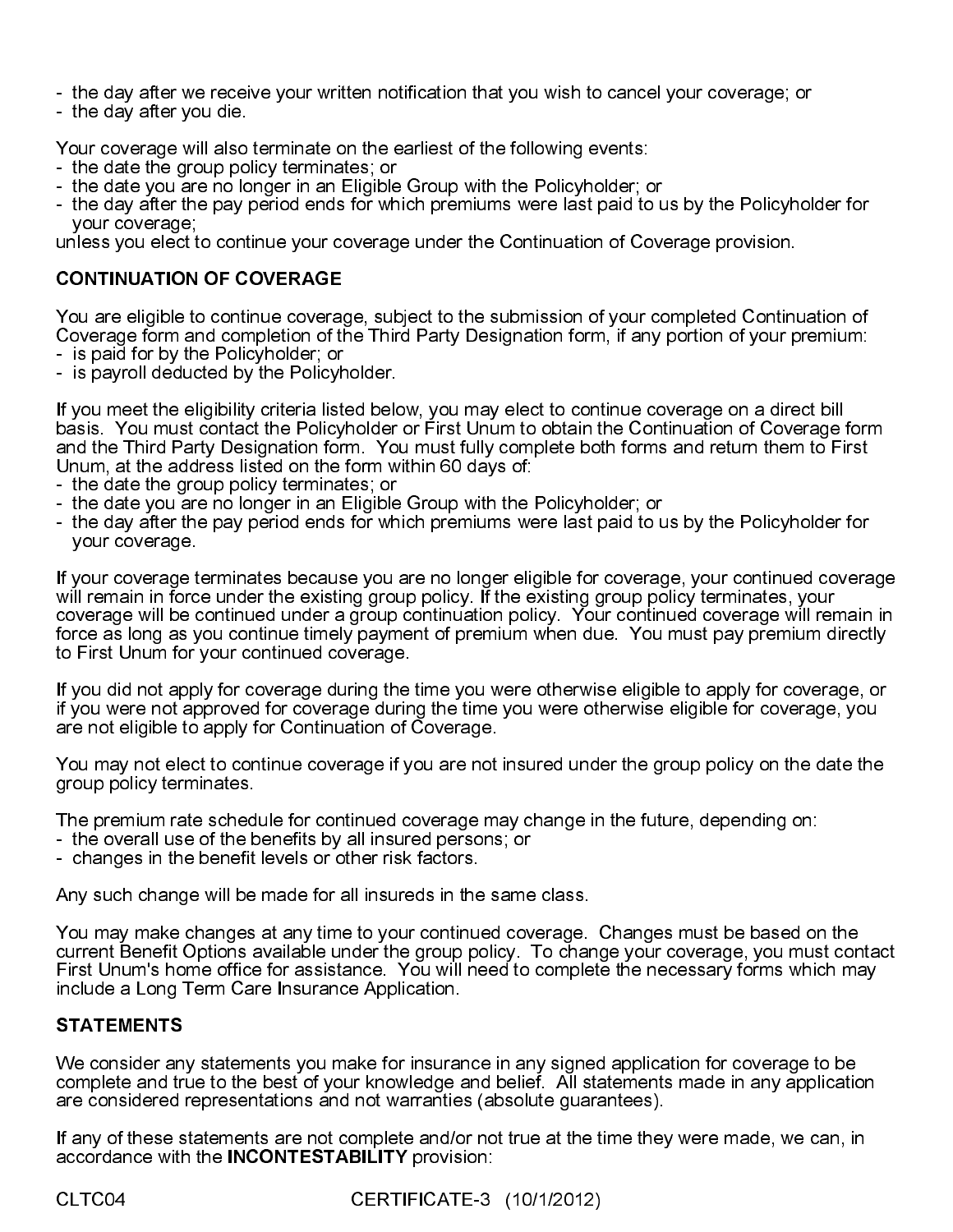- reduce or deny any claim; or
- terminate your coverage from the original effective date.

No such statements made by you will be used to deny a claim unless a copy of your statements has been given to you.

### INCONTESTABILITY

If your coverage has been in force for six (6) months or less, we may:

- rescind your coverage upon a showing of misrepresentation that is material to the acceptance of coverage; or
- deny an otherwise valid claim relating to a Chronic Illness commencing prior to the expiration of such six (6) month period upon a showing of misrepresentation that is material to the acceptance of coverage.

If your coverage has been in force for at least six (6) months, we may:

- rescind your coverage upon a showing of misrepresentation that is both material to the acceptance of coverage and which pertains to the conditions of your Chronic Illness; or
- deny an otherwise valid claim relating to a Chronic Illness commencing during such six (6) months to two (2) year period, upon a showing of misrepresentation that is both material to the acceptance of coverage and which pertains to the conditions of your Chronic Illness.

If your coverage has been in force for two (2) years or more, your coverage may be rescinded only upon a showing that you knowingly and intentionally misrepresented relevant facts relating to your health. Your coverage can be rescinded at any time for fraudulent misstatements. There is no time limit to contest your coverage for such fraudulent misstatements.

If your coverage is reinstated, the time periods applicable to this provision will be measured from the reinstatement date.

If we have paid benefits under the policy, the benefit payments may not be recovered by us in the event that the coverage is rescinded unless the rescission is due to your fraudulent misstatements.

### WORKERS' COMPENSATION OR STATE DISABILITY INSURANCE

The policy does not replace or affect the requirements for coverage by any workers' compensation or state disability insurance.

### AGENT

For all purposes of the policy, the Policyholder acts on its own behalf or as your agent. Under no circumstances will the Policyholder be deemed our agent.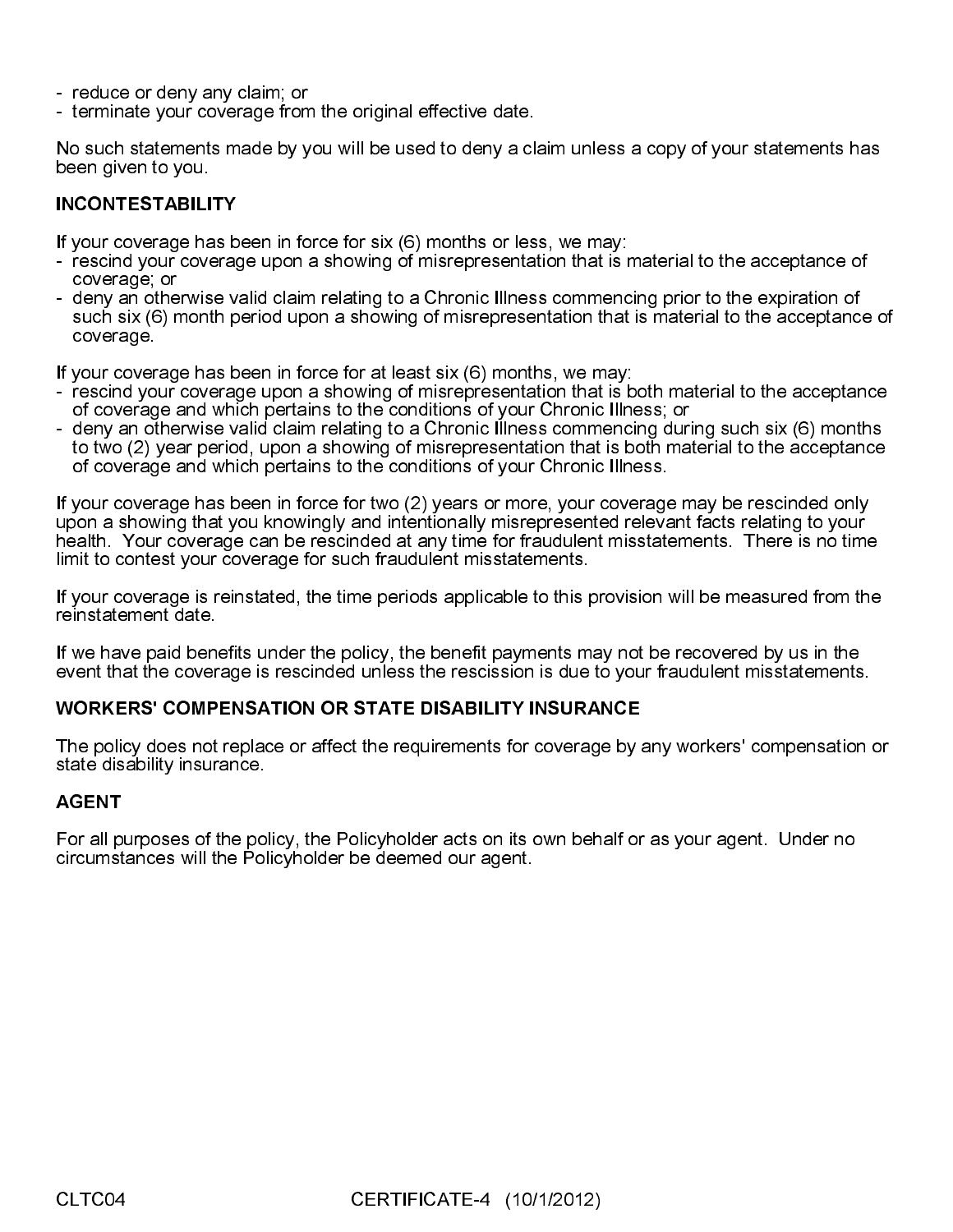The policy and any attachments, if applicable, meet the minimum benefits required by the State of New York for a Long Term Care Insurance policy. These minimum benefit requirements are:

- coverage of not less than 24 consecutive months for all levels of care in a nursing facility and for home care services;
- coverage of all levels of care in a nursing facility of at least \$100 per day; except that such \$100 may be reduced to at least \$70 per day for policies issued for delivery outside the metropolitan area;
- coverage of home care of at least 50 percent of the monthly indemnity amount provided for care in a nursing facility.

In addition to these minimum required benefits, the policy provides coverage for:

- additional benefits such as Bed Reservation Benefit and Respite Care Benefit;
- care in an assisted living facility, a hospice facility, a rehabilitation facility, an Alzheimer's facility or a residential care facility; and
- care in an Adult Day Care Facility.

Benefits paid for these services will count toward your Lifetime Maximum Benefit and will cease as provided in the "TERMINATION OF BENEFITS" provision of your Certificate.

Because the use of these additional benefits may reduce your Lifetime Maximum Benefit beneath the minimum benefits required by the State of New York outlined above, use of these additional benefits is your choice.

**BENEFIT PROVISIONS**<br>pplicable, meet the minimum lirance policy. These minimum<br>icruitive months for all levels of<br>dursing facility of at least \$100<br>clay for policies issued for de<br>50 percent of the monthly inde<br>d benefits, Generally, an insured does not pay federal income taxes on benefits paid under a qualified long term care insurance contract. However, if benefits exceed actual charges incurred for long term care services and they also exceed limits set forth by the Internal Revenue Code, those excess benefits may be taxable to you. In addition, the non-taxable portion of your benefits may be reduced if you receive reimbursements for long term care services from other sources. You should consult your own tax advisor about how you may be impacted by these rules.

# ELIGIBILITY FOR BENEFITS

You will be eligible for a benefit if, on or after the effective date of your coverage and while your coverage is in effect, you become Chronically Ill.

# CONDITIONS FOR PAYMENT OF BENEFITS

To receive benefits under the policy, the following conditions must be met:

- you must satisfy the Elimination Period, if applicable;
- you must be receiving Qualified Long Term Care Services;
- the treatment for your Chronic Illness must be provided pursuant to a written Plan of Care; and
- we must approve your claim.

The policy is intended to be a qualified long term care insurance policy under Section 7702B(b) of the Internal Revenue Code of 1986, as amended. You must also provide us a Licensed Health Care Practitioner's Certification that you are unable to perform (without Substantial Assistance from another individual) two (2) or more Activities of Daily Living for a period of at least 90 days, or that you require Substantial Supervision by another individual to protect you from threats to your health or safety due to Severe Cognitive Impairment.

You will be required to submit a Licensed Health Care Practitioner's Certification every 12 months.

A benefit will become payable once all these requirements are met.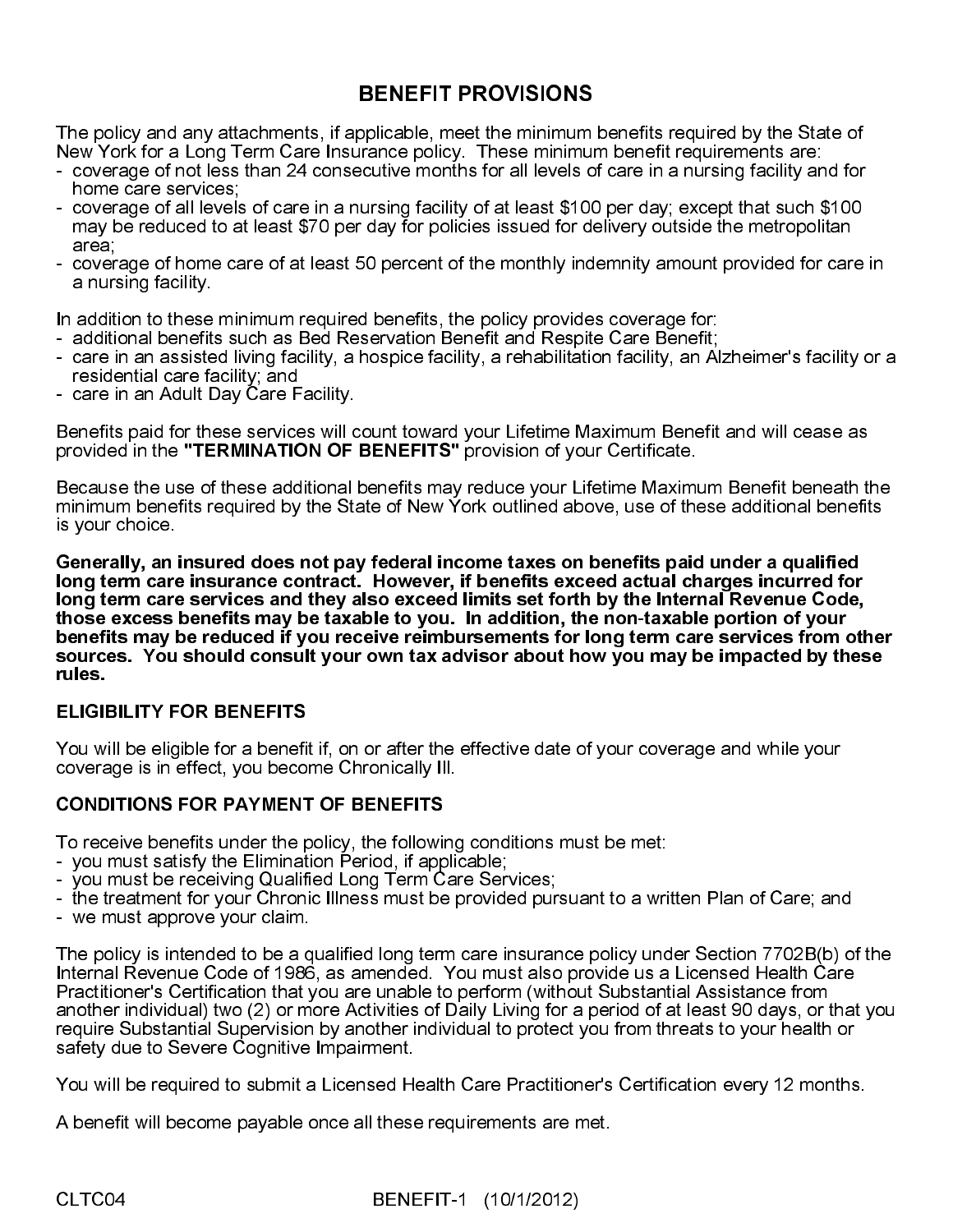# LIMITATIONS ON PAYMENT OF BENEFITS

We will not pay benefits in excess of the coverage you chose as shown in your Schedule of Benefits. Benefits paid will reduce your Lifetime Maximum Benefit, and will no longer be available once your Lifetime Maximum Benefit has been reached. We will not pay benefits for Qualified Long Term Care Services you receive during the Elimination Period, except as described in the Respite Care Benefit and the Additional Care Benefit provisions. The policy only pays benefits if you are receiving Qualified Long Term Care Services.

# BENEFIT PAYMENT

# If you are eligible for a LTC Facility Monthly Benefit:

You must give us proof that you are receiving Qualified Long Term Care Services in a LTC Facility before a LTC Facility Monthly Benefit will be paid. The benefit payment will be calculated by dividing the LTC Facility Monthly Benefit by the number of days in the calendar month and multiplying by the number of days that you received Qualified Long Term Care Services in the LTC Facility.

The amount of your LTC Facility Monthly Benefit is shown in your Schedule of Benefits.

### If you are eligible for, a Professional Home and Community Care Monthly Benefit:

We will pay you a Professional Home and Community Care benefit for each day in the calendar month that you receive Professional Home and Community Care Services up to the Professional Home and Community Care Monthly Benefit shown in your SCHEDULE OF BENEFITS. The benefit payment will be calculated by dividing the Professional Home and Community Care Monthly Benefit by the number of days in the calendar month and multiplying by the number of days that you received Professional Home and Community Care Services. The Professional Home and Community Care Services you receive may be provided anywhere other than a LTC Facility, an acute care facility or other location excluded by the policy.

You must give us written proof indicating days of Professional Home and Community Care Services provided to you before a benefit will be paid. We will also require a copy of the Licensed Home Health Care Agency's state license, if applicable, or the Licensed Home Health Care Professional's state license to practice in his/her respective field prior to payment of benefits.

### BED RESERVATION BENEFIT

If you are receiving a LTC Facility Monthly Benefit and your stay in the LTC Facility is interrupted due to a stay in an acute care facility, or due to a temporary absence, and a charge is made to reserve your LTC Facility accommodations, you will be eligible for a Bed Reservation Benefit. The Bed Reservation Benefit payment will be calculated by dividing the LTC Facility Monthly Benefit by the number of days in the calendar month and multiplying by the number of days that you are absent from the LTC Facility;

- up to 90 days per calendar year if your absence is due to a stay in an acute care facility; or
- up to 30 days per calendar year for a temporary absence not related to a stay in an acute care facility.

In no event will the total number of Bed Reservation days exceed 90 days per calendar year. Bed Reservation payments will reduce your Lifetime Maximum Benefit, and will no longer be available once your Lifetime Maximum Benefit has been reached.

If your stay in a LTC Facility is interrupted while you are satisfying your Elimination Period, such days will be used to help satisfy your Elimination Period.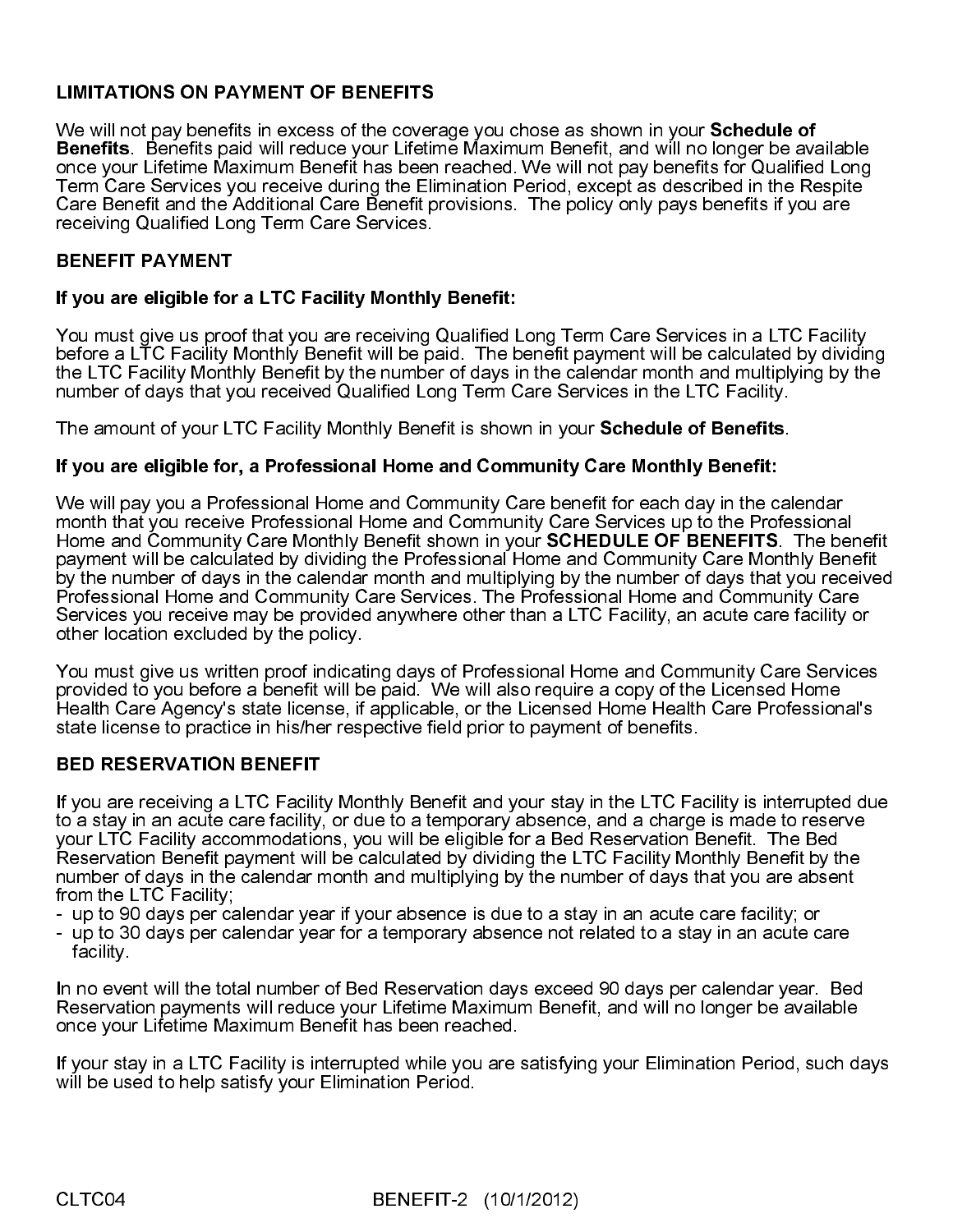# RESPITE CARE BENEFIT

If you are Chronically Ill and receiving Respite Care, but you are not receiving a LTC Facility Monthly Benefit or a Home Care Monthly Benefit, you will be eligible to receive Respite Care. The Respite Care Benefit payment will be calculated by dividing the LTC Facility Monthly Benefit by the number of day in the calendar month and multiplying by the number of days you have Respite Care for up to 21 days each calendar year. You do not need to complete your Elimination Period for Respite Care payments to begin, and the days you are receiving Respite Care will count toward satisfying your Elimination Period.

Respite Care can be provided in your home, an LTC Facility, an Adult Day Care Facility or a similar facility approved by us. Such payments will reduce your Lifetime Maximum Benefit, and will no longer be available once your Lifetime Maximum Benefit has been reached.

# INTERNATIONAL BENEFITS

Although the policy and any attachments, if applicable, meet the minimum benefits required by the State of New York for a Long Term Care Insurance policy, benefits paid under the INTERNATIONAL BENEFITS provision do not meet these minimum requirements. However, the benefits paid under the INTERNATIONAL BENEFITS provision do meet the minimum benefits required by the State of New York for a Nursing Home and Home Care Insurance policy. These minimum benefit requirements are coverage of:

- not less than 12 consecutive months;
- custodial care services of at least \$50 per day while confined in a nursing home; and
- custodial care services of at least \$25 per day in a private home.

We will pay International Benefits on an indemnity basis if you qualify under the conditions defined in this provision.

# ELIGIBILITY FOR INTERNATIONAL BENEFITS

You will be eligible for International Benefits if, after the effective date of your coverage and while your coverage is in effect, you become Chronically Ill.

# CONDITIONS FOR PAYMENT OF INTERNATIONAL BENEFITS

To receive International Benefits under this Certificate, the following conditions must be met:

- you must satisfy the Elimination Period;
- you must be receiving Qualified Long Term Care Services while traveling or residing outside of the United States, its territories or possessions or Canada;
- the treatment for your Chronic Illness must be provided pursuant to a written Plan of Care; and
- we must approve your claim.

The policy is intended to be a qualified long term care insurance policy under Section 7702B(b) of the Internal Revenue Code of 1986, as amended. You must also provide us a Licensed Health Care Practitioner's Certification that you are unable to perform (without Substantial Assistance from another individual) two (2) or more Activities of Daily Living for a period of at least 90 days, or that you require Substantial Supervision by another individual to protect you from threats to your health or safety due to Severe Cognitive Impairment.

You must obtain and provide us with any required supporting documentation. All required documentation must be provided to us in English. We reserve the right to require that you provide us with updated documentation and information at reasonable intervals. However, we will not require updates more frequently than monthly.

We reserve the right to obtain an interpreter, if necessary, and to determine who the interpreter will be.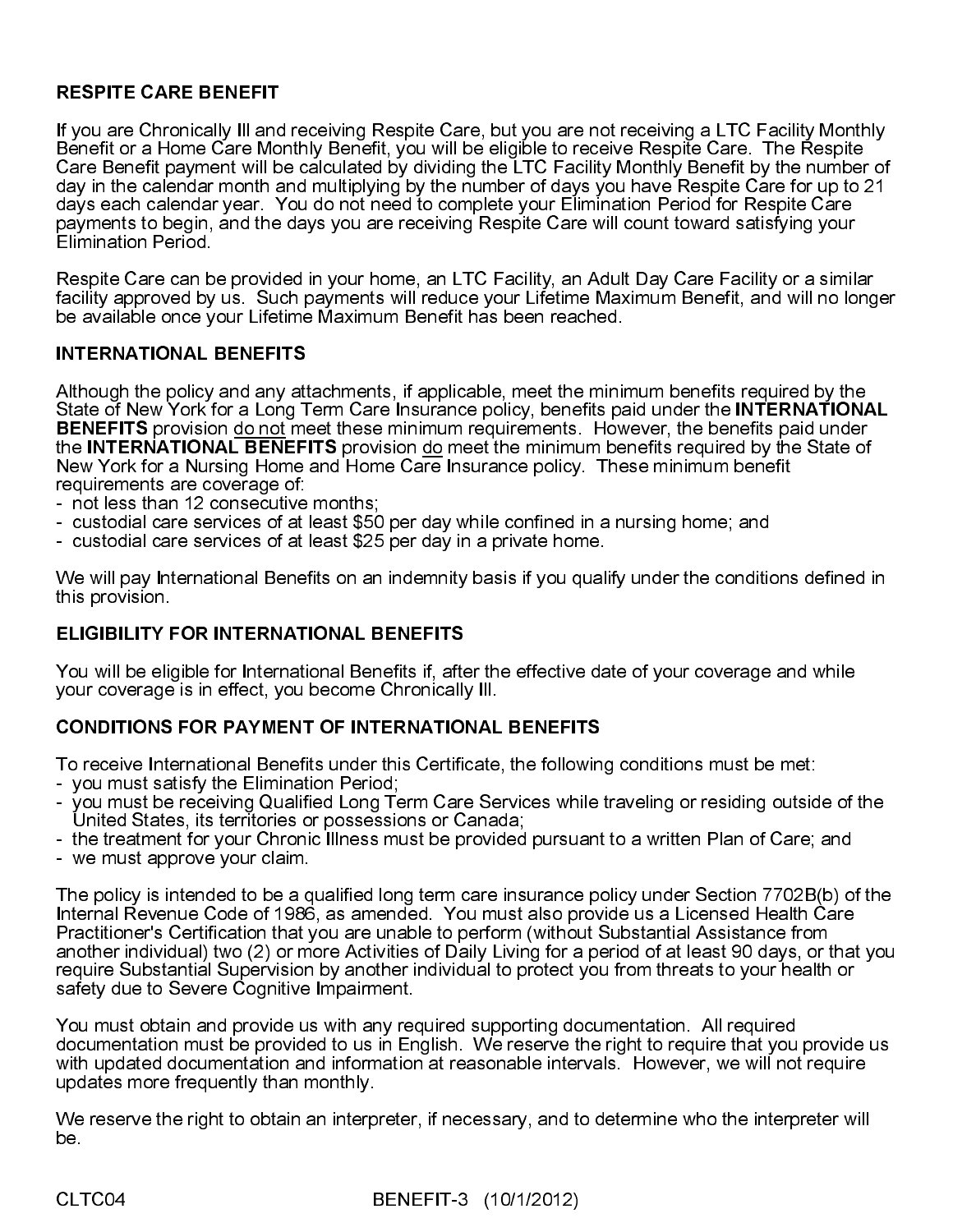If you are receiving International Benefits under this Certificate, you cannot be receiving any other benefits under this Certificate for the same time period. Coverage for the Additional Care, Respite Care or Bed Reservation provisions are not available outside the United States, its territories or possessions or Canada.

### LIMITATIONS ON PAYMENT OF INTERNATIONAL BENEFITS

We will not pay benefits in excess of the amounts shown in your **Schedule of Benefits**. Benefits paid will reduce your Lifetime Maximum Benefit and will no longer be available once your Lifetime Maximum Benefit has been reached.

### INDEMNITY BENEFIT FOR PAYMENT OF INTERNATIONAL BENEFITS

The Indemnity Amount we will pay for International Benefits is equal to 75% of the Home Care Monthly Benefit shown in your Schedule of Benefits. Any International Monthly Benefit will be paid in United States currency. You may not assign the Indemnity Benefit.

### TOTAL LIFETIME INTERNATIONAL BENEFITS AVAILABLE

The Total Lifetime International Benefit payment will be the lesser of:

- your Lifetime Maximum Benefit; or
- 72 months.

### WORDS THAT HAVE A SPECIAL MEANING FOR THIS PROVISION

"Indemnity Amount" means the total monthly benefit available to you regardless of the actual charges you incur. This benefit will be paid to you if you are eligible under this Certificate for International Benefits. You must be receiving Qualified Long Term Care Services in order to receive the Indemnity Benefit.

"International" means any location outside the United States, its territories or possessions or Canada.

"International Benefit" means 75% of the Home Care Monthly Benefit shown in your Schedule of Benefits. This benefit will be paid to you regardless of who provides the care or where the care is provided, except for locations excluded by this Certificate.

### DISCRETIONARY AUTHORITY

When making any benefits determination under the policy, we have the discretionary authority to determine your eligibility for benefits and to interpret the terms and provisions of the policy.

### EXTENSION OF BENEFITS

Termination of coverage will be without prejudice to any benefits payable under the policy and any attachments (if applicable), if eligibility for such benefits or Chronic Illness began while your coverage was in force. Benefits will continue without interruption. Such extension of benefits will be limited to the duration of the payment of your Lifetime Maximum Benefit.

### LEGAL ACTION

No one may start legal action to recover on the policy until 90 days after written Proof of Claim has been given to us. Legal action must be started within three (3) years after the written Proof of Claim is furnished.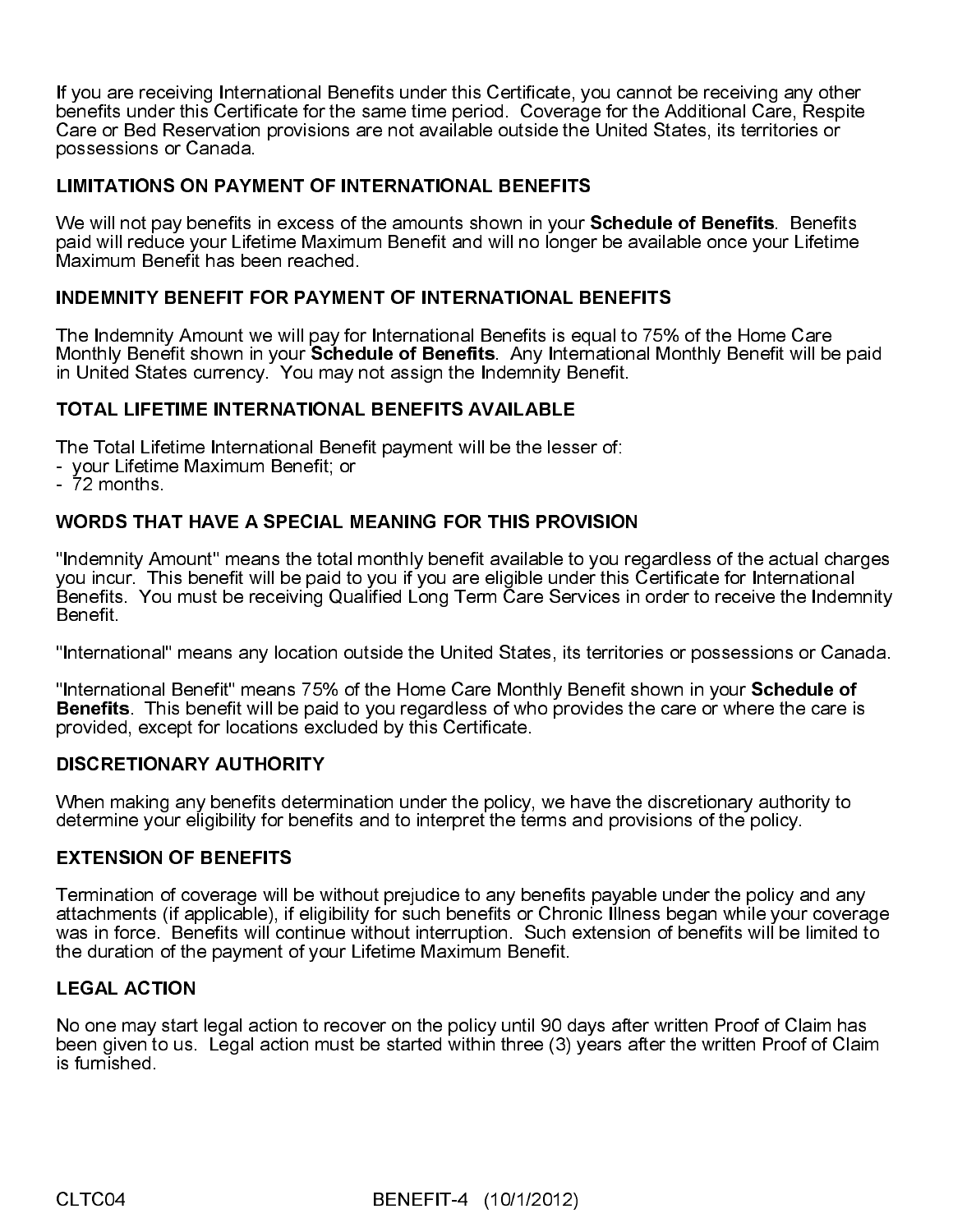# PLAN EXCLUSIONS

We will not provide benefits for:

- a Chronic Illness caused by war or any act of war, whether declared or undeclared, that occurs while your coverage is in force.
- a Chronic Illness caused by intentionally self-inflicted injuries or attempted suicide, while sane.
- a Chronic Illness caused by your participation in a felony, riot or insurrection.
- treatment of alcoholism or drug addiction.
- LIMITATIONS AND EXCLUSIONS<br>
T:<br>
war or any act of war, whether declared of<br>
ce.<br>
yiententionally self-inflicted injuries or attemy<br>
yienteripation in a felony, riot or insurred in<br>
are Chronically III and you are confined - any period of time while you are Chronically III and you are confined in a hospital, other than if you are confined to a LTC Facility that is a distinctly separate part of a hospital. This exclusion does not apply to those periods covered under the Bed Reservation Benefit.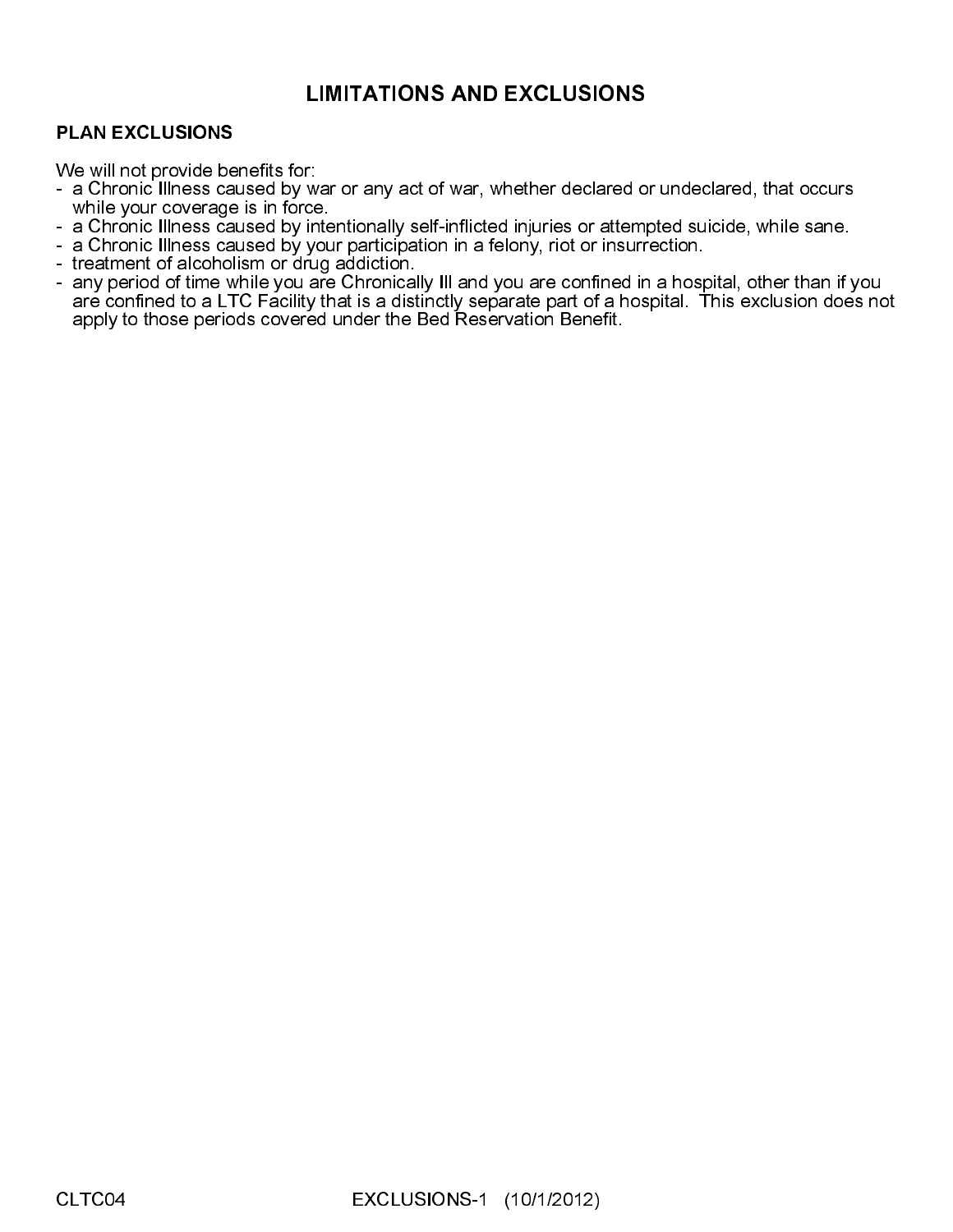"Active Employment" means you are working for the Policyholder:

- on a full-time basis for earnings that are paid regularly; and
- are performing the material and substantial duties of your regular occupation; and
- are working at least the minimum number of hours as described under Eligible Group(s) in **Benefits** at a Glance for each plan.

Your work site must be:

- the Policyholder's usual place of business;
- an alternative work site at the direction of the Policyholder, including your home; or
- a location to which your job requires you to travel.

Normal vacation is considered Active Employment.

Temporary and seasonal workers are excluded from coverage.

"Activities of Daily Living" (ADLs) are:

- Bathing: washing oneself by sponge bath; or in either a tub or shower, including the task of getting into or out of the tub or shower.
- Dressing: putting on and taking off all items of clothing and any necessary braces, fasteners, or artificial limbs.
- Toileting: getting to and from the toilet, getting on and off the toilet, and performing associated personal hygiene.
- Transferring: moving into or out of a bed, chair, or wheelchair.
- Continence: the ability to maintain control of bowel or bladder function; or when unable to maintain control of bowel or bladder function, the ability to perform associated personal hygiene (including caring for catheter or colostomy bag).
- Eating: feeding oneself by getting food into the body from a receptacle (such as a plate or cup) or by a feeding tube.

WORDS THAT HAVE A SPECIAL MEANING<br>aans you are working for the Policyholder:<br>earnings that are paid regularly; and<br>earnings that are paid regularly; and<br>eleminium number of hours as described under Eligib<br>blan.<br>al place of You will be considered able to perform the above Activities of Daily Living if the ADLs can be performed by you using equipment or adaptive devices, and you do not require the Substantial Assistance of another person to perform the ADLs.

"Adult Day Care" means care provided in an Adult Day Care Facility.

We will not recognize a Family Member as an Adult Day Care provider for claims that you make to us under the policy, unless the Family Member is a regular employee of the Adult Day Care Facility or Total Choice Home Care is shown in your Schedule of Benefits.

"Adult Day Care Facility" means a facility that provides a community-based group program offering health, social and related support services to impaired adults; that operates under state licensing laws and any other laws that apply; and that meets the following tests:

- operates a minimum of five (5) days a week;
- remains open for at least six (6) hours a day;
- maintains a written record of care on each patient;
- includes a Plan of Care and record of services provided;
- has a staff that includes a full-time director and at least one (1) registered nurse who is there during operating hours for at least four (4) hours a day;
- has established procedures for obtaining appropriate aid in the event of a medical emergency;
- provides a range of physical and social support services to adults; and
- does not include overnight stays.

"Certificate" means this Certificate and any riders attached to this Certificate.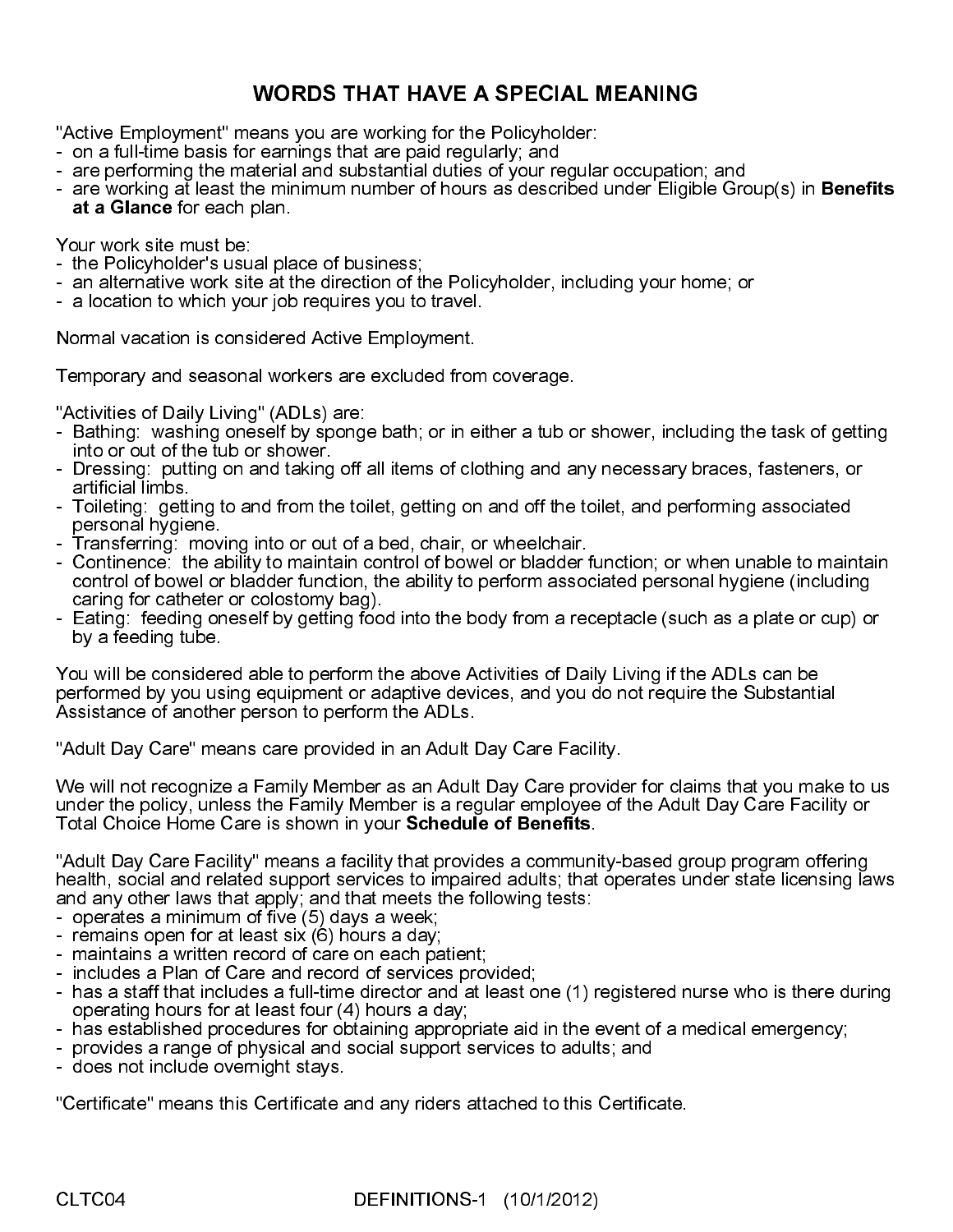"Chronic Illness" and "Chronically Ill" mean:

- you are unable to perform, without Substantial Assistance from another individual, two (2) or more Activities of Daily Living; or
- you require Substantial Supervision by another individual to protect you from threats to your health and safety due to Severe Cognitive Impairment.

We will not cover any ADL loss or Severe Cognitive Impairment that existed prior to the Effective Date of Coverage.

"Coverage Effective Date" means the date your coverage begins. Your Coverage Effective Date is shown on your Schedule of Benefits.

"Eligible Family Member" means a person ages 18 through 80 who is in a class of persons eligible for coverage as determined by the Policyholder and us and is residing in the United States, its territories or possessions and who is:

- the legally married spouse of an Employee or Retiree.
- the natural, adoptive or step parents of an Employee or spouse.
- the natural, adoptive or step grandparents of an Employee or spouse.

Eligible Family Members who are eligible for coverage as an Employee or Retiree are only eligible for coverage as an Employee or Retiree.

### "Elimination Period"

If LTC Facility with Professional Home and Community Care is shown in your Schedule of Benefits: "Elimination Period" means the number of days during which you are Chronically Ill and you are receiving services appropriate for your Chronic Illness, but no benefit is payable. The care or services must be provided in a LTC Facility; or by/through a Licensed Home Health Care Agency; in an Adult Day Care Facility; or by a Licensed Home Health Care Professional.

Each calendar week during which you receive at least one (1) day of Professional Home and Community Care Services will be counted as seven (7) days towards the completion of your Elimination Period.

Once you are Chronically Ill, your Elimination Period must be completed within a period of 730 days. You must satisfy your Elimination Period only once during the lifetime of the policy. The number of days in your Elimination Period is shown in your Schedule of Benefits.

"Employee" means a person who is employed by the Policyholder and who is in a class of persons eligible for coverage as determined by the Policyholder and is residing in the United States, its territories or possessions.

"Family Member" means you, your spouse, or domestic partner, or persons related to you, your spouse or domestic partner, including adopted, in-law and step relatives, such as a parent, grandparent, child, grandchild, brother, or sister.

"Grace Period" means the 45 days immediately following any Premium Due Date during which premium payment must be made.

"Home Care Monthly Benefit" means the selected Professional Home and Community Care or Total Choice Home Care Monthly Benefit as shown in your Schedule of Benefits.

"Homemaker Services" means assistance with activities necessary to or consistent with your ability to remain living in your residence. Homemaker Services may be provided by skilled or unskilled persons but must be provided through a Licensed Home Health Care Agency or by a Licensed Home Health Care Professional. A Family Member cannot provide Homemaker Services, unless the Family Member is a regular employee of the Licensed Home Health Care Agency or Total Choice Home Care is shown in your Schedule of Benefits.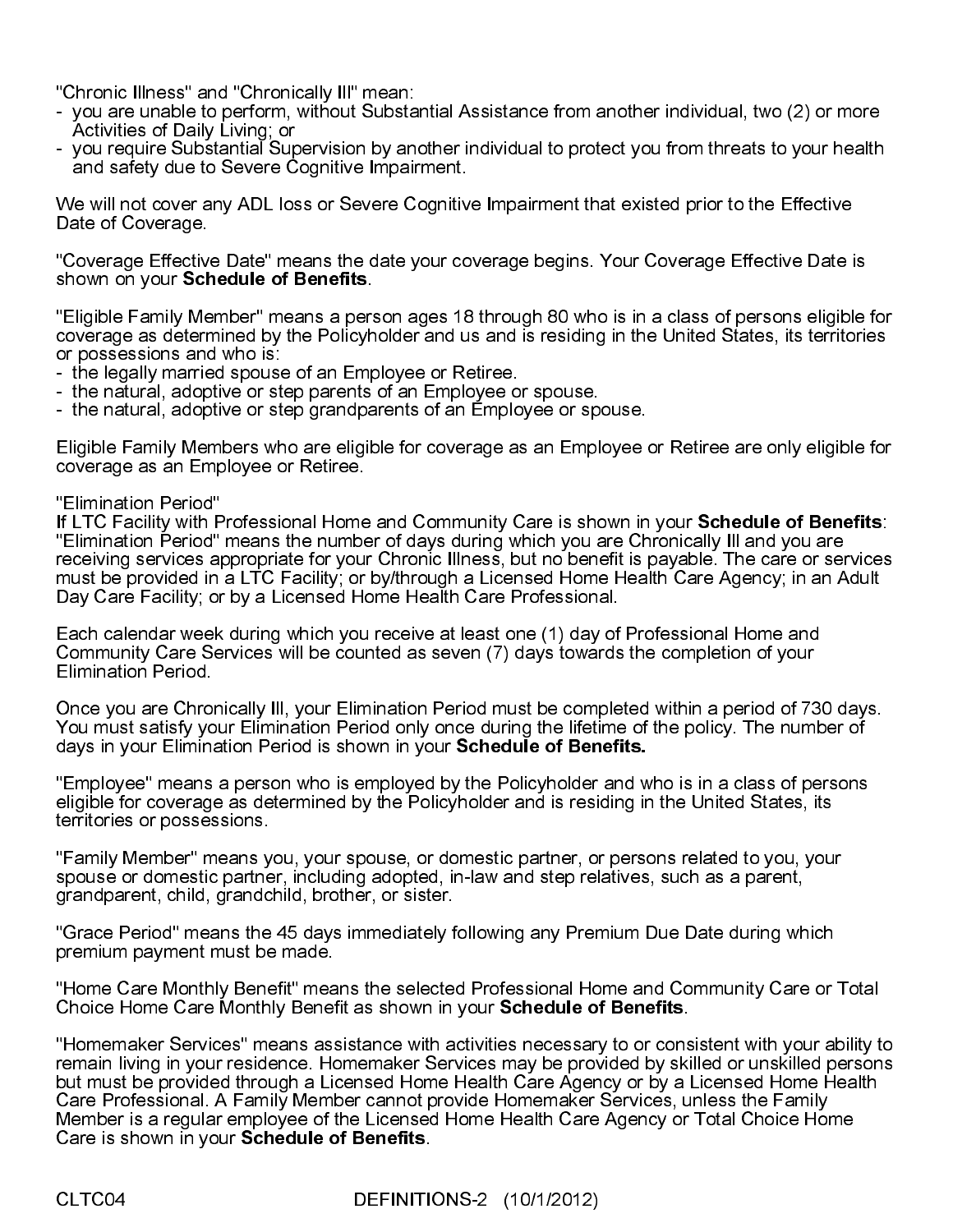"Licensed Health Care Practitioner" means any Physician, a registered professional nurse, a licensed social worker, or any other individual who meets such requirements as may be prescribed by the Secretary of Treasury, or in accordance with state laws and regulations as permitted by the Secretary of Treasury.

We will consider a person to be a Licensed Health Care Practitioner only when the person is performing tasks that are within the limits of the person's license, and such tasks are appropriate to the care of your Chronic Illness. We will not recognize a Family Member as a Licensed Health Care Practitioner for claims that you make to us under the policy.

"Licensed Health Care Practitioner's Certification" means a written certification provided by a Licensed Health Care Practitioner that you are unable to perform (without Substantial Assistance from another individual) two (2) or more Activities of Daily Living for a period of at least 90 days, or that you require Substantial Supervision by another individual to protect you from threats to your health or safety due to Severe Cognitive Impairment.

"Licensed Home Health Care Agency" means:

- an organization that is licensed or certified by the appropriate licensing agency of the state where home care services will be provided; or certified as a home health care organization as defined under Medicare; or
- any other organization that meets all of the following tests:
	- primarily provides nursing care and other therapeutic services;
	- has standards, policies and rules established by a professional group which is associated with the organization;
	- includes at least one (1) Physician or one (1) registered nurse; and
	- includes a Plan of Care and a written record of care or services provided to be maintained for each person served by the organization; or
- a similar organization approved by us.

We will not recognize a Family Member as a Licensed Home Health Care Agency provider for claims that you make to us under the policy, unless the Family Member is a regular employee of the Licensed Home Health Care Agency or Adult Day Care Facility or Total Choice Home Care is shown in your Schedule of Benefits.

"Licensed Home Health Care Professional" means a licensed therapist, a registered nurse, a licensed practical nurse, a licensed vocational nurse or a certified hospice caregiver operating within the scope of his or her license and/or certification. A Licensed Home Health Care Professional must provide services pursuant to a written Plan of Care and maintain patient records.

We will not recognize a Family Member as a Licensed Home Care Professional for claims that you make to us under the policy, unless Total Choice Home Care is shown in your Schedule of Benefits.

"Lifetime Maximum Benefit" means the total dollar amount of benefits that will be paid under the policy, as shown in your Schedule of Benefits, excluding any Additional Care Benefit. Your Lifetime Maximum Benefit will be adjusted to include any Benefit Increase or Inflation Protection increases, if applicable.

"Long Term Care Facility" (LTC Facility) means a facility (such as a nursing facility, an assisted living facility, a hospice facility, a rehabilitation facility, an Alzheimer's facility or a residential care facility) that is licensed by the appropriate federal or state agency to engage primarily in providing care and services sufficient to support your needs resulting from a Chronic Illness.

A LTC Facility must also:

- provide care 24 hours a day;
- provide three (3) meals a day, including special dietary requirements;
- have an employee on duty at all times who is awake, trained and ready to provide care;
- have formal arrangements for services of a Physician or nurse in the event of a medical emergency;

CLTC04 DEFINITIONS-3 (10/1/2012)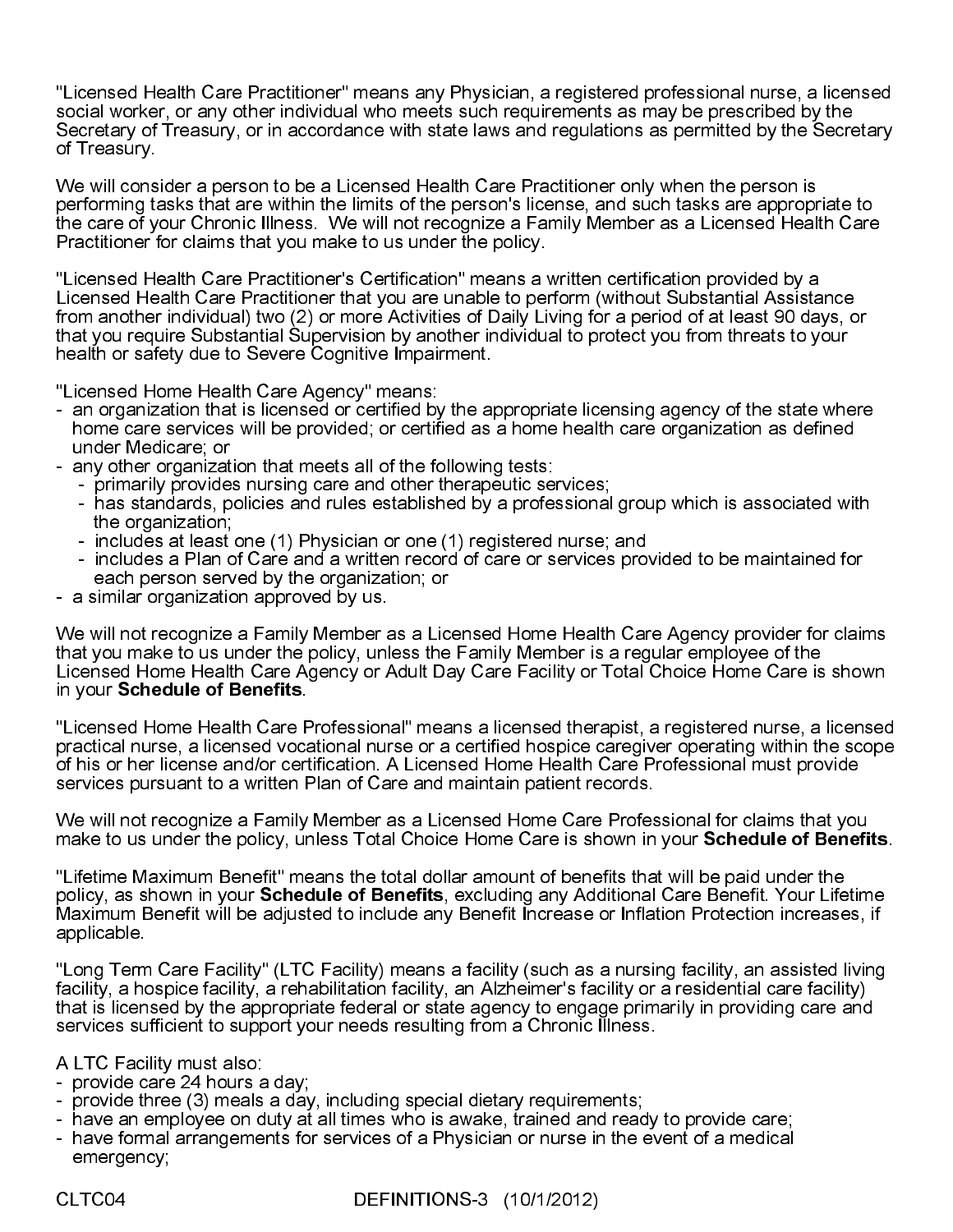- be authorized to administer medication to patients on the order of a Physician; and
- have accommodations for at least three (3) inpatients in one (1) location; or
- be a facility that provides a formal program of care for terminally ill patients whose life expectancy is less than six (6) months, provided on an inpatient basis and directed by a Physician, such as a hospice facility; or
- be Medicare certified; or
- be a similar facility approved by us.

NOTE: If a facility has multiple licenses or purposes, a portion, ward, wing or unit thereof will qualify as a LTC Facility only if it:

- meets all of the above criteria;
- is authorized by its license, to the extent that licensing is required by law, to provide such care to inpatients; and
- is primarily engaged in providing not only room and board, but also care and services, which meet all of the above criteria.

A LTC Facility is NOT:

- a hospital or clinic;
- a sub-acute hospital or unit;
- a place which operates primarily for the treatment of alcoholism or drug addiction;
- the insured person's primary place of residence in an area used principally for independent residential living (including, but not limited to, boarding homes and adult foster care facilities); or
- a substantially similar establishment.

"LTC Facility Monthly Benefit" means the LTC Facility Monthly Benefit amount shown in your Schedule of Benefits.

"Physician" means a person who is operating within the scope of his or her state license, and is either: licensed to practice medicine and surgery and prescribe and administer drugs; or legally qualified as a medical practitioner and required to be recognized, under the policy for insurance purposes, according to applicable state laws.

We will consider a person to be a Physician only when the person is performing tasks that are within the limits of the person's medical license, and such tasks are appropriate to the care of your Chronic Illness. We will not recognize a Family Member as a Physician for claims that you make to us under the policy.

"Plan of Care" means a written plan prescribed by a Licensed Heath Care Practitioner, based upon an assessment that evaluates your level of functional capacity. The Plan of Care must describe the necessary services to be performed, the frequency, the type of care, and the most appropriate providers for such care. The care described must be in accordance with acceptable medical and nursing standards of practice and must be appropriate for your Chronic Illness.

"Policyholder" means the entity to which the policy is issued.

"Policy Effective Date" means the date the policy begins. The Policy Effective Date is shown on the face page of the policy.

"Professional Home and Community Care Monthly Benefit" means the Professional Home and Community Care Monthly Benefit amount shown in your Schedule of Benefits.

"Professional Home and Community Care Services" means Qualified Long Term Care Services provided to you for at least one (1) hour or more per day by/through a Licensed Home Health Care Agency, by a Licensed Home Health Care Professional, or in an Adult Day Care Facility.

Professional Home and Community Care Services include:

- nursing care;
- physical, respiratory, occupational or speech therapy;

CLTC04 DEFINITIONS-4 (10/1/2012)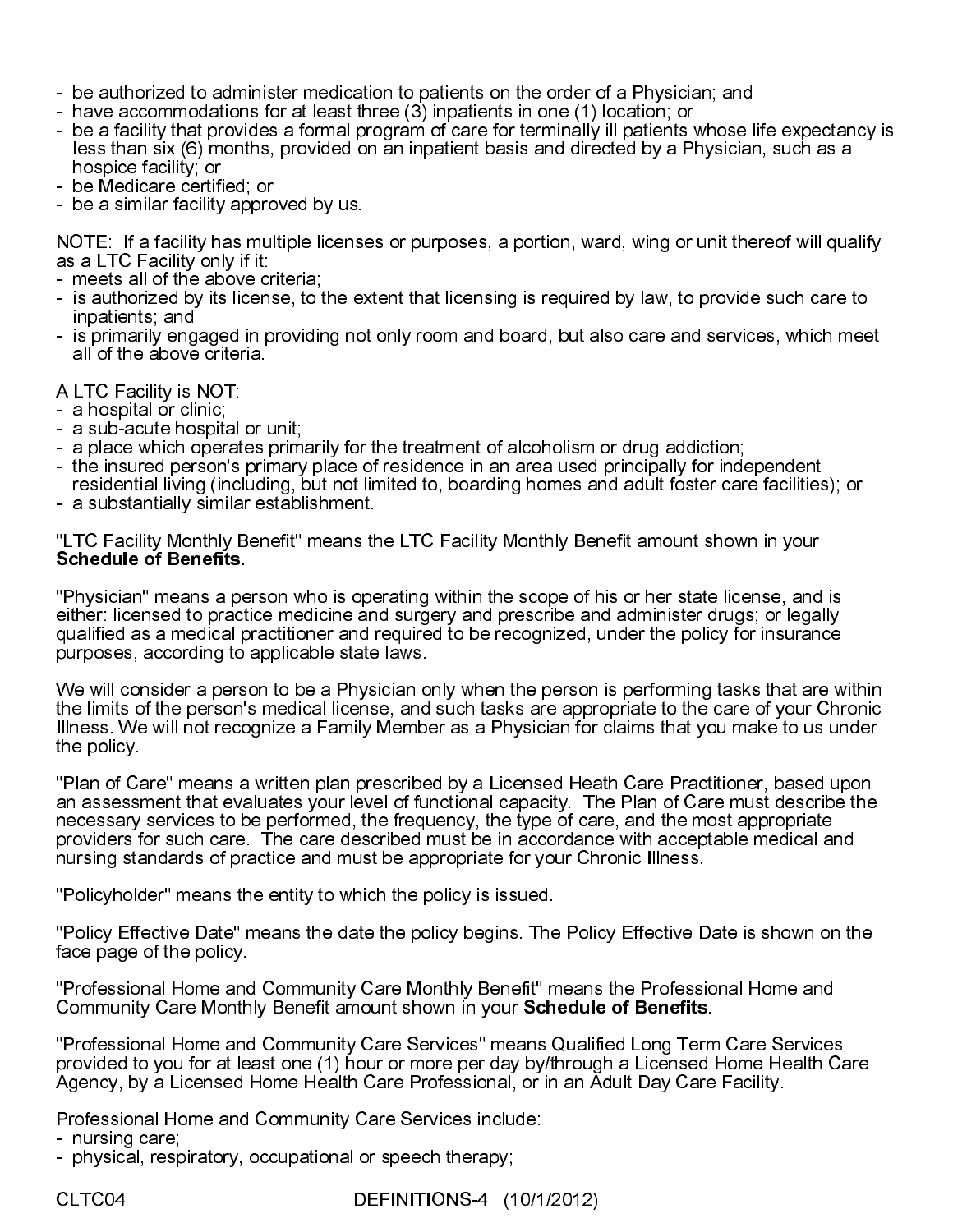- Homemaker Services;
- hospice care; or
- other services pursuant to your Plan of Care.

Professional Home and Community Care Services does not include:

- care or services provided by a Family Member directly or through a Licensed Home Health Care Agency, an Adult Day Care Facility or by a Licensed Home Health Care Professional unless the Family Member is a regular employee of the Licensed Home Health Care Agency or Adult Day Care Facility; or
- care or services provided by a Family Member who is a Licensed Home Health Care Professional; or
- care in LTC Facility or in an acute care hospital or other location excluded by the policy.

"Qualified Long Term Care Services" means necessary diagnostic, preventive, therapeutic, curing, treating, mitigating and rehabilitative services, and maintenance or personal care services that are required by you. The services must be for your Chronic Illness and provided pursuant to a written Plan of Care; and you must obtain a Licensed Health Care Practitioner's Certification. You must be receiving Qualified Long Term Care Services in a Long Term Care (LTC) Facility or, if selected, receiving a Home Care Monthly Benefit.

"Respite Care" means short-term or periodic Qualified Long Term Care Services which are required to maintain your health or safety and to give temporary relief to your primary informal caregiver from his or her caregiving duties.

"Retiree" means a person who is a retired Employee of the Policyholder who is in a class of persons eligible for coverage as determined by the Policyholder and us.

"Severe Cognitive Impairment" means a severe deterioration or loss in your short or long term memory; your orientation as to person, place, or time; or your deductive or abstract reasoning as reliably measured by clinical evidence and standardized tests. Such loss can result from a sickness, injury, advanced age, Alzheimer's disease, or similar form of dementia.

"Substantial Assistance" means stand-by or hands-on assistance without which you would not be able to safely and completely perform the ADL. Stand-by assistance means the presence of another person within arm's reach of you while you are performing the ADL. Hands-on assistance means physical assistance (minimal, moderate, or maximal) without which you would not be able to perform the ADL.

"Substantial Supervision" means continual supervision (which may include cueing by verbal prompting, gestures or other demonstrations) by another individual for the purpose of protecting you from threats to your health or safety.

"Temporary Layoff or Leave of Absence" means you are temporarily absent from Active Employment for a period of time that has been agreed to in advance in writing by the Policyholder.

Your normal vacation time or any period of Chronic Illness is not considered a Temporary Layoff or Leave of Absence.

The terms "you" and "your" refer to the insured named in your Schedule of Benefits. The insured cannot be changed.

"First Unum," "we," "us," and "our" mean First Unum Life Insurance Company.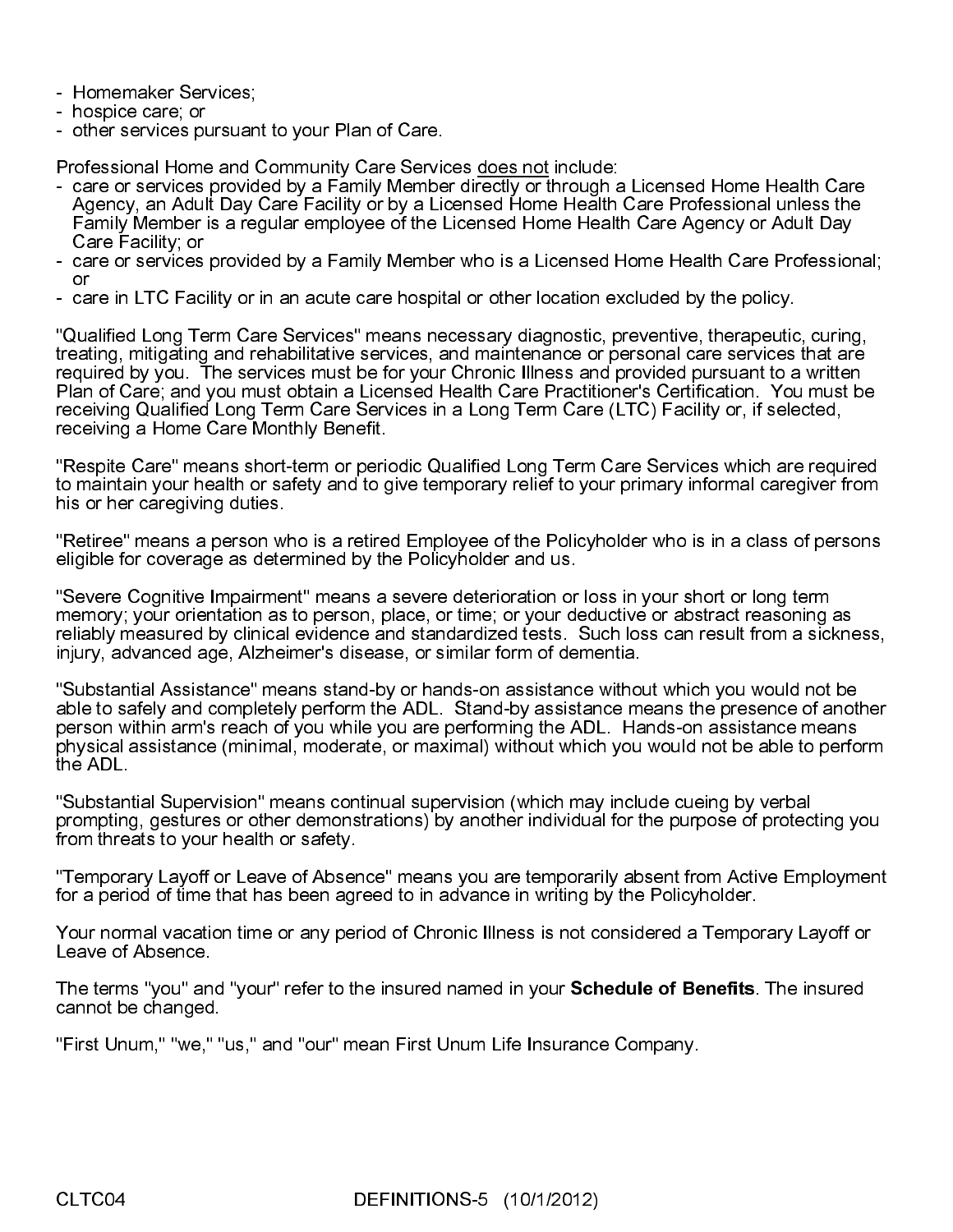# **OTHER SERVICES**

Once you are eligible for a benefit payment you will have access to Additional Care designed to assist you in living at home or in other residential housing. You do not need to complete your Elimination Period for an Additional Care Benefit payment to begin. The Additional Care must be:

- appropriate for your Chronic Illness and conform with generally accepted medical standards;
- provided pursuant to a written Plan of Care;
- recommended by a Licensed Health Care Practitioner; and
- approved by us prior to receipt of Additional Care.

The Additional Care cannot be covered by other insurance or Medicare.

We will require verification of Additional Care received. We will pay the actual expenses you incur for Additional Care, up to the Additional Care Benefit Lifetime Maximum. The Additional Care Benefit<br>Lifetime Maximum is shown in the **Schedule of Benefits** 

The Additional Care Benefit:

- will be subject to written mutual agreement between you and us;
- may only be used for Additional Care as described under the policy;
- will not prejudice any payable claim for a covered Chronic Illness under the policy;
- will be restored under the Restoration of Benefits provision, if purchased;
- will reduce your Additional Care Benefit Lifetime Maximum;
- will not increase under any Benefit Increase or Inflation Protection benefit, if purchased; and
- will no longer be available once your Additional Care Benefit Lifetime Maximum has been reached.

If for any reason you do not wish to receive Additional Care, your benefits will continue according to the provisions of the policy.

# **WORDS THAT HAVE A SPECIAL MEANING IN THIS SECTION**

"Additional Care" means qualified services, equipment or Caregiver Training designed to assist you in living at home or in other residential housing. Additional Care may include:

- assistance in locating long term care providers and caregivers in your area (this service is also available even if you are not eligible for benefits);
- a visit from a Licensed Health Care Practitioner who will develop your Plan of Care;
- a visit from a home safety expert who will assess your residence and offer suggestions for increased personal safety;
- purchase or rental of a medical alert service;
- purchase or rental of durable medical equipment;
- home modifications for your support; or
- Caregiver Training.

"Additional Care Benefit Lifetime Maximum" means the total dollar amount of benefits that will be paid

ADDITIONAL CARE BENEFIT<br>
Once you in living at home or in other residential housing. You do no<br>
Orce you in living at home or in other residential pousing. You do no<br>
Period for an Additional Care Benefit payment to begin. Lifetime Maximum is shown in the Schedule of Benefits.<br>The Additional Care Benefit<br>- will be subject to written mutual agreement between you<br>- may only be used for Additional Care as described unde<br>- will not prejudice any WORDS THAT HAVE A SPECIAL MEANING IN THIS SECTION<br>
"Additional Care" means qualified services, equipment or Caregive<br>
ilving at home or in other residential housing. Additional Care may<br>
- assistance in locating long term as Additional Care Benefit under the policy, as shown in your **Schedule of Benefits.**<br>
"Caregiver Training" means the training of an informal caregiver to care for you in you<br>
other residential housing. An informal caregiv "Caregiver Training" means the training of an informal caregiver to care for you in your home or in other residential housing. An informal caregiver may be a Family Member, relative or friend. We will not pay for training someone who is a Licensed Home Health Care Professional. Training can occur while you are confined in a hospital or a LTC Facility, if the training will make it possible for you to return to your home or to other residential housing where you will be cared for by the informal caregiver who received the training.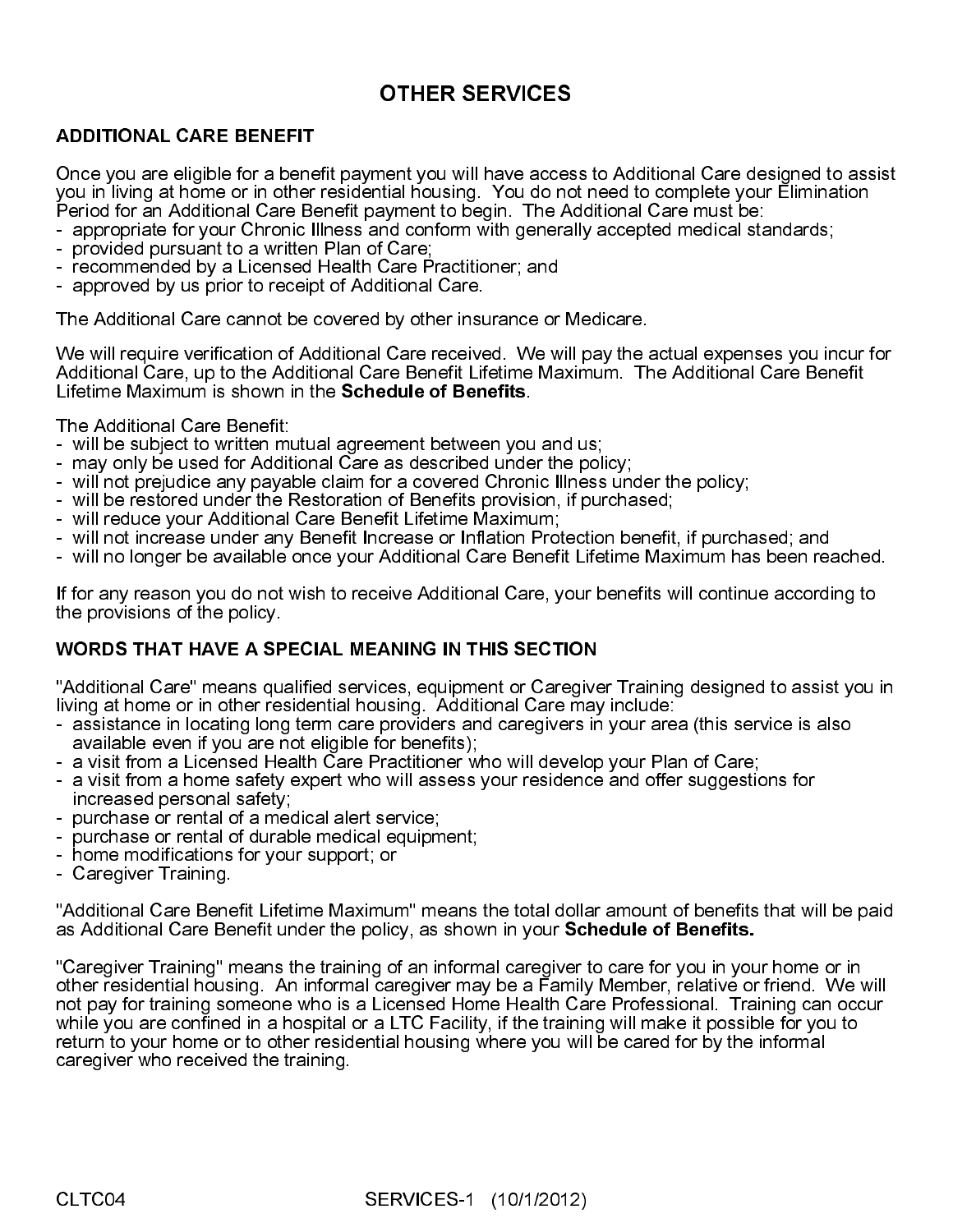# **CLAIM INFORMATION**

You must notify us of your claim at our home office within 30 days of the date of Chronic Illness. The notice should include your name and the policy number. If it is not possible for you to give us notice within this time period, it must be given as soon as reasonably possible.

### **CLAIM FORM**

We will send you our initial claim form and Authorization to Disclose Information when we receive your notice of claim. If you do not receive our forms within 15 days after notice of claim is given, you can send us written proof of claim without waiting for the forms.

### **HOW TO FILE A CLAIM**

CLAIM FORM<br>We will send your notice of comments of the send using<br>HOW TO FILE<br>You or your auff more space is<br>Authorization to<br>(such as a pers<br>PROOF OF CL<br>You must give<br>Chronic Illness<br>Of PROOF OF CL<br>The proof of your cl<br>Th You or your authorized representative must fully complete the claim form, attaching additional pages if more space is needed, to fully describe your condition and care needs. The claim form and Authorization to Disclose Information must be signed by you, or by your authorized representative (such as a person to whom you have granted Power of Attorney).

### **PROOF OF CLAIM**

You must give us initial proof of claim, at your expense, no later than 90 days after the date your Chronic Illness begins. If it is not possible for you to give proof within this time limit, we will not reduce or deny your claim if proof, satisfactory to us, is given as soon as reasonably possible.

The proof of your claim must include:

- the date your Chronic Illness began;
- the cause of your Chronic Illness;
- the extent of your Chronic Illness; including restrictions and limitations preventing you from performing the ADLs;
- a Licensed Health Care Practitioner's Certification;
- a copy of your Plan of Care;
- a Physician's statement and/or copies of relevant medical records from any Physician or health care provider involved in your care;
- the name and address of any hospital or institution where you received treatment, and/or the name and address of any health care provider who treated you, including all attending Physicians: and
- verification of care or services provided.

In addition to the claim form and the Authorization to Disclose Information, we may require, at our expense, that you or your caregiver provide or participate in one (1) or more of the following as proof of claim:

- an Assessment;
- a personal interview with you or review of your records by our representative at such time and with such frequency as we reasonably require;
- NOTICE OF CLAIM<br>
Your must notify us sof your claim at our home office within 30 day<br>
Your must notify us sof your claim at our home office within 30 day<br>
within this time period, it must be given as soon as reasonably po<br> HOW TO FILE A CLAIM<br>
You or your authorized re<br>
if more space is needed,<br>
Authorization to Disclose<br>
(such as a person to who<br>
PROOF OF CLAIM<br>
You must give us initial pichronic Illness begins. If<br>
or deny your claim if pr **PROOF OF CLAIM**<br>
You must give us ini<br>
Chronic Illness begin<br>
or deny your claim if<br>
The proof of your claim if<br>
The proof of your claim if<br>
The cause of your<br>
- the cause of your<br>
- the extent of your<br>
- a Licensed Healt - an independent medical examination or functional capacity evaluation. This may include related tests, as are reasonably necessary to the performance of the examination or evaluation by a Physician or specialist, appropriate for the condition at such time and place and with such frequency as we reasonably require. We reserve the right to select the examiner. We will pay for the examination, including the costs associated with your travel to the examination, if the examination cannot be conducted locally; and /or
- such other proof as we may deem necessary.

"Assessment" means a personal interview of you, done by us or our representative, to assist in the determination of your Chronic Illness at the time of your claim.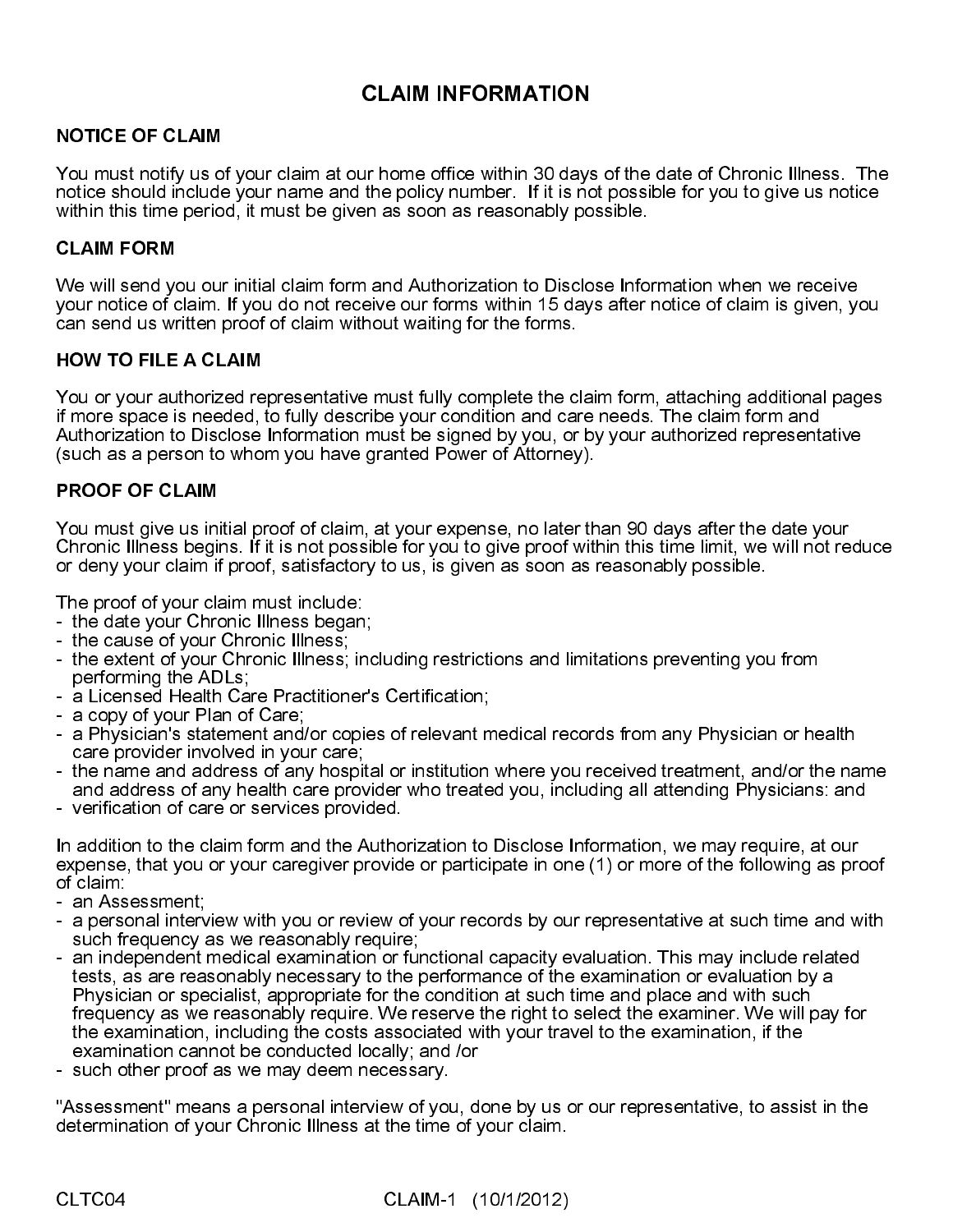We reserve the right to request additional information necessary to our claim determination from you, your Physician, or other health care providers. You must promptly sign and return any forms we require in order to process your claim.

We will request proof of continued Chronic Illness or an updated written Plan of Care at intervals determined by us.

You will also be required to submit a Licensed Health Care Practitioner's Certification every 12 months, as required under Section 7702B(b) of the Internal Revenue Code of 1986, as amended.

You or your representative(s) must respond within 30 days of the request for an updated Plan of Care, proof of continued Chronic Illness or additional information for us to continue to evaluate and process your claim. We reserve the right to deny your claim or stop sending you payments if the appropriate information is not submitted.

You or your representative(s) must notify us immediately when you are no longer Chronically Ill or you are no longer receiving Qualified Long Term Care Services.

Benefits payable under the policy for any covered loss, other than loss for which the policy provides any periodic payment, will be paid immediately upon receipt of due written proof of such loss. Subject to due written proof of loss, all accrued benefits for loss for which the policy provides periodic payment will be paid before the end of the month for each day for which you were entitled to benefits during the prior month. Any balance remaining unpaid upon termination of our liability will be paid immediately upon receipt of written proof.

All benefits are payable directly to you unless at the time of claim you or your authorized representative have requested in writing that payment be made otherwise.

WHEN CLAIMS ARE PAID<br>Benefits payable under the pany periodic payment, will be<br>to due written proof of loss, is payment will be paid before<br>during the prior month. Any<br>immediately upon receipt of<br>TO WHOM CLAIMS ARE P.<br>All TO WHOM CLAIMS ARE PAID<br>All benefits are payable directly t<br>representative have requested ir<br>If you are eligible to receive a be<br>remaining benefits that are owecestablished. In the event that the<br>option, to your Family Mem If you are eligible to receive a benefit and you die prior to receiving the benefit payment, any remaining benefits that are owed to you will be payable to your probate estate, if one has been established. In the event that there is no probate estate, the remaining benefits will be paid, at our option, to your Family Member or to another recipient who is related to you by blood, adoption, or marriage, deemed by us to be entitled to receive such benefits. If we pay benefits in good faith under this provision, we will have satisfied our obligations under the policy and will not have to pay such benefits again.

**CLAIM OVERPAYMENT**<br>If for any reason benefits I<br>repayment of the overpay<br>representative. We may re<br>otherwise payable to you<br>**RIGHT OF APPEAL**<br>You have the right to appe<br>us within 90 days of your (<br>We will notify you in wr If for any reason benefits have been paid for a period for which you were not entitled to benefits, repayment of the overpayment must be made to us within 45 days of the notice to you or your representative. We may recover any amounts not repaid by offsetting them against any amounts otherwise payable to you under the policy or by other reasonable means.

RIGHT OF APPEAL<br>You have the right to<br>us within 90 days of y<br>We will notify you in v<br>- the specific reason<br>- a description of any<br>- an explanation of w<br>- a statement descrik<br>- a statement descrik<br>CLTC04 You have the right to appeal any claim decision. Your appeal must be in writing and must be sent to us within 90 days of your denial notice.

We will notify you in writing if a claim or any part of a claim is denied. The denial letter will state:

- the specific reason(s) for the denial with reference to the applicable policy provision(s);
- a description of any additional material or information that is necessary to complete the claim;
- an explanation of why the additional material or information is necessary;
- a statement describing your access to documents; and
- a statement describing your appeal and legal rights to bring suit.

CLTC04 CLAIM-2 (10/1/2012)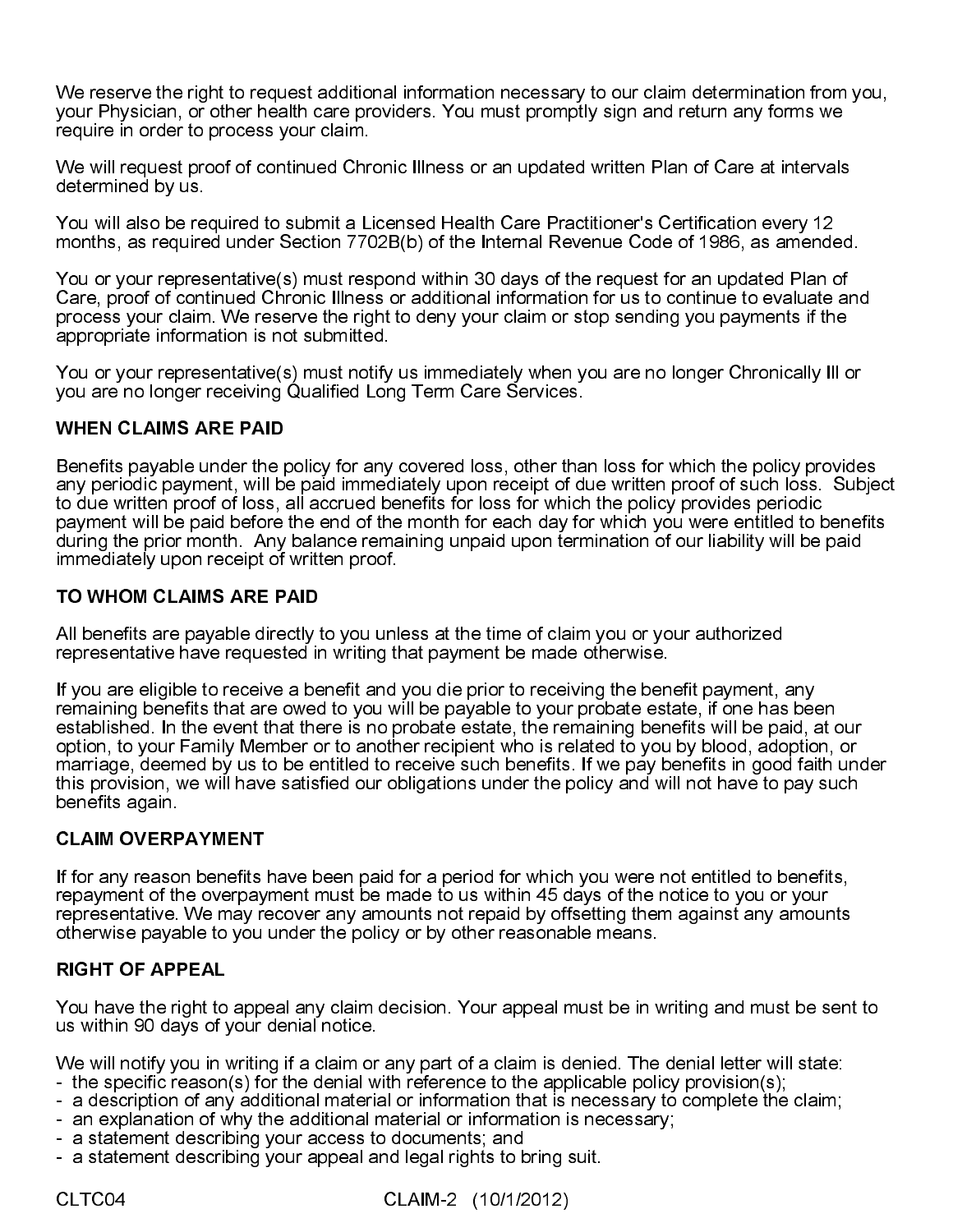If you are not satisfied with the reason for the denial, you or your authorized representative may ask to have the claim reviewed by us. Your appeal must be in writing and should include all supporting materials or information that will help us to review the claim. We will review your appeal and all new information submitted, and notify you or your representative of our decision within 60 days of receiving the appeal. If special circumstances require an extension of time for processing, you will be notified of the reasons for the extension and the date by which we expect to make a decision. A decision shall be made no later than 120 days following receipt of the initial request for review. We can extend the time periods if we have not received needed information from you. In some cases, we may request that you provide additional information to assist in the review.

You or your authorized representative may request copies of those documents that are relevant to your claim.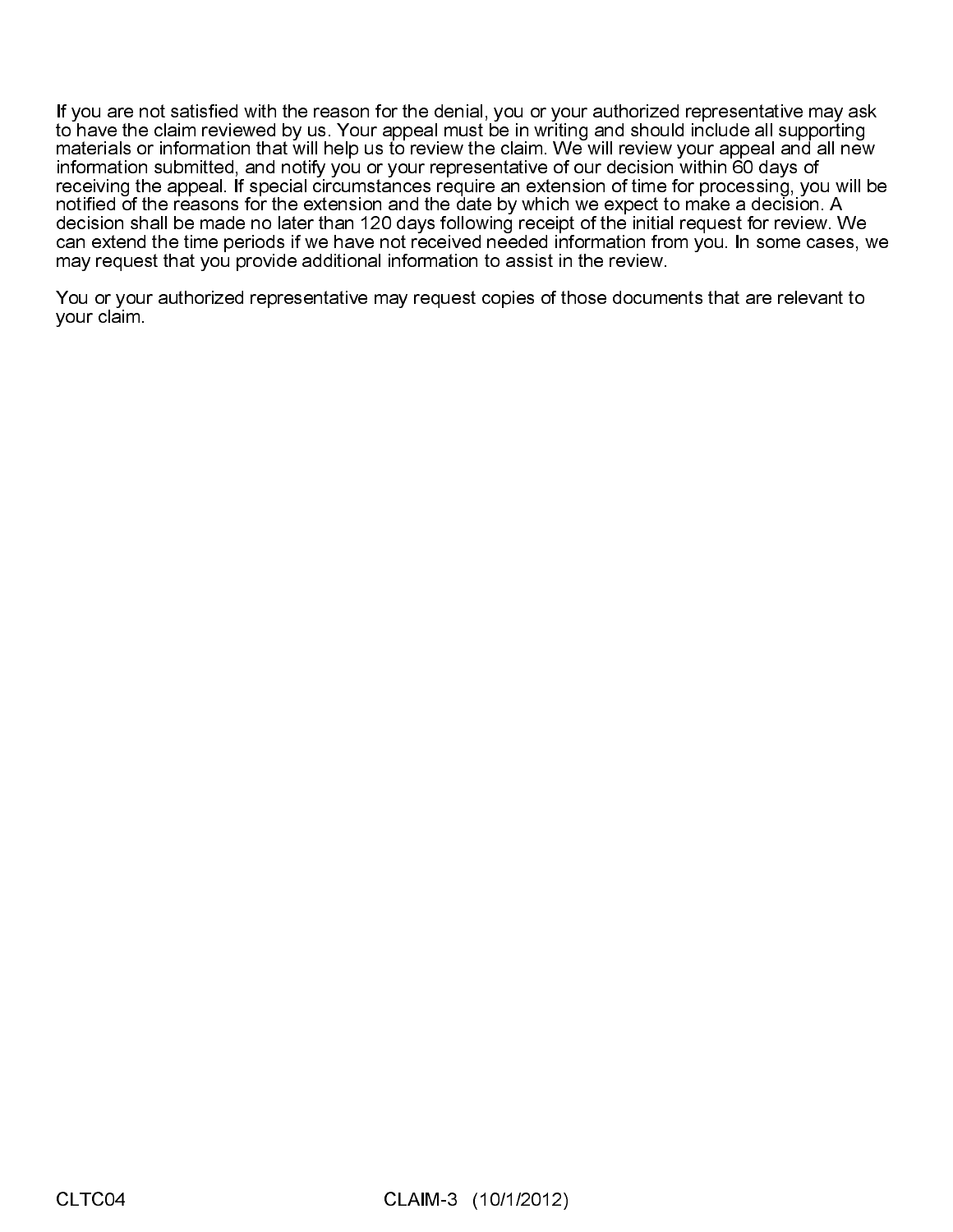### PREMIUM DUE DATES AND PAYMENTS

All premiums due for your coverage, including any adjustments, must be paid on or before the applicable Premium Due Date. Premium must be sent to us at 2211 Congress Street, Portland, Maine 04122 or at the address designated on the bill for that purpose. Premiums are payable in U.S. currency only.

### GRACE PERIOD

If premium for your coverage is payroll deducted, your Grace Period is the 45 consecutive days that begin with the day a premium is due. Your coverage will remain in effect during that time. Termination of coverage will not prejudice any payable claim for a covered loss that begins prior to termination of coverage. There is no Grace Period for the first premium.

**GENERAL INFORMATION**<br>
THENTIS<br>
THENTIS<br>
THENTIME TO A CONDITY THENTIME THENTIME THENTIME THENTIME THENTIME THENTIME THENTIME THENTIME CONDUCT THEND INCOLUTED THEND THEND THOUGHT ON THEND THEND THEND THEND THEN THENTIME CO If premium for your coverage is billed directly to you and/or your designated representative by First Unum, your Grace Period is the 30 consecutive day period that begins on the day you and/or your designated representative have been notified that premium is 30 days past due. Your coverage will remain in effect during that time. Notice will be given by first class United States mail, postage prepaid. You and/or your designated representative will be deemed to have received such notice five (5) days after the date of such mailing. Termination of coverage will not prejudice any payable claim for a covered loss that begins prior to termination of coverage. There is no Grace Period for the first premium.

If First Unum, at its sole discretion, agrees to waive your Grace Period in any instance, such agreement will not preclude or prejudice enforcement of your Grace Period in any other instance.

### REINSTATEMENT

If your coverage terminates because a premium is not paid by the end of the Grace Period, you may request to reinstate your coverage at any time within six (6) months after the policy's termination date.

In order to reinstate coverage, the following requirements must be met:

- you must complete a Long Term Care Insurance Application;
- we must approve your Long Term Care Insurance Application; and
- you must pay all unpaid premium.

If we approve your reinstatement application, we will reinstate your coverage as of the date it was terminated and all of its terms and conditions will apply. If we issue a prepayment agreement and do not approve or disapprove your Long Term Care Insurance Application within 45 days from the date of the prepayment agreement, we will reinstate your coverage on that 45th day. The effective date of the reinstatement will be the date your coverage terminated.

The reinstated coverage WILL NOT cover any Chronic Illness, which is excluded by name or description in the policy.

The time periods under the **INCONTESTABILITY** provision will apply to coverage that is reinstated under this provision, and will be measured from the reinstatement date.

### REINSTATEMENT OF TERMINATED COVERAGE DUE TO CHRONIC ILLNESS

If you become Chronically Ill and your coverage terminates because a premium is not paid by the end of the Grace Period, you may request to reinstate your coverage at any time within six (6) months after the policy's termination date.

In order to reinstate your coverage, the following requirements must be met: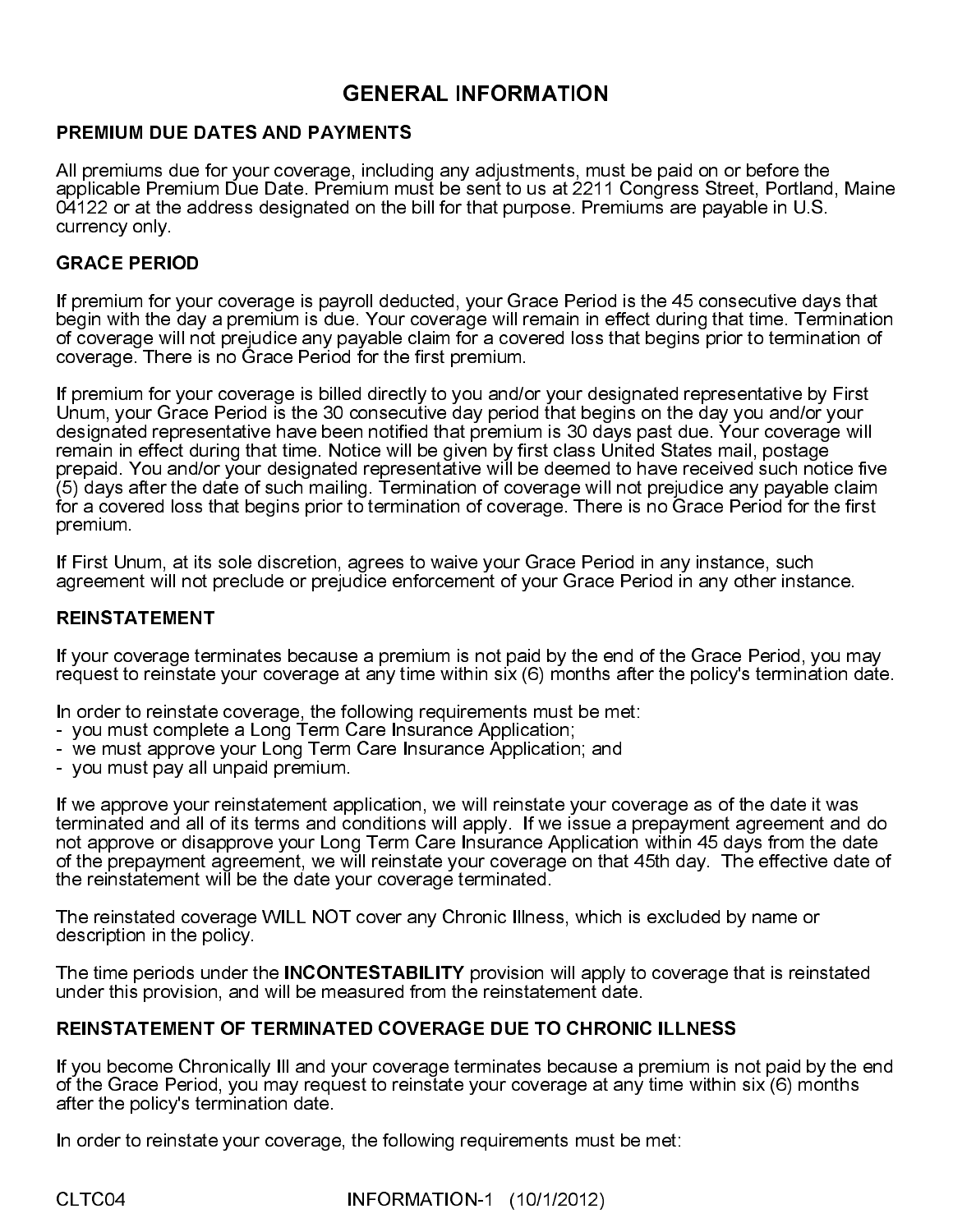- you must provide proof that your Chronic Illness began prior to the date your coverage terminated; and
- you must pay all unpaid premium.

If you meet these requirements, we will reinstate your coverage on the date your coverage terminated and all the terms and conditions of the policy will apply.

The reinstated coverage WILL NOT cover any Chronic Illness, which is excluded by name or description in the policy.

If the coverage is reinstated, the time periods applicable to this provision will be measured from the reinstatement date.

### REINSTATEMENT AFTER MILITARY SERVICE

You have the right to place your coverage in suspension while you are on a Leave of Absence from the Policyholder for active military service. "Suspension" is a process of placing your coverage on inactive status. No premium payments are required while coverage is suspended, but there is no coverage during that period of time. A request to suspend coverage due to entering full-time, active military service must be made in writing and include the policy number.

If the duration of your active military service is five (5) years or less and you return to Active Employment with the Policyholder within 90 days of the end of that service, your coverage will be reactivated without evidence of insurability so long as the policy remains in force. You must complete a written election to reinstate and pay the required premium.

If you do not terminate your full-time active duty within five (5) years from the date your coverage was suspended, or you do not reactivate your coverage within 90 days following your return to Active Employment with the Policyholder, your coverage will be deemed terminated as of the date suspension began. If your coverage has terminated, you may re-apply for coverage with evidence of insurability by filling out the benefit election form and the Long Term Care Insurance Application so long as the policy remains in force.

### WAIVER OF PREMIUM

After you have satisfied your Elimination Period, and while you are receiving benefits under the policy and any attachments, we will waive premium payments. However, premium payments will not be waived if you are only receiving Respite Care Benefits or Additional Care Benefits.

If benefits are no longer payable, you must resume premium payments. We will notify you of the amount of your next premium payment and the date it is due.

### REFUND OF PREMIUM AFTER DEATH

If you die while insured under the policy, we will refund any pro rata portion of your premium paid covering the period after your death. We will make the refund within 30 days after we receive written notice of your death. Payment will be made to your estate.

### REFUND OF PREMIUM DUE TO CANCELLATION OF COVERAGE

In the event your coverage under the policy is cancelled by you, we will, within 30 days of the effective date of such cancellation, refund the premium paid for any period beyond the end of the month following the date of cancellation of coverage.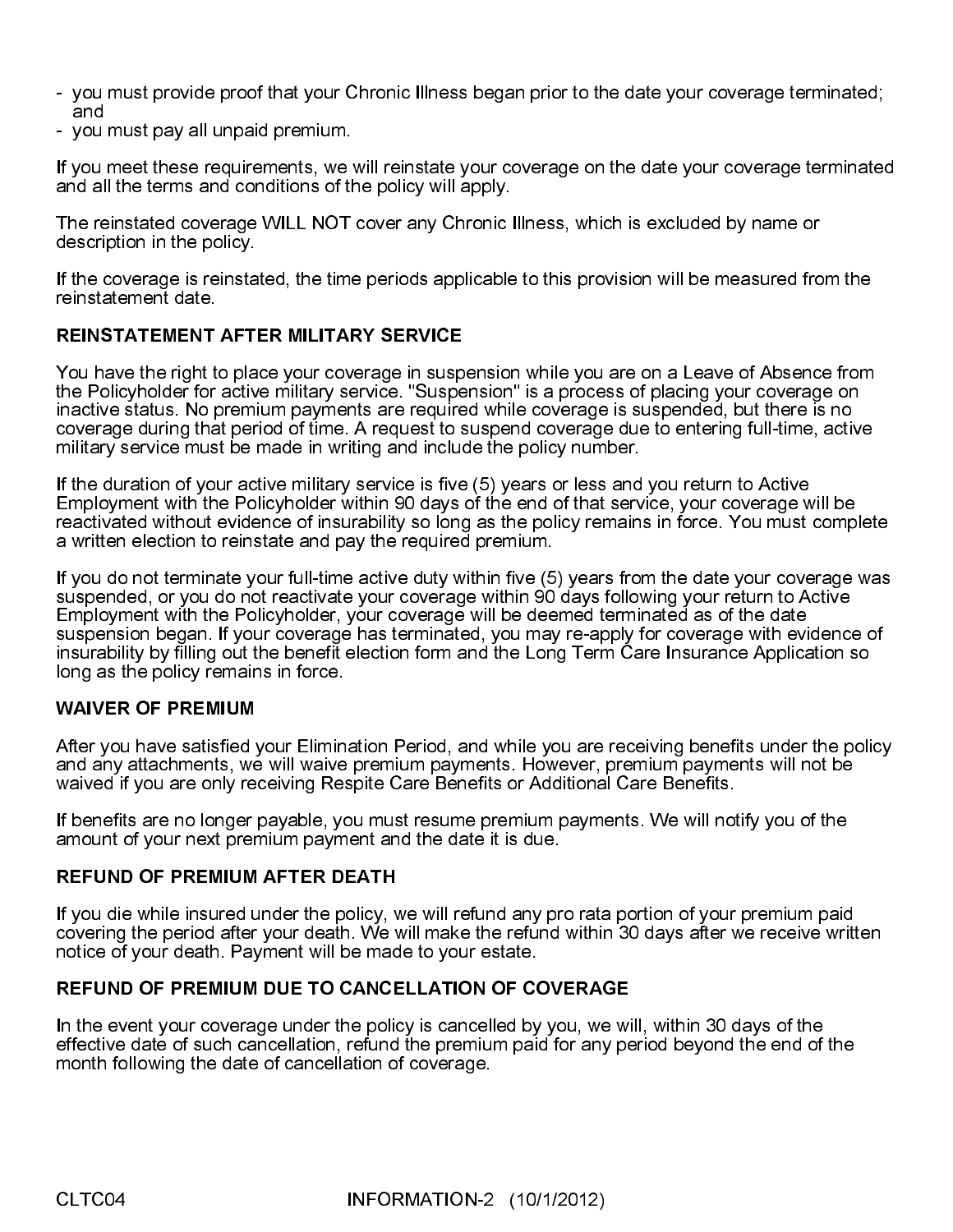# CONTINGENT NON-FORFEITURE

If your premium rates increase to a level which results in a cumulative percentage increase in your annual premium over your initial annual premium, that is greater than or equal to the percentage shown in the chart below based on your original issue age, you may choose to do one (1) of the following:

- (a) continue to pay the required premium;
- (b) reduce your benefits provided by the current coverage without the requirement of underwriting so that your required premium payments are not increased;
- (c) elect to convert your coverage within 120 days of the premium increase effective date to a paid up status with Contingent Non-Forfeiture; or
- (d) terminate your group coverage within 120 days of the premium increase effective date and be automatically converted to Contingent Non-Forfeiture.

The percentage increase in premium does not include increases to premium due to changes you request be made to your Long Term Care insurance coverage.

If you stop making premium payments under (c) or (d) above, this means that the Certificate will continue automatically with the same level of benefits, except for a reduction in your Lifetime Maximum Benefit. Your Lifetime Maximum Benefit under this provision will be equal to the total premium paid up to the date you stopped paying premiums minus the total amounts of benefits already paid to you.

In no event will your Lifetime Maximum Benefit:

- be less than 30 days of your LTC Facility Monthly Benefit; or
- exceed that which would have been paid had you not stopped paying premiums.

If your coverage contains a Benefit Increase option, Inflation Protection Benefit option, Return of Premium at Death option and/or Restoration of Benefits option, no Benefit Increase, Inflation Protection Benefit, Return of Premium at Death or Restoration of Benefits will be made after the end of the period for which premiums were last remitted to us for your coverage.

### Triggers For A Substantial Premium Increase

|              | <b>Issue Age Percent Increase</b><br><b>Over Initial</b><br><b>Premium</b> | Age | <b>Issue Percent Increase</b><br><b>Over Initial</b><br><b>Premium</b> | <b>Issue Age</b> | <b>Percent Increase</b><br><b>Over Initial</b><br>Premium |
|--------------|----------------------------------------------------------------------------|-----|------------------------------------------------------------------------|------------------|-----------------------------------------------------------|
| 29 and under | 200%                                                                       | 66  | 48%                                                                    | 79               | 22%                                                       |
| 30-34        | 190%                                                                       | 67  | 46%                                                                    | 80               | 20%                                                       |
| $35 - 39$    | 170%                                                                       | 68  | 44%                                                                    | 81               | 19%                                                       |
| 40-44        | 150%                                                                       | 69  | 42%                                                                    | 82               | 18%                                                       |
| 45-49        | 130%                                                                       | 70  | 40%                                                                    | 83               | 17%                                                       |
| 50-54        | 110%                                                                       | 71  | 38%                                                                    | 84               | 16%                                                       |
| 55-59        | 90%                                                                        | 72  | 36%                                                                    | 85               | 15%                                                       |
| 60           | 70%                                                                        | 73  | 34%                                                                    | 86               | 14%                                                       |
| 61           | 66%                                                                        | 74  | 32%                                                                    | 87               | 13%                                                       |
| 62           | 62%                                                                        | 75  | 30%                                                                    | 88               | 12%                                                       |
| 63           | 58%                                                                        | 76  | 28%                                                                    | 89               | 11%                                                       |
| 64           | 54%                                                                        | 77  | 26%                                                                    | 90 and over      | 10%                                                       |
| 65           | 50%                                                                        | 78  | 24%                                                                    |                  |                                                           |

# MISSTATEMENT OF AGE

If your age has been misstated, any benefit payable will be changed to the amount which the premium paid would have bought for the correct age.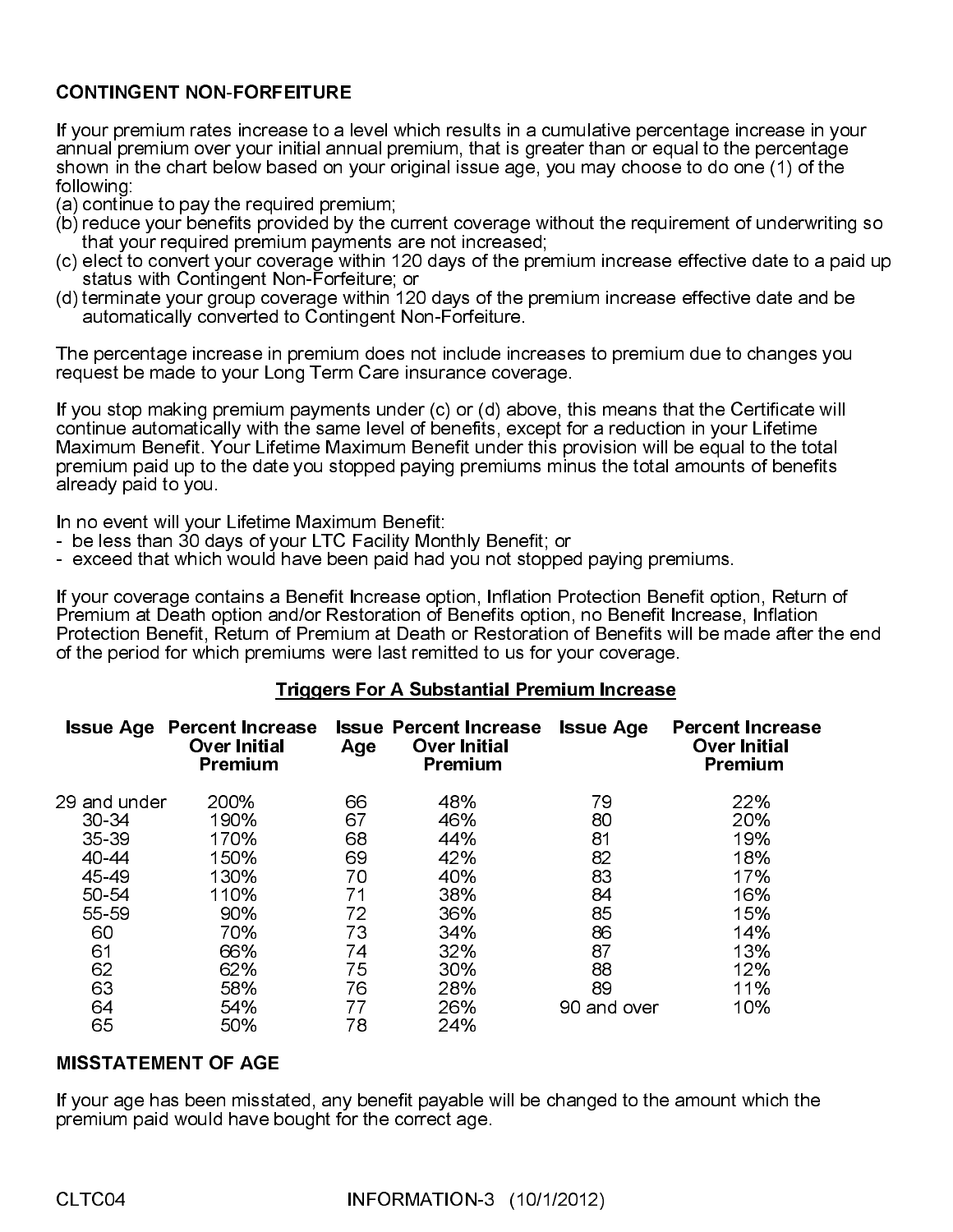If we accept premium for coverage that we would not have issued or which would have ceased according to the correct age, our only liability is to refund the premium for the period not covered.

### CLERICAL ERROR

Clerical error or omission by us will not:

- prevent you from receiving coverage or benefits;
- entitle you to receive coverage or benefits;
- affect the amount of your coverage; or
- cause your coverage to begin or continue when the coverage would not otherwise be effective.

# CONFORMITY WITH FEDERAL STATUTES

We have designed the policy to meet the qualified long term care insurance requirements of Section 7702B(b) of the Internal Revenue Code of 1986, as amended. In the future if changes are needed to maintain the tax status of the policy, we will make every reasonable effort to amend the policy to maintain its tax status. The Policyholder will be given the opportunity to amend the policy in order to preserve its favorable federal income tax treatment. Your Certificate may be affected by any such amendments. If the required changes are not made, the policy and your coverage may lose their status as a qualified long term care insurance policy.

### CONFORMITY WITH STATE STATUTES

Coverage under the policy may be amended as required to reflect the minimum requirements of applicable state law.

# TAX NOTE

Since benefits are paid without regard to actual charges you incur, part of the benefit could be considered taxable income if they exceed the daily benefit amount limit prescribed under Section 7702B(b) of the Internal Revenue Code of 1986, as amended (referred to as a "Per Diem" limit). This "Per Diem" limit is indexed for inflation. You should consult with your tax advisor.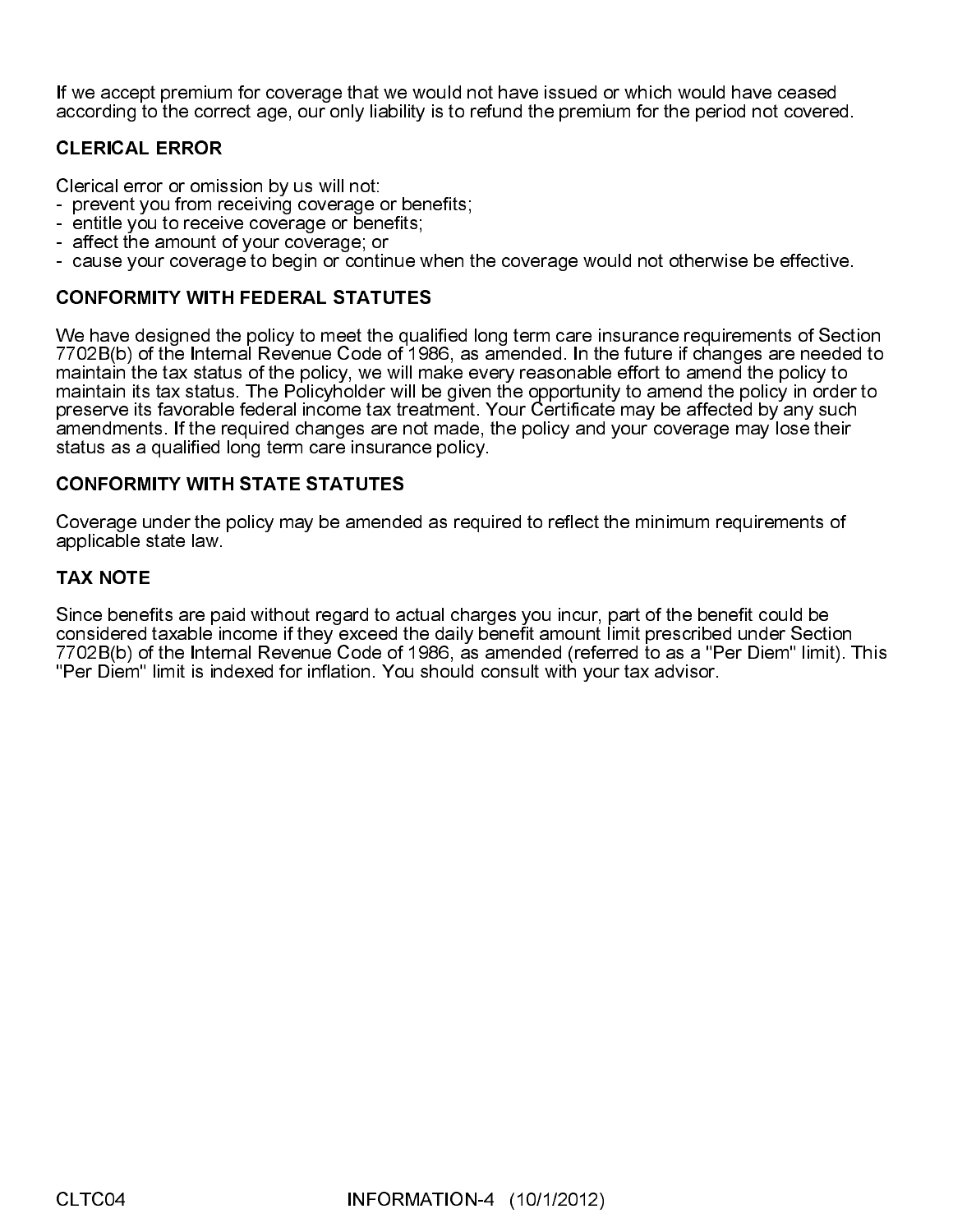# **ADDITIONAL BENEFITS**

**ADDITIONAL BENEFITS**<br>der the policy are described in<br>ional Benefits you may have se<br>ADDLBEN-1 (10/1/2012) The Additional Benefits available under the policy are described in this section. Refer to your Schedule of Benefits for any Additional Benefits you may have selected.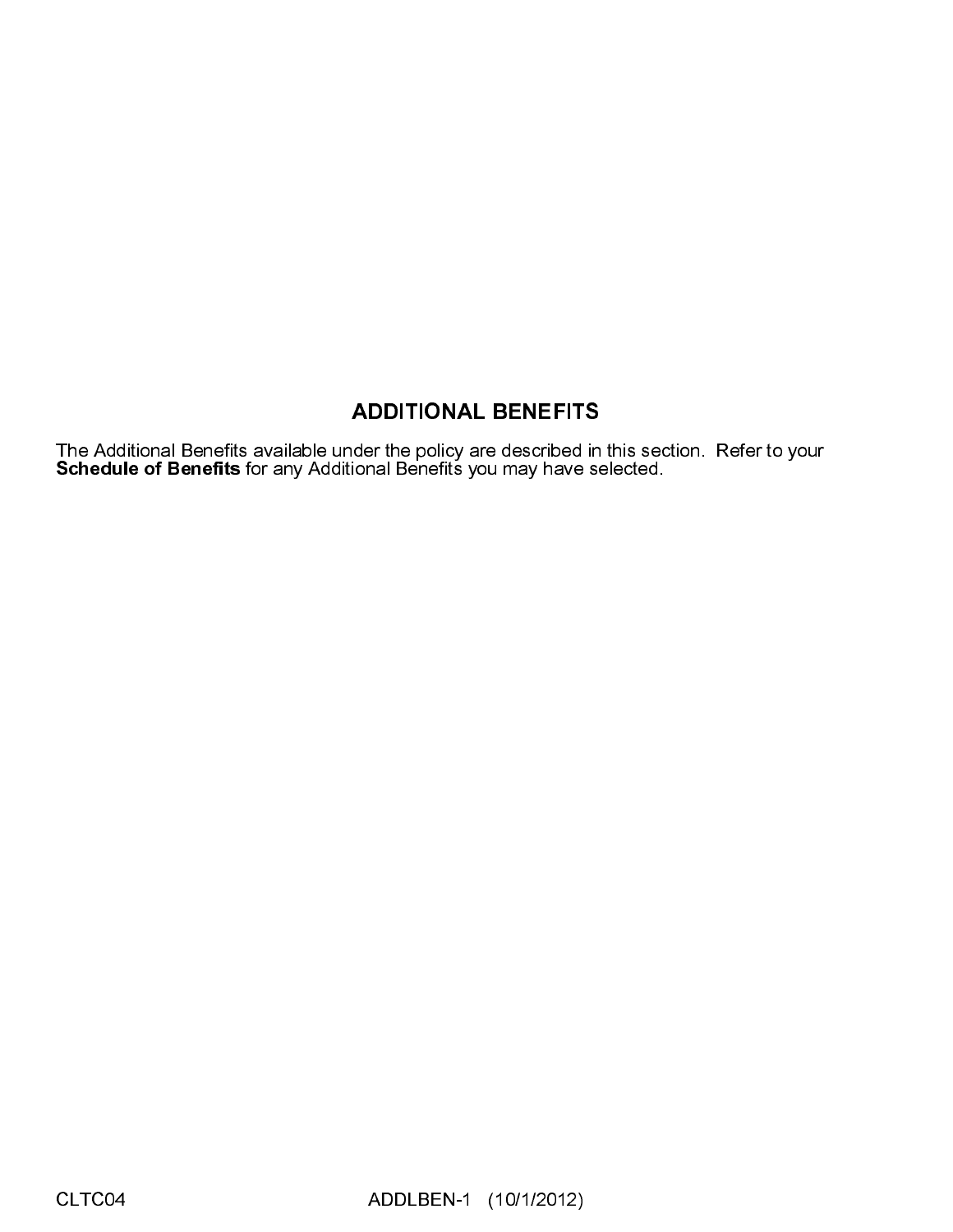# **NON-FORFEITURE BENEFIT**

If your coverage includes:

### SHORTENED BENEFIT PERIOD

**Coverage Effective Data Shown in Coverage Seles shown in Coverage Seles Shown in Sometion** e Benefit. This means that your cover for a reduction in your Lifetime Benefit and moment stopped minus the tot Maximum Benefit Am If premium payments are stopped after your Shortened Benefit Non-Forfeiture has been in force for at least three (3) full years from your Coverage Effective Date shown in your Schedule of Benefits, you will be eligible for a Non-Forfeiture Benefit. This means that your coverage will continue automatically with the same level of benefits, except for a reduction in your Lifetime Maximum Benefit Amount. Your Lifetime Maximum Benefit Amount under this Non-Forfeiture Benefit will be equal to the total premium paid up to the date premium payment stopped minus the total amount of benefits already paid to you.

In no event will your new Lifetime Maximum Benefit Amount:

- be less than 30 days of your LTC Facility Monthly Benefit payments; or
- exceed that which would have been paid had payment of premium for your coverage not stopped.

If your coverage contains a Benefit Increase or Inflation Protection, the Restoration of Benefits provision and/or the Return of Premium at Death provision, and continues under the Non-Forfeiture Benefit, those provisions will terminate after the end of the period for which premiums were last remitted to us for your coverage.

### TERMINATION OF SHORTENED BENEFIT PERIOD NON-FORFEITURE

Your Shortened Benefit Period Non-Forfeiture will terminate on the day any portion of your coverage terminates as provided in the Termination of Coverage provision.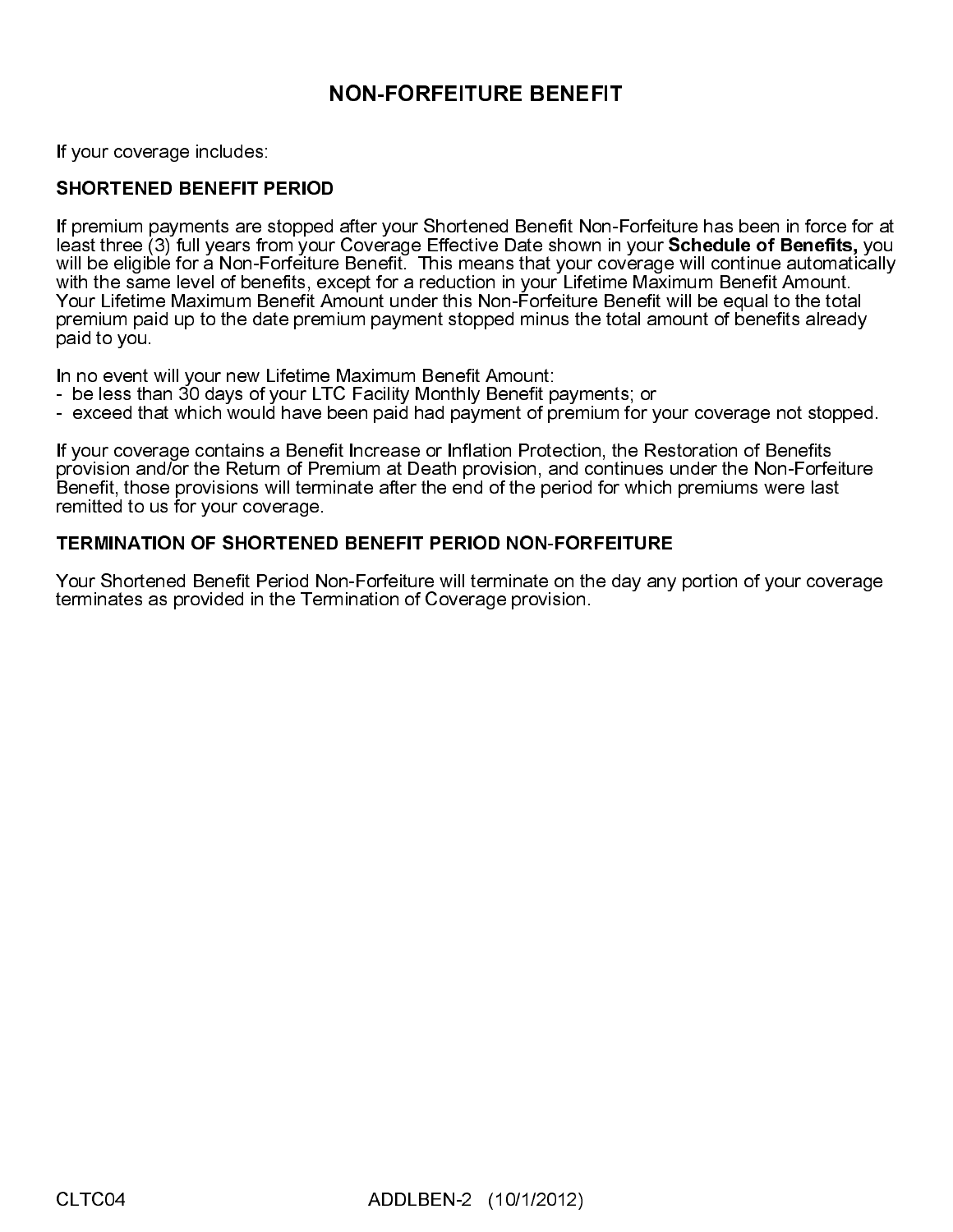If your coverage includes:

### 5% SIMPLE BENEFIT INCREASE

**BENEFIT INCREASE**<br>
increase each year on the<br>
or not you are eligible for<br>
in Your premium will not inci<br>
in remaining Lifetime Maxir<br>
ins Benefit Increase prior to<br>
ins Benefit Increase prior to<br>
u enrolled for this prov Your LTC Facility Monthly Benefit will increase each year on the Coverage Effective Date anniversary by 5% of your original LTC Facility Monthly Benefit. Increases will be automatic and will occur regardless of your health and whether or not you are eligible for or are receiving benefit payments under the policy and attached rider(s). Your premium will not increase due to automatic increases in your LTC Facility Monthly Benefit. Your remaining Lifetime Maximum Benefit Amount will also increase 5%.

In the event you decide to terminate this Benefit Increase prior to a benefit being paid, you have the right to purchase the inflated benefit amount at your original issue age or you can revert the benefit amount to the one you chose when you enrolled for this provision.

### TERMINATION OF 5% SIMPLE BENEFIT INCREASE

Your Simple Benefit Increase will terminate on the earlier of:

- the day your coverage continues under any Non-Forfeiture Benefit; or
- the day any portion of your coverage terminates as provided in the Termination of Coverage provision.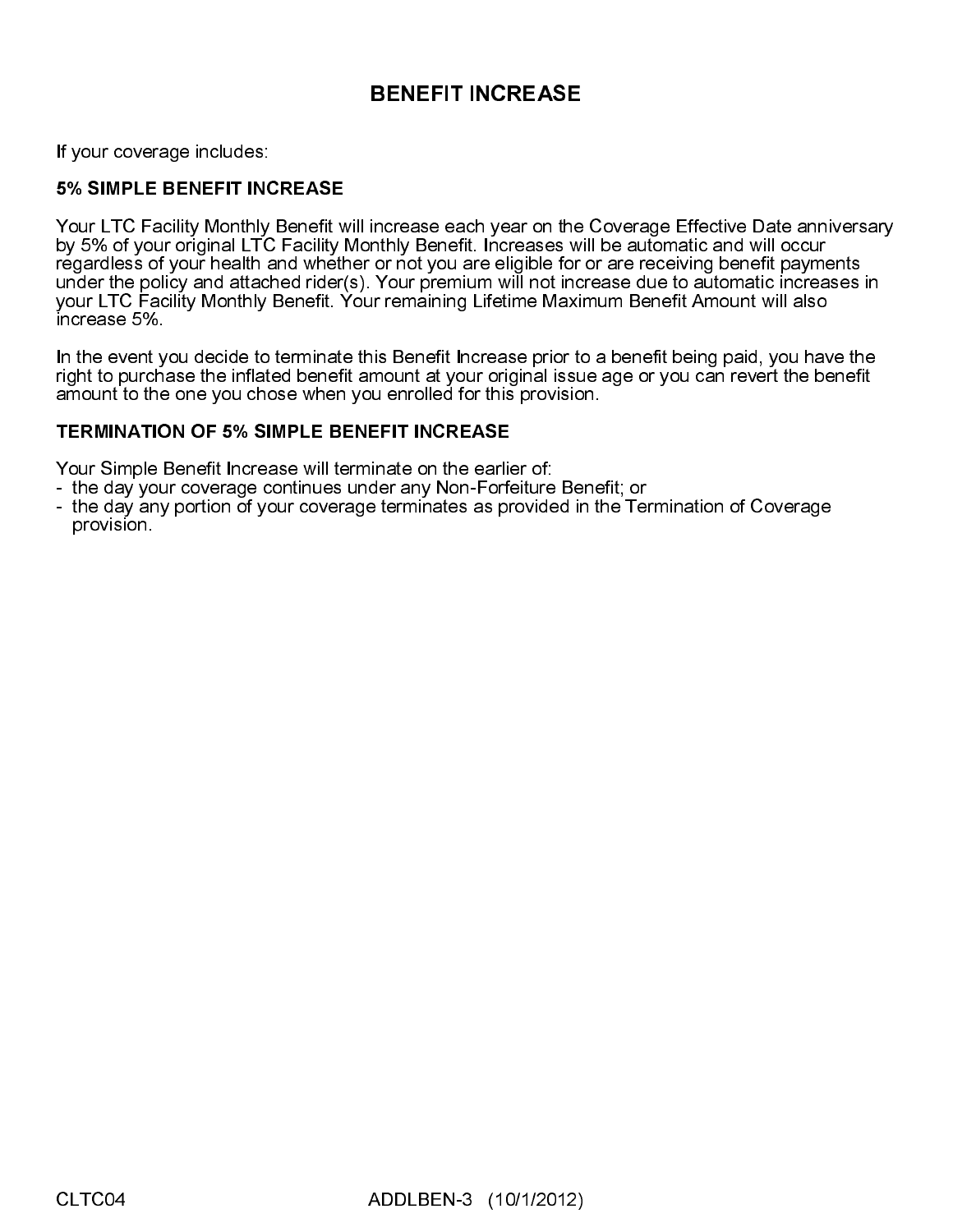# Additional Claim and Appeal Information

### APPLICABILITY OF ERISA

If this Policy provides benefits under a Plan which is subject to the Employee Retirement Income Security Act of 1974 (ERISA), the following provisions apply. Whether a Plan is governed by ERISA is determined by a court, however, your employer may have information related to ERISA applicability. If ERISA applies, the following items constitute the Plan: the additional information contained in this document, the Policy, including your Certificate of Coverage, and any additional Summary Plan Description information provided by the Plan Administrator. Benefit determinations are controlled exclusively by the Policy, your Certificate of Coverage, and the information in this document.

### HOW TO FILE A CLAIM

If you wish to file a claim for benefits, you should follow the claim procedures described in your insurance certificate. First Unum must receive a completed claim form. The form must be completed by you or your authorized representative. If you or your authorized representative has any questions about what to do, you or your authorized representative should contact First Unum directly.

### CLAIM PROCEDURES

The time periods provided in this section will apply to claims procedures under the Policy unless a shorter time is stated in the Policy.

In the event that your claim is denied, either in full or in part, First Unum will notify you in writing within 90 days after your claim was filed. Under special circumstances First Unum is allowed an additional period of not more than 90 days (180 days in total) within which to notify you of its decision. If such an extension is required, you will receive a written notice from First Unum indicating the reason for the delay and the date you may expect a final decision. First Unum's notice of denial shall include:

- the specific reason or reasons for denial with reference to those Plan provisions on which the denial is based;
- a description of any additional material or information necessary to complete the claim and why that material or information is necessary; and
- a description of the plan's procedures and applicable time limits for appealing the determination, including a statement of your right to bring a lawsuit under Section 502(a) of ERISA following an adverse determination from First Unum.

Notice of determination may be provided in written or electronic form. Electronic notices will be provided in a form that complies with any applicable legal requirements.

# APPEAL PROCEDURES

The time period provided in this section for submitting an appeal will apply unless a longer time period for submitting an appeal is stated in the Policy.

The time period provided in this section for making a final appeal decision will apply unless a shorter time period for making a final appeal decision stated in the Policy.

If you or your authorized representative appeal a denied claim, it must be submitted within 90 days after you receive First Unum's notice of denial. You have a right to:

- submit a request for review, in writing, to First Unum;
- upon request and free of charge, reasonable access to and copies of, all relevant documents as defined by applicable U.S. Department of Labor regulations; and
- submit written comments, documents, records and other information relating to the claim to First Unum.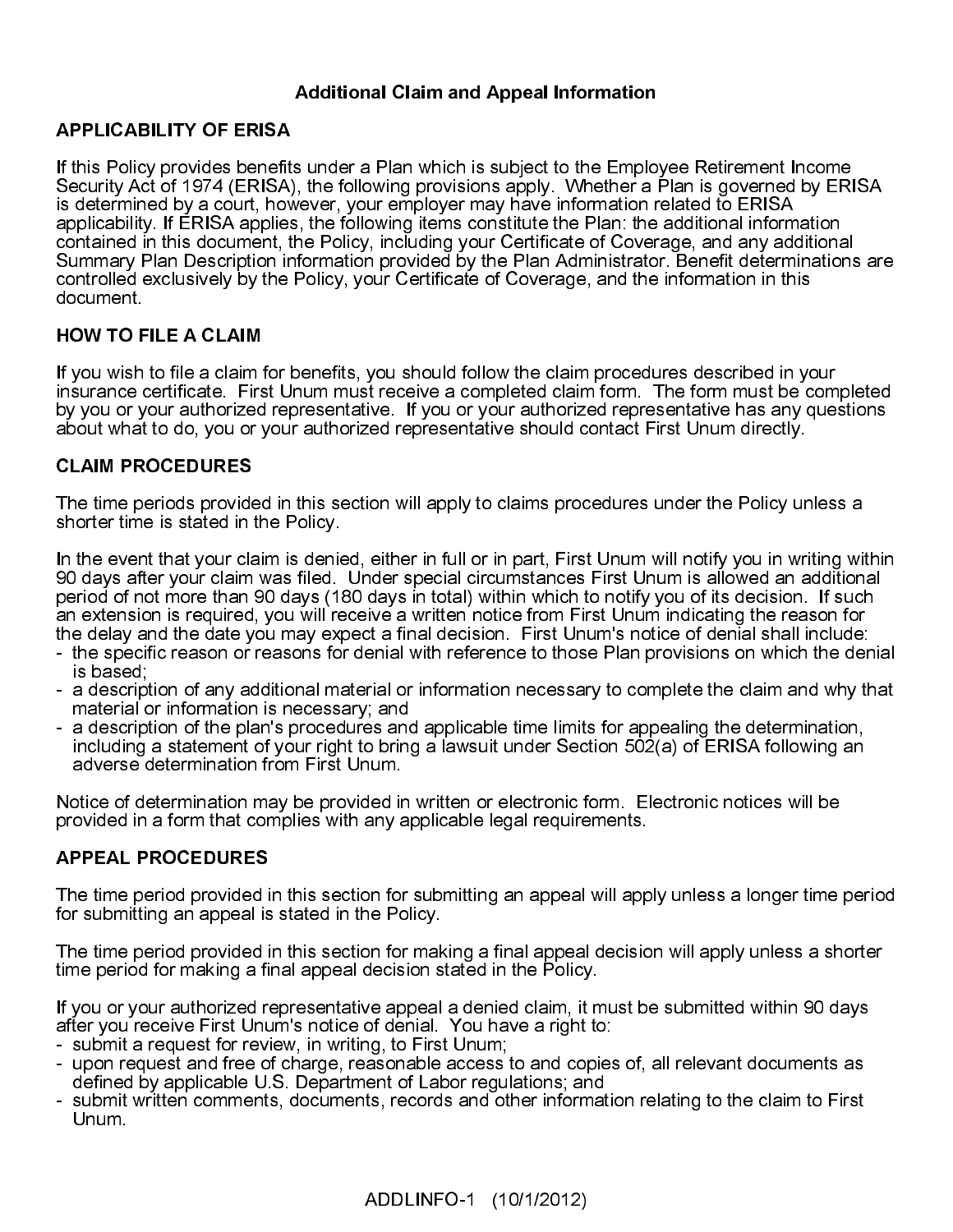First Unum will make a full and fair review of the claim and all new information submitted, whether or not presented or available at the initial determination, and may require additional documents as it deems necessary or desirable in making such a review. A final decision on the review shall be made not later than 60 days following receipt of the written request for review. If special circumstances require an extension of time for processing, you will be notified of the reasons for the extension and the date by which the Plan expects to make a decision. If an extension is required due to your failure to submit the information necessary to decide the claim, the notice of extension will specifically describe the necessary information and the date by which you need to provide it to us. The 60-day extension of the appeal review period will begin after you have provided that information.

The final decision on review shall be furnished in writing and shall include the reasons for the decision with reference, again, to those Policy provisions upon which the final decision is based. It will also include a statement describing your access to documents and describing your right to bring lawsuit under Section 502(a) of ERISA if you disagree with the determination.

Notices of the determination may be provided in written or electronic form. Electronic notices will be provided in a form that complies with any applicable legal requirements.

Unless there are special circumstances, this administrative appeal process must be completed before you begin any legal action regarding your claim.

# DISCRETIONARY ACTS

The Plan, acting through the Plan Administrator, delegates to First Unum and its affiliate Unum Group discretionary authority to make benefit determinations under the Plan. First Unum and Unum Group may act directly or through their employees and agents or further delegate their authority through contracts, letters or other documentation or procedures to other affiliates, persons or entities. Benefit determinations include determining eligibility for benefits and the amount of any benefits, resolving factual disputes, and interpreting and enforcing the provisions of the Plan. All benefit determinations must be reasonable and based on the terms of the Plan and the facts and circumstances of each claim.

Once you are deemed to have exhausted your appeal rights under the Plan, you have the right to seek court review under Section 502(a) of ERISA of any benefit determinations with which you disagree. The court will determine the standard of review it will apply in evaluating those decisions.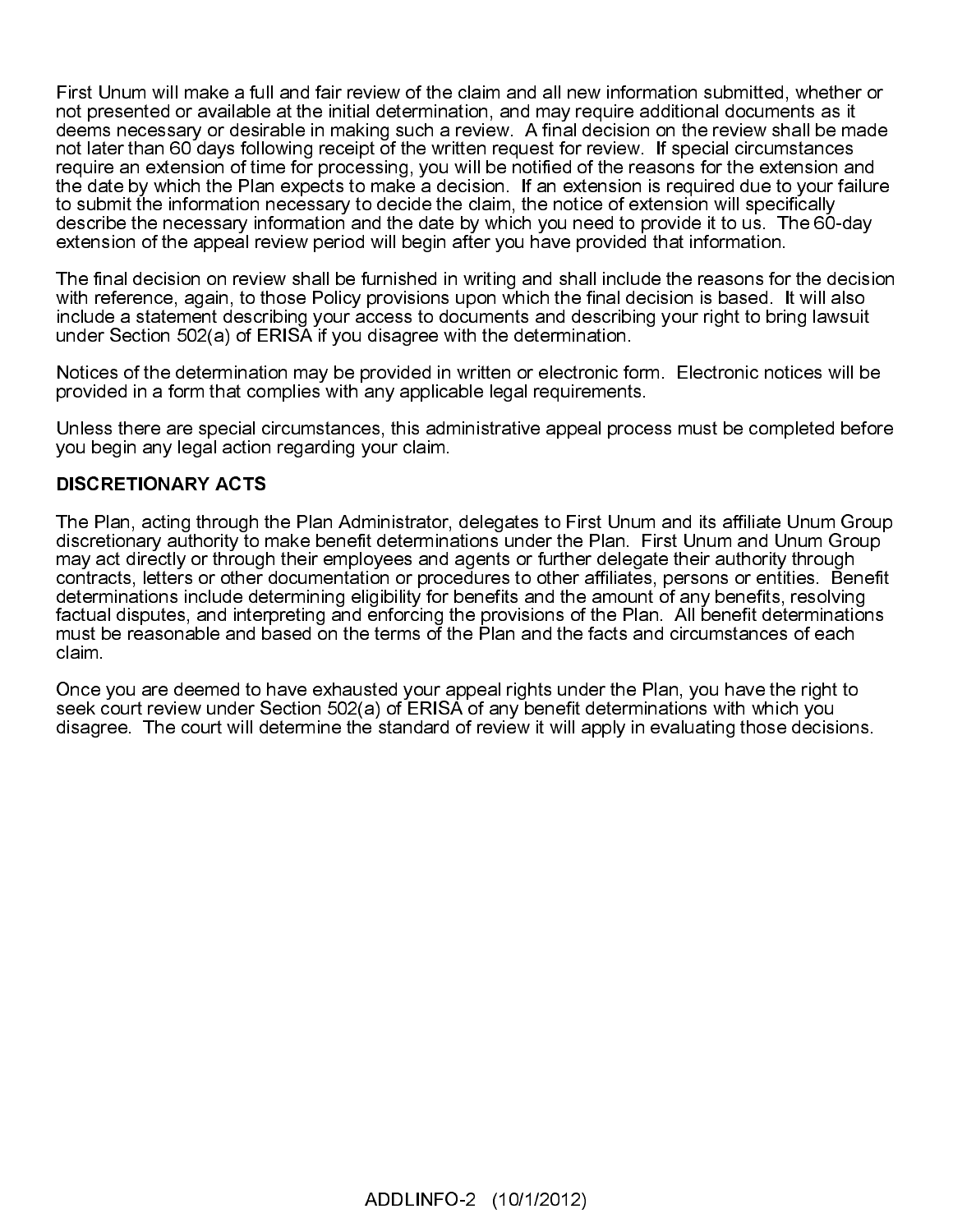# Unum's Commitment to Privacy

in principle incoming the control of modulo per sand limitments (RM). This notice explains why we<br>content information<br>on ethelige information in the computer our relationship with its important our relationship with the co collers NPI was well also well protect your protection records.<br>Collecting information<br>Collecting the condition and the confidential information confidentiality of the non-<br>microscopies and NPI about our sustainers is prov Collecting Information<br>We collect NPI about our customers to provide them with insurance<br>noture celle NPI about our customers, addets of birth, occupation incorecusive metallical<br>procedus NPI from your applications and for We collect NPI about our<br>include telephone numbe<br>receive NPI from your ap<br>receive NPI from your ap<br>receive NPI from your ap<br>**Sharing Information**<br>**Sharing Information**<br>and professional service<br>with medical providers for<br>su include to ephono number, address, date of bith, occupation income and health history. We may increase using the matter in provide the matter in the services of the matter in the provide them with a state them with a state inco will find more applications and forms, moledal providers. Contributions and the state of birth, occupations and the state of birth, occupations and the state of birth, occupations and the state of birth, occupations a insurance suppori originalizations, and service providers.<br>
instanting Internation and NPI dasc bed above primarily with people who perform insurance, by the medical providers for nuclear bed above primarily with year and **Sharing Information**<br>
Sharing Information<br>
We share the types of NPI described above primarily with<br>
and professional services for us such as helping us pay<br>
and professional services for insurance and treatment purp<br>
sup and not estimal serves to the star share in Pier Internal describes the type in the type in the types of NPI described above primarise print in the types of NPI described above primarise print insurance above propriate the white medial providers for insurance and treatminic principles when and helph with an insurance and the souch as we may share NPI with a mix and the souch of the souch of the souch of the souch of the souch of the souch of support organization. The regarding the response the risk piviliand disc osite it to other for whom it and translation may relat to the rest to the may share NPI with parts are the may share NPI with a may share NPI with a

share any NPI to market non-financial products and services. For example, we do not sell your name to catalog companies.

performs services. In rectrian cases, we may share a NPI with procupy policyholders for reporting any other to the organization of the organization of the substitute of the organization of the Share NPI with particle to ot sudding purposes. We may share NPI with grides to a proposed or fruid sale of instantione busines the proposed or frequency in the signify with growing that a proposed in the signify measure that in the legal authorities. or for study purposes. We may also share NPI when otherwise required or permitted by law, such a proposed or for study purposes of the SHO may share to the study of the may share of the may share of the may the layer of th before sharing NPI about you. Our practices apply to our former, current and future customers<br>Please be assumed we do not share your health NPI to marked any product or service We also consider<br>altate any NPI to marked non The law allows us to share NPI as described above (except health information) with affiliates to market financial products and services. The law does not allow you to restrict these disclosures. We may also share with companies that help us market our insurance products and services, such as vendors that provide mailing services to us. We may share with other financial institutions to jointly market financial products and services. When required by law, we ask your permission before we

When other companies help us conduct business, we expect them to follow applicable privacy laws. We do not authorize them to use or share NPI except when necessary to conduct the work they are performing for us or to meet regulatory or other governmental requirements. ֖֖֖֚֚֚֚֚֬֕

Unum companies, including insurers and insurance service providers, may share NPI about you with each other. The NPI might not be directly related to our transaction or experience with you. It may include financial or other personal information such as employment history. Consistent with the Fair Credit Reporting Act, we ask your permission before sharing NPI that is not directly related to our transaction or experience with you.

### Safeguarding Information

We have physical, electronic and procedural safeguards that protect the confidentiality and security of NPI. We give access only to employees who need to know the NPI to provide insurance products or services to you.

### Access to Information

sharing with governmental or chier egal sulthofites. When legally hocessary, we ask your permission<br>before sharing NPI shout you. Our practices sply to our former current and future outtomers.<br>Please be assured two do not before sharing NPI about you. Our practices apply to our former, current and future customers.<br>Please be assumed we do not share your health NPI to market any product or service. We also do not share any NPI to market non-Please be assured we do not share your health NPI to market any product or service. We also do not be<br>share any NPI to market non-financial products and services. For example, we do not sell go con orto catalog companies.<br> market financial products and services when required by law, we ask your permission before we<br>share MPI for marketing purposes.<br>When other companies help us conduct business, we expect them to follow applicable privacy law When other companies help us compared when the companies help us comperforming for us or to meet regular Unum companies, including insure each other. The NPI might not be include financial or other personal include financi You may request access to certain NPI we collect to provide you with insurance products and services. You must make your request in writing and send it to the address below. The letter should include your full name, address, telephone number and policy number if we have issued a policy. If you request, we will send copies of the NPI to you. If the NPI includes health information, we may provide the health information to you through a health care provider you designate. We will also send you information related to disclosures. We may charge a reasonable fee to cover our copying costs.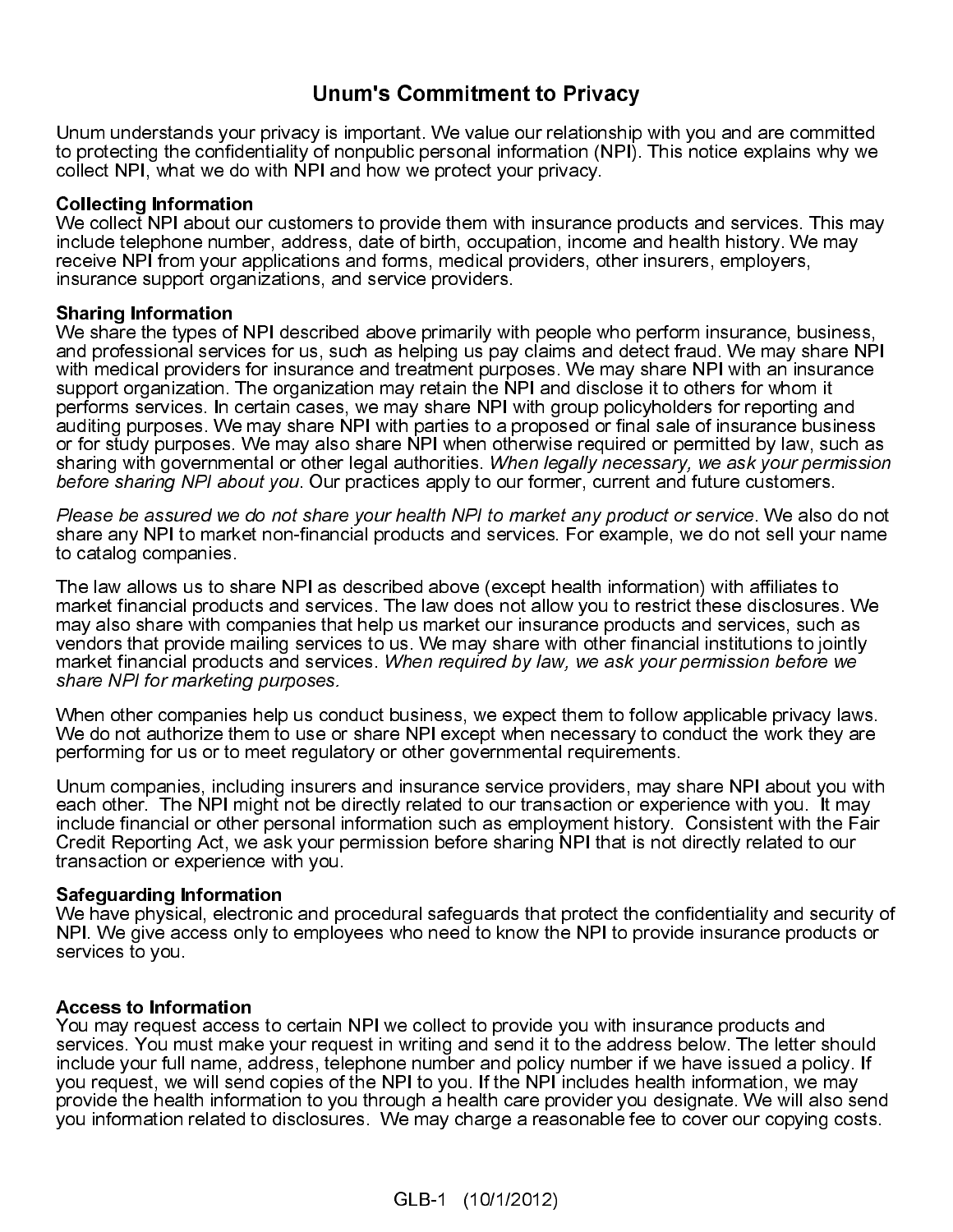This section applies to NPI we collect to provide you with coverage. It does not apply to NPI we collect in anticipation of a claim or civil or criminal proceeding.

**Correction of Information**<br>If you believe NPI we have about you is incorrect, please write to us. Your letter should include your full name, address, telephone number and policy number if we have issued a policy. Your letter should also explain why you believe the NPI is inaccurate. If we agree with you, we will correct the NPI and notify you of the correction. We will also notify any person who may have received the incorrect NPI from us in the past two years if you ask us to contact that person.

If we disagree with you, we will tell you we are not going to make the correction. We will give you the reason(s) for our refusal. We will also tell you that you may submit a statement to us. Your statement should include the NPI you believe is correct. It should also include the reason(s) why you disagree with our decision not to correct the NPI in our files. We will file your statement with the disputed NPI. We will include your statement any time we disclose the disputed NPI. We will also give the statement to any person designated by you if we may have disclosed the disputed NPI to that person in the past two years.

**Coverage Decisions**<br>If we decide not to issue coverage to you, we will provide you with the specific reason(s) for our decision. We will also tell you how to access and correct certain NPI.

**Contacting Us**<br>For additional information about Unum's commitment to privacy and to view a copy of our HIPAA Privacy Notice, please visit www.unum.com/privacy or www.coloniallife.com or write to: Privacy Officer, Unum, 2211 Congress Street, C467, Portland, Maine 04122. We reserve the right to modify this notice. We will provide you with a new notice if we make material changes to our privacy practices.

Unum is providing this notice to you on behalf of the following insuring companies: Unum Life Insurance Company of America, First Unum Life Insurance Company, Provident Life and Accident Insurance Company, Provident Life and Casualty Insurance Company, Colonial Life & Accident Insurance Company, The Paul Revere Life Insurance Company and The Paul Revere Variable Annuity Insurance Company.

Unum is a registered trademark and marketing brand of Unum Group and its insuring subsidiaries.

MK-1883 (10-10)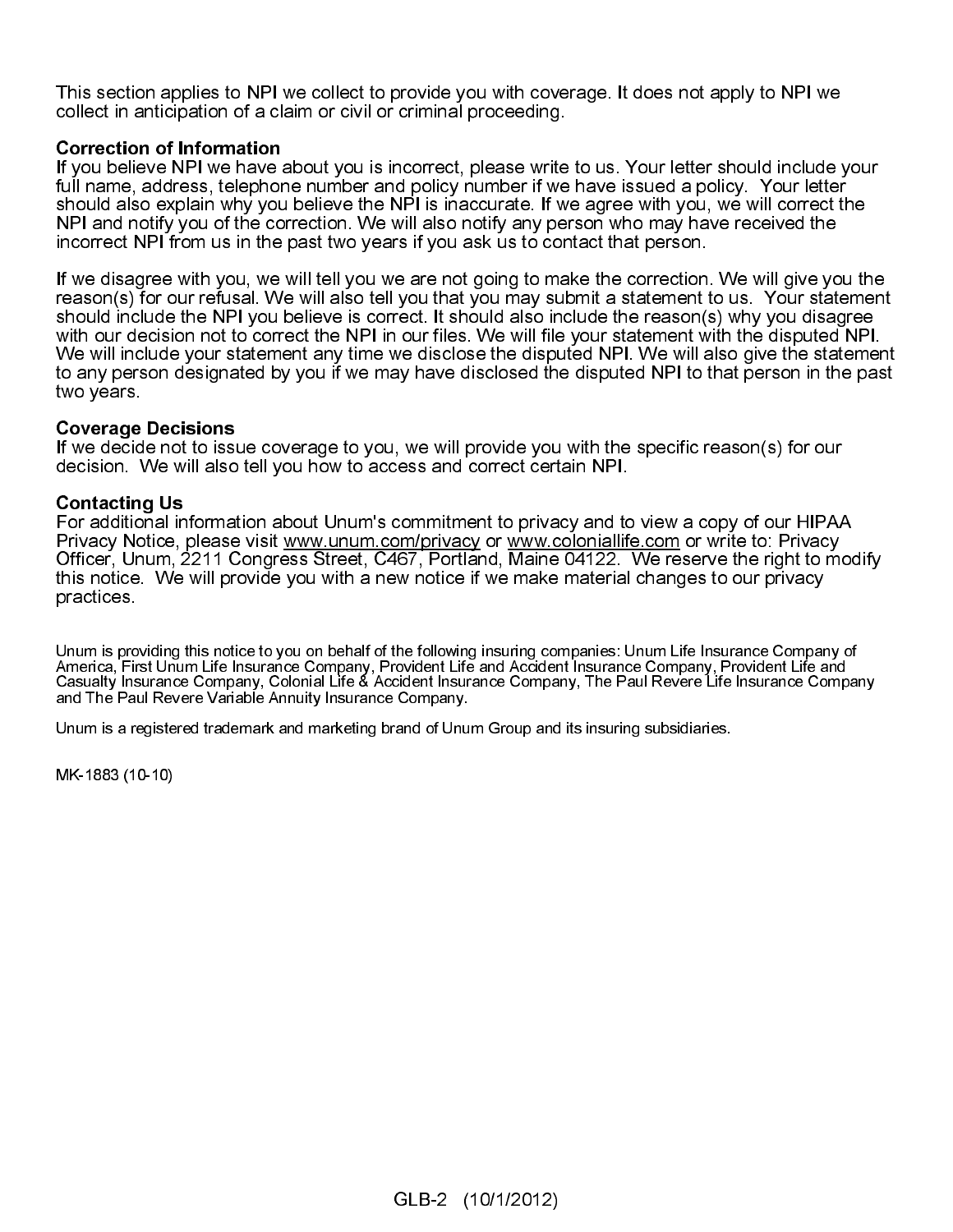

# UNUM'S NOTICE OF PRIVACY PRACTICES

For Long Term Care, Cancer Assistance, Certain Medical Coverages and other Health Plans\* Pursuant to the Health Insurance Portability and Accountability Act ("HIPAA")

### THIS NOTICE DESCRIBES HOW MEDICAL INFORMATION ABOUT YOU MAY BE USED AND DISCLOSED AND HOW YOU CAN GET ACCESS TO THIS INFORMATION. PLEASE REVIEW IT CAREFULLY.

# Unum Understands the Importance of Your Privacy

This Notice describes your rights concerning "protected health information" ("PHI") about you. PHI is information that may identify you and that relates to (a) your past, present, or future physical or mental health or condition or (b) the past, present or future payment for your health care.

Unum is committed to preserving the confidentiality of PHI about its customers and in accordance with the requirements of the law, we pledge to:

- maintain the privacy of PHI about you
- provide you with a notice of our legal duties and privacy practices with respect to PHI
- abide by the terms of our current notice of privacy practices

It may be necessary to change the terms of this Notice in the future. We reserve the right to make changes and to make the new notice effective for all PHI that we maintain about you, including PHI we created or maintained in the past. If we make material changes to our privacy practices, copies of revised notices will be mailed to all policyholders then covered by a health plan.

### Uses and Disclosures of PHI for Treatment, Payment or Operations

individuals as a health care provider (a doctor, for example) would. Accordingly, although we are permitted to use or disclose PHI about you for treatment purposes, we do not do so.

- For Treatment Unum is not a health care provider and does not engage in "treatment" of individuals as a health care provider (a doctor, for example) would. Accordingly, although we permitted to use or disclose PHI abou - For Payment - We may use and disclose PHI about you in order to obtain premiums or to determine<br>or fulfill our responsibility to provide you with insurance coverage or benefits under your policy. For<br>coverage or to decid or fulfill our responsibility to provide you with insurance coverage or benefits under your policy. For example, we may use or disclose PHI about you in order to determine whether you are eligible for coverage or to decide your claim for benefits under your policy.
- For Health Care Operations We may use and disclose PHI about you in order to operate our<br>business. For example, we use PHI about you in order to underwrite your insurance policy.<br>\*A "health plan" under the HIPAA Standa business. For example, we use PHI about you in order to underwrite your insurance policy.

<sup>\*</sup>A "health plan" under the HIPAA Standards for Privacy of Individually Identifiable Health Information is an individual or group plan that provides or pays the cost of medical care.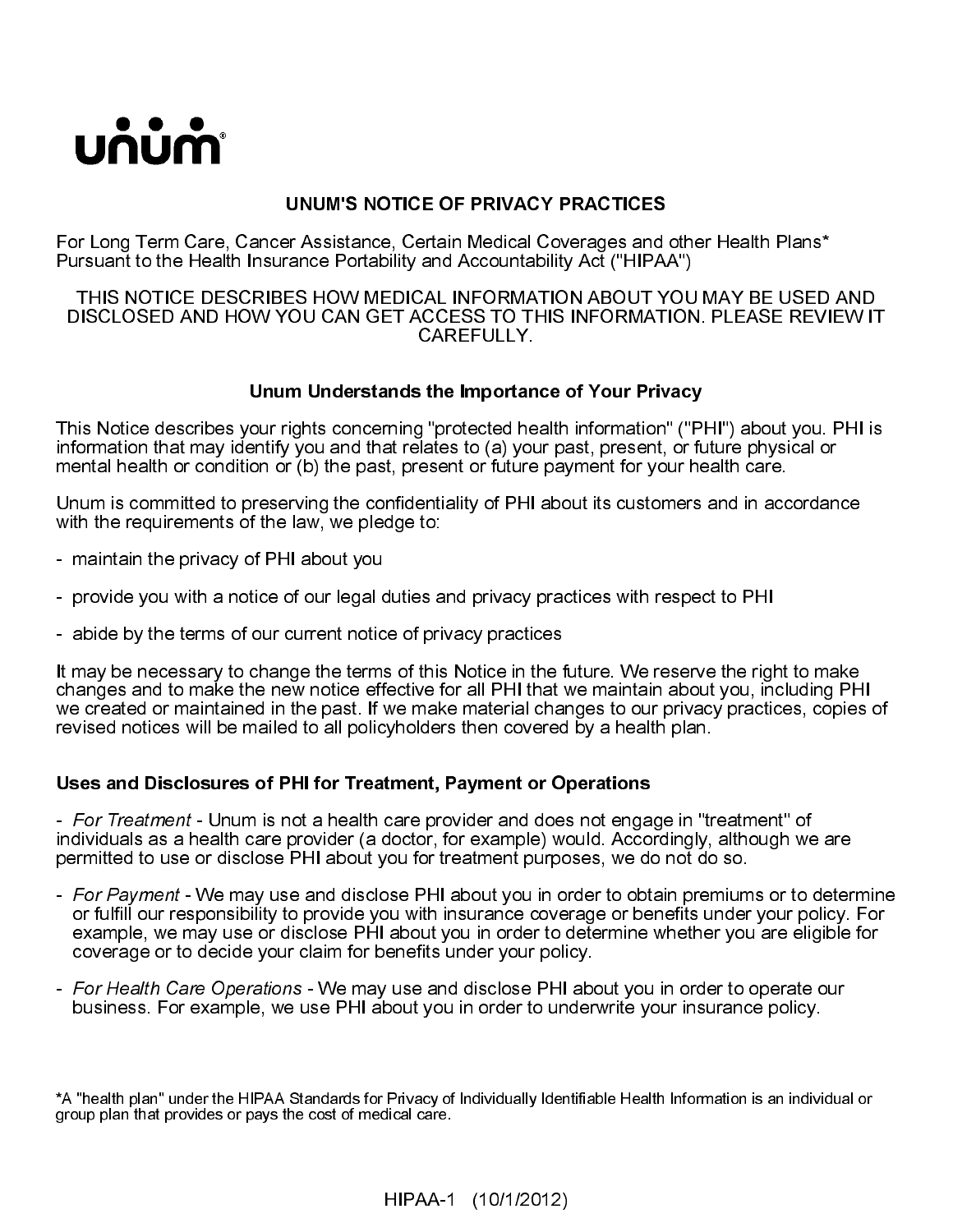### Uses and Disclosures in Special Circumstances

Public Health Activities. We may disclose PHI about you in order to notify public health authorities of public health risks, such as potential exposure to a communicable disease, or to report child abuse or neglect.

Health Oversight Activities. We may disclose PHI about you to a health oversight agency for oversight activities, including for investigations relating to possible insurance fraud.

Judicial and Administrative Proceedings. We may disclose PHI in the course of a judicial or administrative proceeding, such as in response to a subpoena, discovery request or other lawful process.

Law Enforcement. We may disclose PHI to law enforcement, for purposes such as reporting a crime on our premises or in an emergency. We may also disclose to law enforcement or a correctional facility PHI relating to inmates as necessary for health, safety and security.

Prevention of Serious Harm. We may use or disclose PHI about you if we believe it is necessary to prevent or lessen serious harm (abuse, neglect, or domestic violence) to you or to other potential victims.

**Serious Threat to Health/Safety.** We may use or disclose PHI when it is necessary to prevent or lessen a serious and imminent threat to the health or safety of a person or the public.

Specialized Government Functions. We may use or disclose PHI about you for certain government functions, including but not limited to military and veterans' activities and national security and intelligence activities.

Workers' Compensation. We may disclose PHI about you in order to comply with workers' compensation laws.

Research Organizations. We may disclose PHI to research organizations if the organization has satisfied certain conditions about protecting the privacy of PHI.

Plan Sponsors. We may disclose PHI to the plan sponsor of a group health plan for plan administrative functions if the plan documents contain provisions concerning restrictions on how the plan sponsor may use or further disclose PHI.

Related Benefits and Services. We may contact you to inform you of benefits or services related to your policy that may be of interest to you.

Decedents. We may disclose PHI to a coroner, medical examiner, or funeral director to permit them to carry out their legal duties.

Donation/Transplantation. We may use or disclose PHI for the purpose of facilitating organ, eye or tissue donation and transplantation.

Business Associates. We may disclose PHI to our business associates, such as our third-party administrators, accountants, or attorneys if those business associates have signed a written agreement concerning appropriate uses and disclosures of PHI.

Involvement in Individual's Care. We may disclose PHI about you to a family member, close personal friend or other person identified by you if directly relevant to that person's involvement with your care or payment related to your health care.

Notification of Location/Condition. We may use or disclose PHI to give notice or assist in giving notice of your location, general condition or death to a family member, personal representative or another person responsible for your care.

HIPAA-2 (10/1/2012)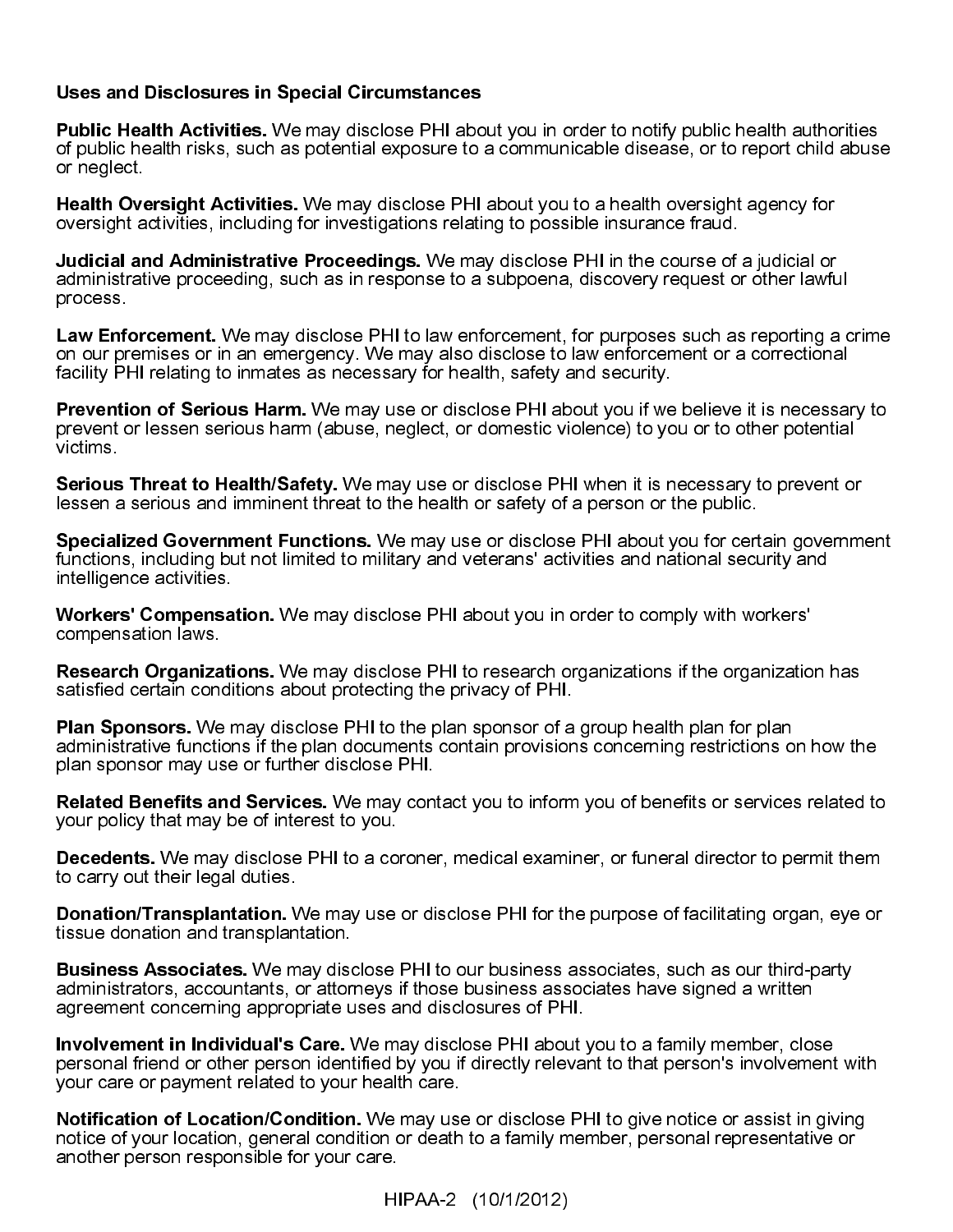Disclosures Required by Law. We will use and disclose PHI about you when we are required to do so by federal, state, or local law.

In the event applicable law, other than HIPAA, prohibits or materially limits our uses and disclosures of PHI, as described above, we will restrict our uses or disclosure of PHI in accordance with the more stringent standard.

### Uses and Disclosures of PHI Made Only With Your Written Authorization

Other uses and disclosure of PHI about you will be made only with your written authorization, unless otherwise permitted or required by law as described in this notice. You may revoke your written authorization, at any time, in writing, except to the extent we have taken action in reliance on that written authorization before you have revoked it. You may not revoke your authorization to the extent that other law provides us with the right to contest a claim under the policy or the policy itself, if the authorization was obtained as a condition of obtaining insurance coverage.

### Your Rights

Right to a Paper Copy of this Notice. An electronic copy of this Notice is available on our website, www.Unum.com. If you would like to have another paper copy of this Notice, send a written request to the Unum Privacy Officer.

Inspection and Copying. You have the right to access your information. Certain requests for access to your PHI must be in writing, must state that you want access to your PHI and must be signed by you or your representative (e.g., requests for medical records provided to us directly from your health care provider). You have the right, upon written notice, to inspect and copy certain PHI that may be used to make decisions about your insurance coverage, including medical records and billing records, but not including psychotherapy notes. We may deny your request to inspect and/or copy in certain limited circumstances; however, you may request a review of our denial.

Amendment. You may ask us to amend PHI about you (as long as the information is kept by or for us) if you believe it is incorrect or incomplete. Such requests must be in writing to the Privacy Officer and must include a reason for the request. If your request and a reason supporting the request are not submitted in writing, we may deny your request.

Alternative Contact Information. You have the right to receive communications of PHI about you from us in a certain manner or at a certain location, so long as the request is reasonable under the circumstances. For example, you may prefer to have mail from us sent to your work address rather than to your home. Submit requests for an alternative method of contact in writing to the Privacy Officer.

Requesting Restrictions. You have the right to request restrictions on our use or disclosure of PHI about you. We are not required to agree to your request. If we do agree, however, we are bound by our agreement except when otherwise required by law, in emergencies, or when the information is necessary for your treatment. Your request must clearly and concisely describe (a) the information you wish restricted; (b) whether you are requesting to limit our use, disclosure or both; and (c) to whom you want the limits to apply.

Accounting. You have the right to request an "accounting of disclosures." An "accounting of disclosures" is a list of certain disclosures we have made of PHI about you other than disclosures you authorized and other than disclosures made for treatment, payment or operations. The request must be in writing. The first request for an accounting that you make within a 12-month period is free; however, we may charge you for additional requests within the same 12-month period. We will notify you of the costs of the additional requests, and you may withdraw your request before incurring any costs.

HIPAA-3 (10/1/2012)